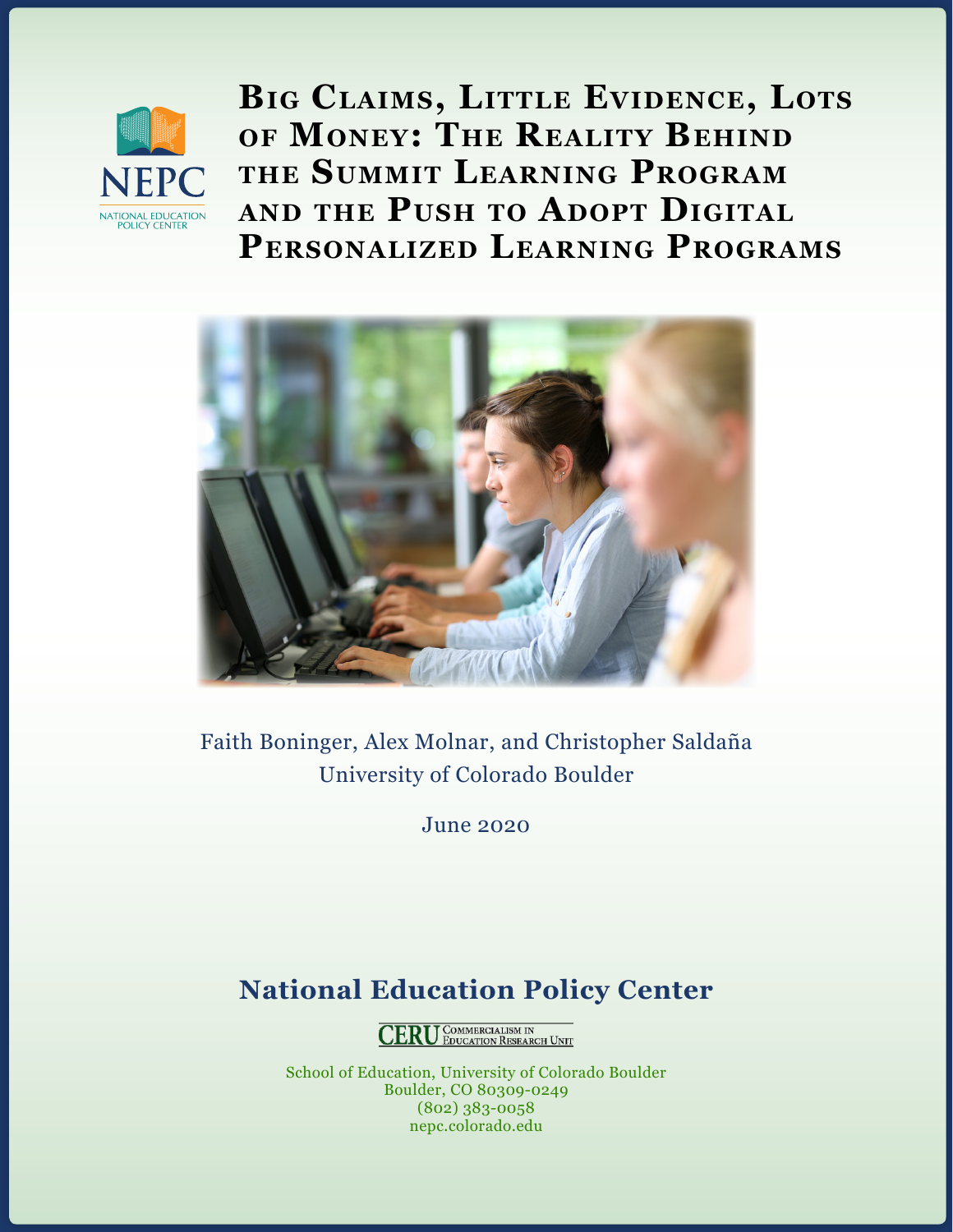### **Acknowledgements**

#### **NEPC Staff**

Kevin Welner Project Director

William Mathis Managing Director

Patricia Hinchey Academic Editor

Alex Molnar Publications Director

*The authors thank Stanford Law School professor William S. Koski for consulting on California public records statutes and partner school agreements with Summit Public Schools.*

**Suggested Citation:** Boninger, F., Molnar, A., & Saldaña, C. (2020). *Big Claims, Little Evidence, Lots of Money: The Reality Behind the Summit Learning Program and the Push to Adopt Digital Personalized Learning Platforms.* Boulder, CO: National Education Policy Center. Retrieved [date] from [http://nepc.](http://nepc.colorado.edu/publication/summit-2020) [colorado.edu/publication/summit-2020](http://nepc.colorado.edu/publication/summit-2020).

**Funding:** This research brief, made possible by the support of the [Great Lakes Center for Education](https://www.greatlakescenter.org/)  [Research and Practice,](https://www.greatlakescenter.org/) was produced by NEPC's [Commercialism in Education Research Unit.](https://nepc.colorado.edu/ceru-home)

**Peer Review:** *Big Claims, Little Evidence, Lots of Money: The Reality Behind the Summit Learning Program and the Push to Adopt Digital Personalized Learning Platforms* was double-blind peerreviewed.



This work is licensed under a [Creative Commons Attribution-NonCommercial-](https://creativecommons.org/licenses/by-nc-nd/4.0/)**BY NODER INCOPED MODER** AND **NODER** THE MODERN METAL **NODER** INCORPORATION **NO** 

This publication is provided free of cost to NEPC's readers, who may make non-commercial use of it as long as NEPC and its author(s) are credited as the source. For inquiries about commercial use, please contact NEPC at [nepc@colorado.edu](mailto:nepc%40colorado.edu?subject=).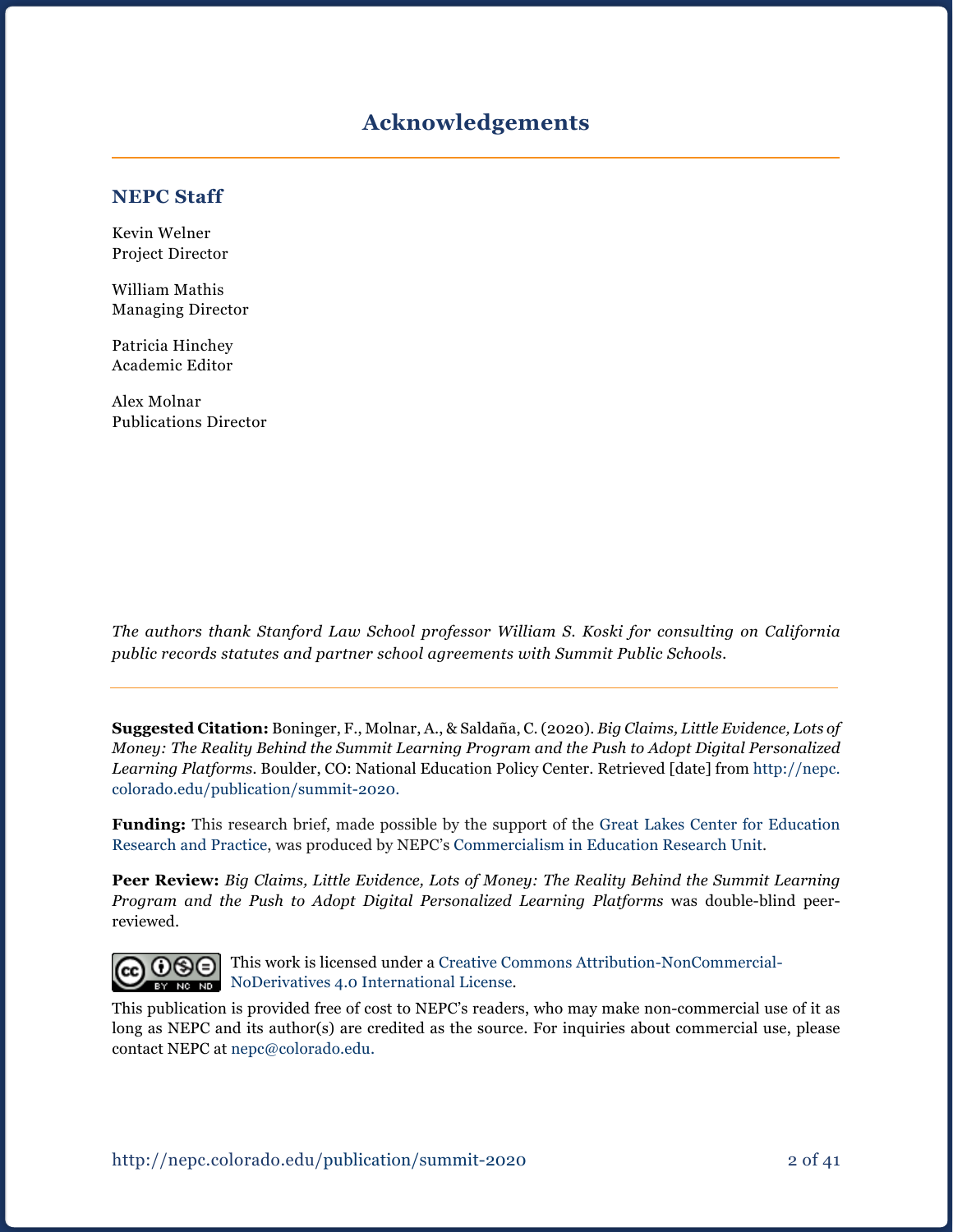

# BIG CLAIMS, LITTLE EVIDENCE, LOTS OF MONEY: THE REALITY BEHIND THE SUMMIT LEARNING PROGRAM AND THE PUSH TO ADOPT DIGITAL PERSONALIZED LEARNING PLATFORMS

Faith Boninger, Alex Molnar, and Christopher M. Saldaña University of Colorado Boulder

June 2020

### **Executive Summary**

Virtual learning and personalized learning have been at the forefront of education reform discussions for over a decade. Backed by almost \$200 million philanthropic dollars from the Chan-Zuckerberg Initiative, the Gates Foundation, and others, Summit Public Schools has aggressively marketed its Summit Learning Platform to schools across the United States since 2015. As a result, the Summit Learning Program is now one of the most prominent digital personalized learning programs in the United States.

Summit Public Schools, an 11-school charter network operating in California and Washington, promotes its proprietary Summit Learning Program to potential "partner" schools as a free, off-the-shelf, personalized learning program. Summit's marketing message trades on the alleged success of its schools. It claims to have developed a "science-based" personalized learning model of teaching and learning that results in all of its students being academically prepared for college. It further claims that its students succeed in college and are prepared to lead successful, fulfilled lives. These successes, it claims, are the result of its unique approach to personalized learning and the use of the digital platform at the heart of that approach.

None of the claims made by Summit Public Schools have been confirmed by independent evaluators. Other than scant bits of self-selected information provided by Summit Public Schools itself, we found no evidence in the public record that confirms its claims. Summit Public Schools has not provided the information related to its claims that we requested in a California public records request.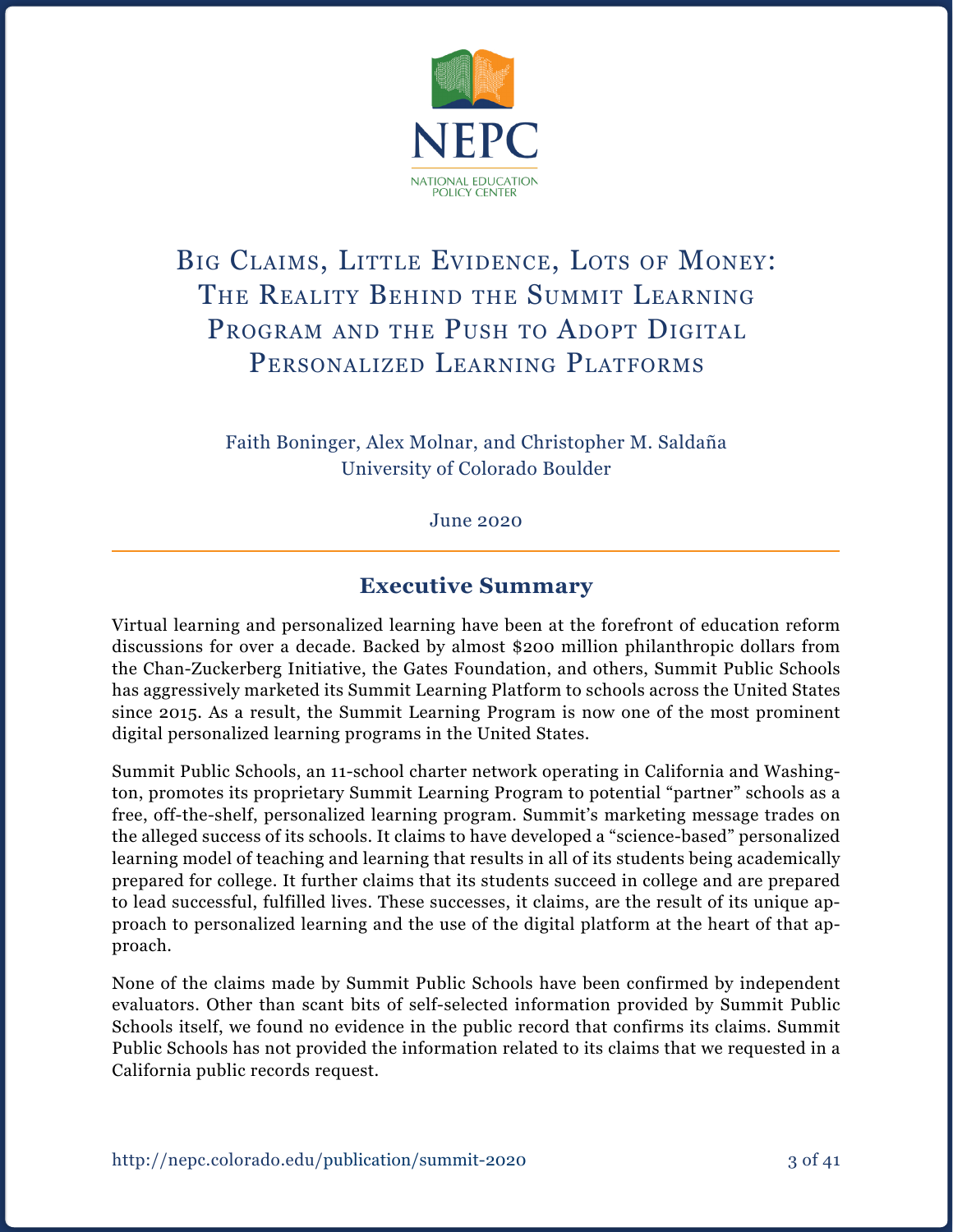Despite the lack of evidence to support the claims made by Summit Public Schools, the Summit Learning Program has been adopted by nearly 400 schools across the country. While Summit has offered positive anecdotes and some selected data, there is no solid evidence that "partner" schools are experiencing the promised success. There are, however, a number of reports in the press that detail problems and dissatisfaction with the Summit Learning Program in partner schools and among students and parents. In addition, a Johns Hopkins University evaluation of partner school classrooms in Providence, RI, found students were left to teach themselves with minimal guidance from teachers and aides. Reviewers described students engaged in extensive off-task behavior and progressing slowly and ineffectively through their assigned work.

Our review of Summit partner school contracts suggests that student data collected by the Summit Learning Platform under the terms of those contracts presents a potentially significant risk to student privacy and opens the door to the exploitation of those data by the Chan Zuckerberg Initiative and possibly by unknown third parties—for purposes that have nothing to do with improving the quality of those students' educations.

Virtual education and personalized learning are at the top of the education reform agenda in large measure because of hundreds of millions of dollars in funding and advocacy by philanthropic organizations (e.g., the Gates Foundation), large digital platforms (e.g., Facebook and Google), and venture capitalists anxious to access the school market. The COVID-19 pandemic has turbo-charged these efforts, as schools across the country are struggling to find safe ways to educate their students.

The rapid spread of the Summit Learning Program—despite a lack of transparency and the absence of convincing evidence that it can deliver on its promises—provides a powerful example of how policymakers are challenged when faced with a well-financed and self-interested push for schools to adopt digital personalized learning programs. There is now an urgent need for policymakers to move quickly to protect the public interest by establishing oversight and accountability mechanisms related to digital platforms and personalized learning programs.

We recommend that state departments of education establish an independent governmental entity responsible for implementing and enforcing the following recommendations to ensure the quality of digital personalized learning in public schools and to adequately protect the privacy of student data. Specifically, such an entity should:

- Require that the digital personalized learning programs be externally reviewed and approved by independent third-party education experts. As part of these program evaluations, the evaluators should review and approve the program curricular materials, the pedagogical approaches as applied to the intended student populations, the validity of the assessment instruments, and the programmatic usefulness of data generated;
- Require that the assumptions and programming of all algorithms associated with personalized learning materials be audited for bias and other possible risks to students *before* the algorithms are implemented; and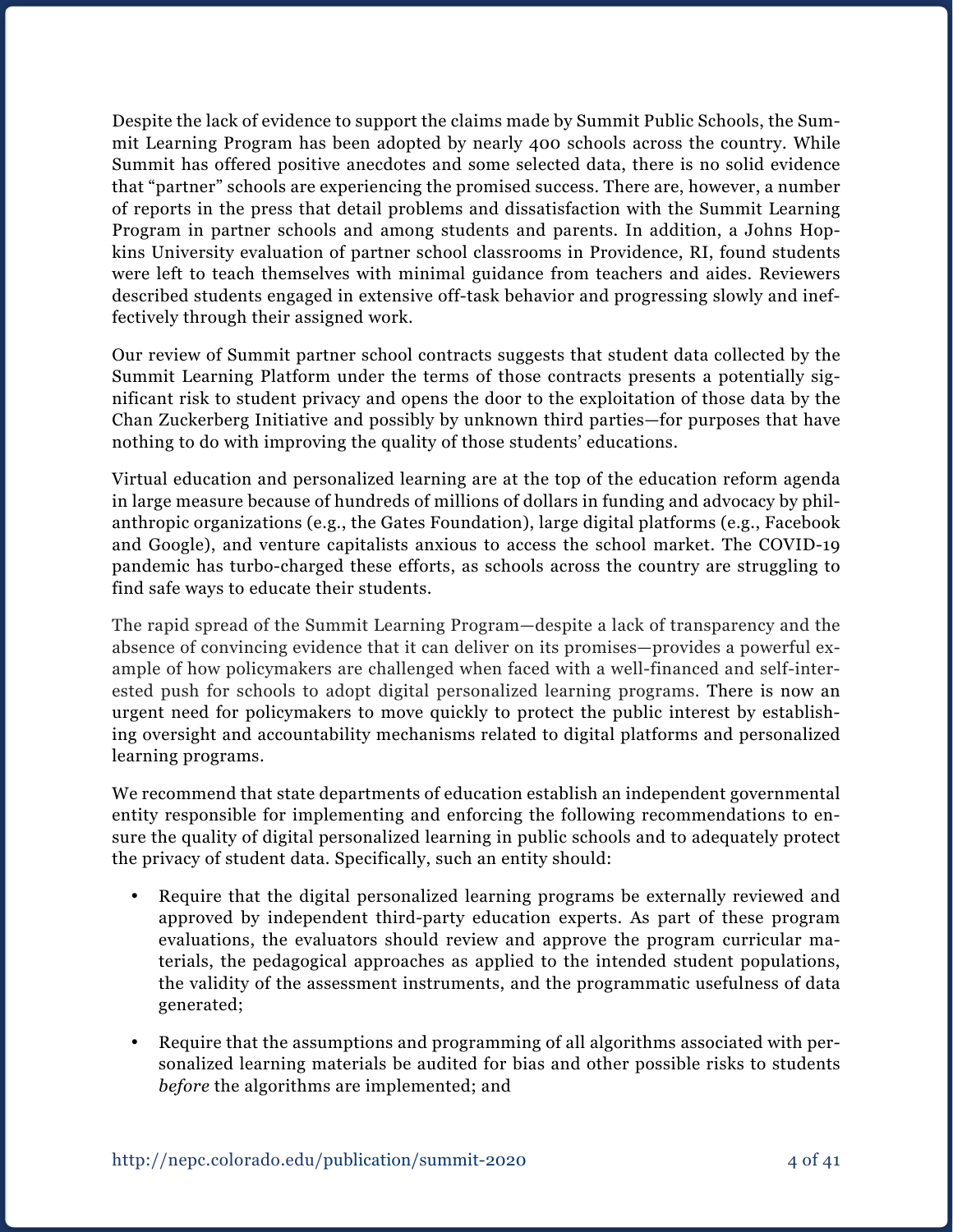• Develop a standard data security agreement that protects the privacy and limits the use of all data, including de-identified data, collected by schools through personalized learning materials and related software platforms.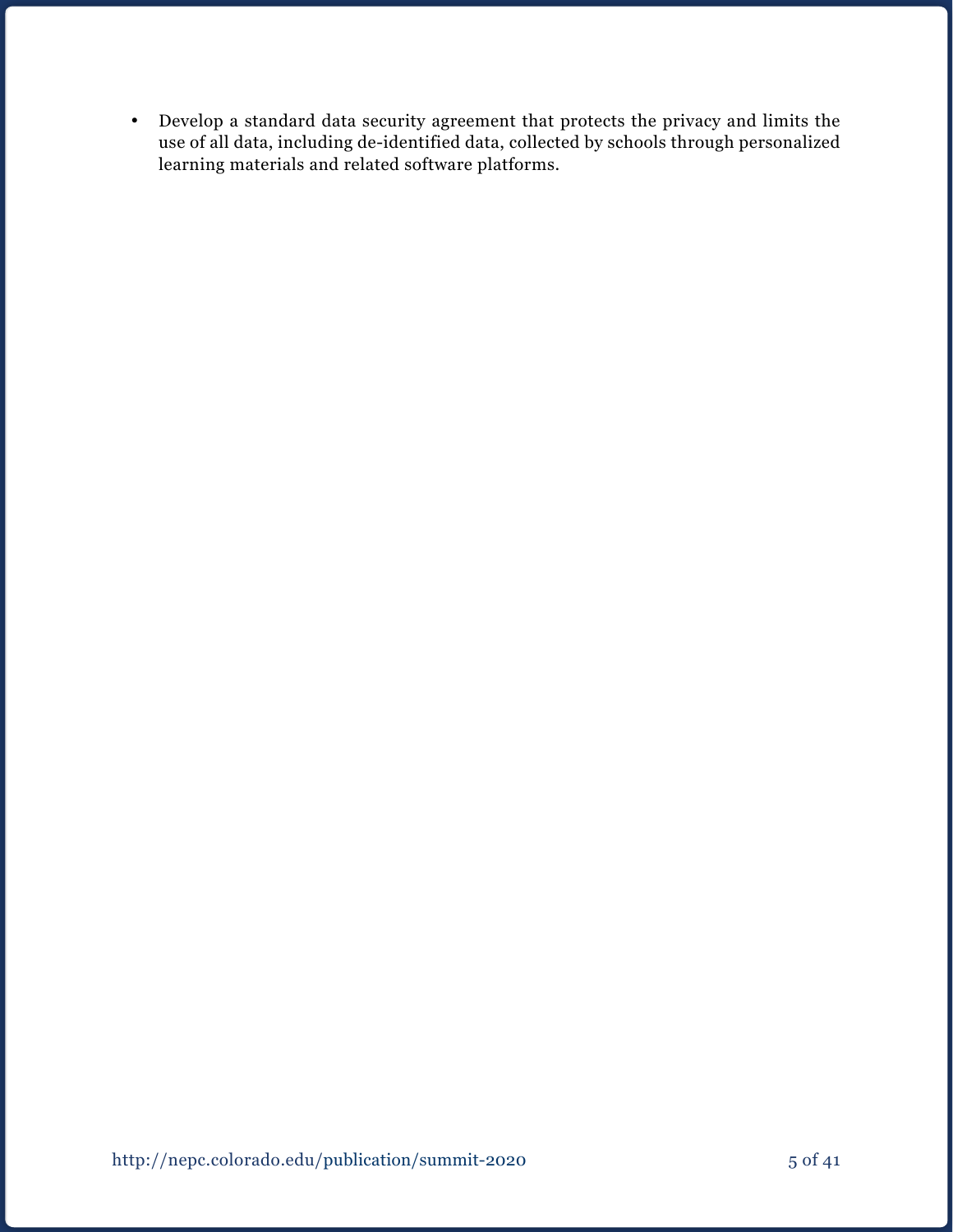## **Table of Contents**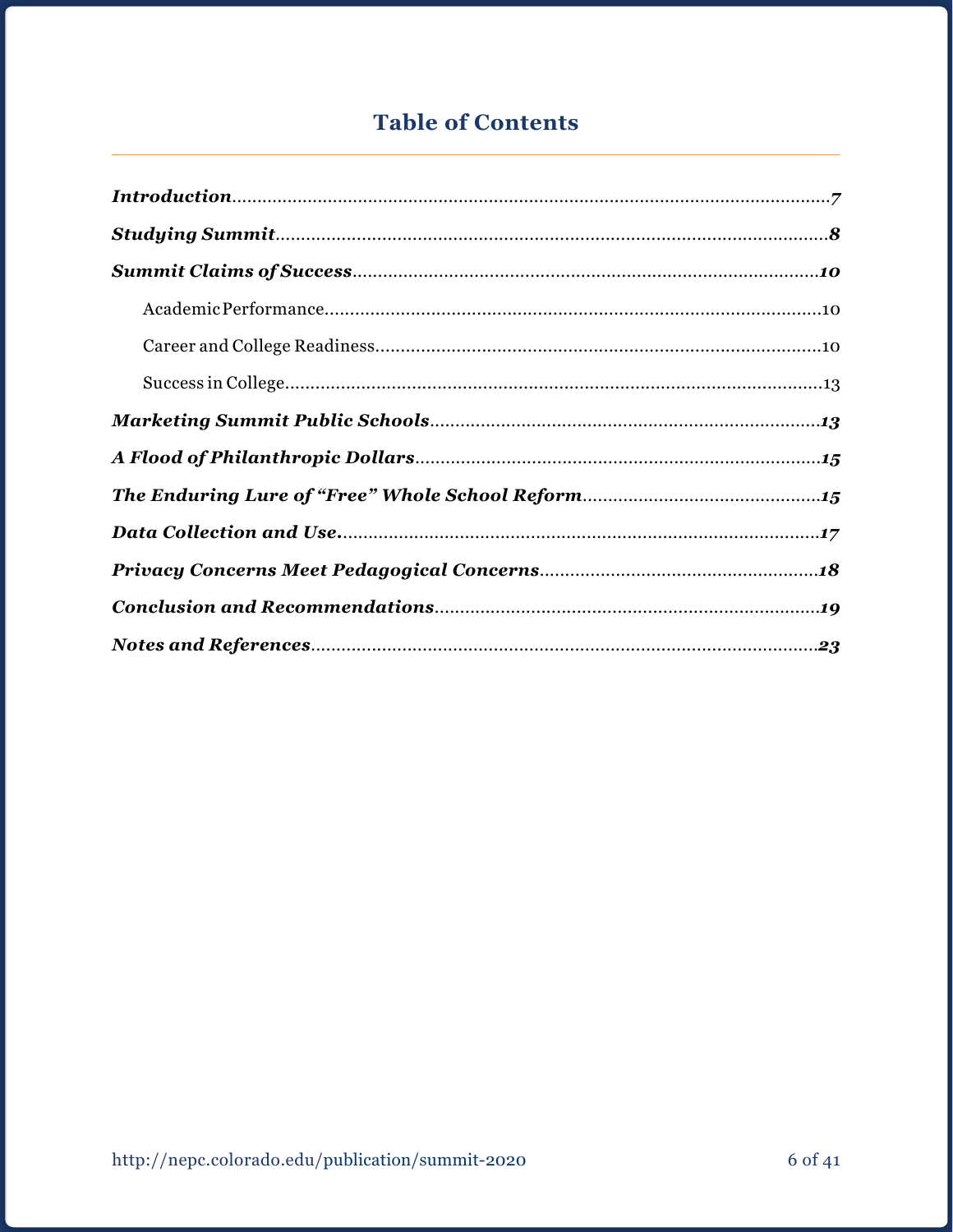

# BIG CLAIMS, LITTLE EVIDENCE, LOTS OF MONEY: THE REALITY BEHIND THE SUMMIT LEARNING PROGRAM AND THE PUSH TO ADOPT DIGITAL PERSONALIZED LEARNING PLATFORMS

Faith Boninger, Alex Molnar, and Christopher M. Saldaña University of Colorado Boulder

June 2020

### **Introduction**

For over a decade, schools across the United States have faced persistent pressure to adopt personalized learning programs. Nonprofit organizations,<sup>1</sup> state leaders,<sup>2</sup> the education and popular press,<sup>3</sup> government agencies, and foundations<sup>4</sup> have often promoted personalized learning and the adoption of digital technologies as complementary reforms. Advocates argue that tech-friendly personalized learning is a "student-centered" approach that will shift schools' focus away from expecting all children to learn the same way at the same pace toward addressing each child's individual needs and interests. In some instances the same reformers who have pushed for test-heavy, content-focused accountability systems are now, apparently without irony, promoting personalized learning as the cure for reforms they have spent the last two decades pushing on schools.<sup>5</sup>

The effort to install personalized learning in schools across the country has to a considerable degree been fueled by focused philanthropic funding (e.g., the Bill and Melinda Gates Foundation and the Chan Zuckerberg Initiative),<sup>6</sup> advocacy by tech industry trade associations <sup>7</sup> and large digital platforms (e.g., Facebook and Google), as well as investments by venture capitalists anxious to access the school market.<sup>8, 9</sup> At the same time, many states have adopted policies that encourage the use of digital platforms in personalized learning programs by exempting these platforms from restrictions on data collection designed to protect student privacy.10 Although personalized learning proponents argue that it is much more than the use of digital platforms, the conception of competency-based pedagogy underlying the most prominent personalized learning approaches requires extensive data collection and performance feedback that only digital platforms can offer.<sup>11</sup>

Despite years of promotion and advocacy, an agreed-upon definition of personalized learn-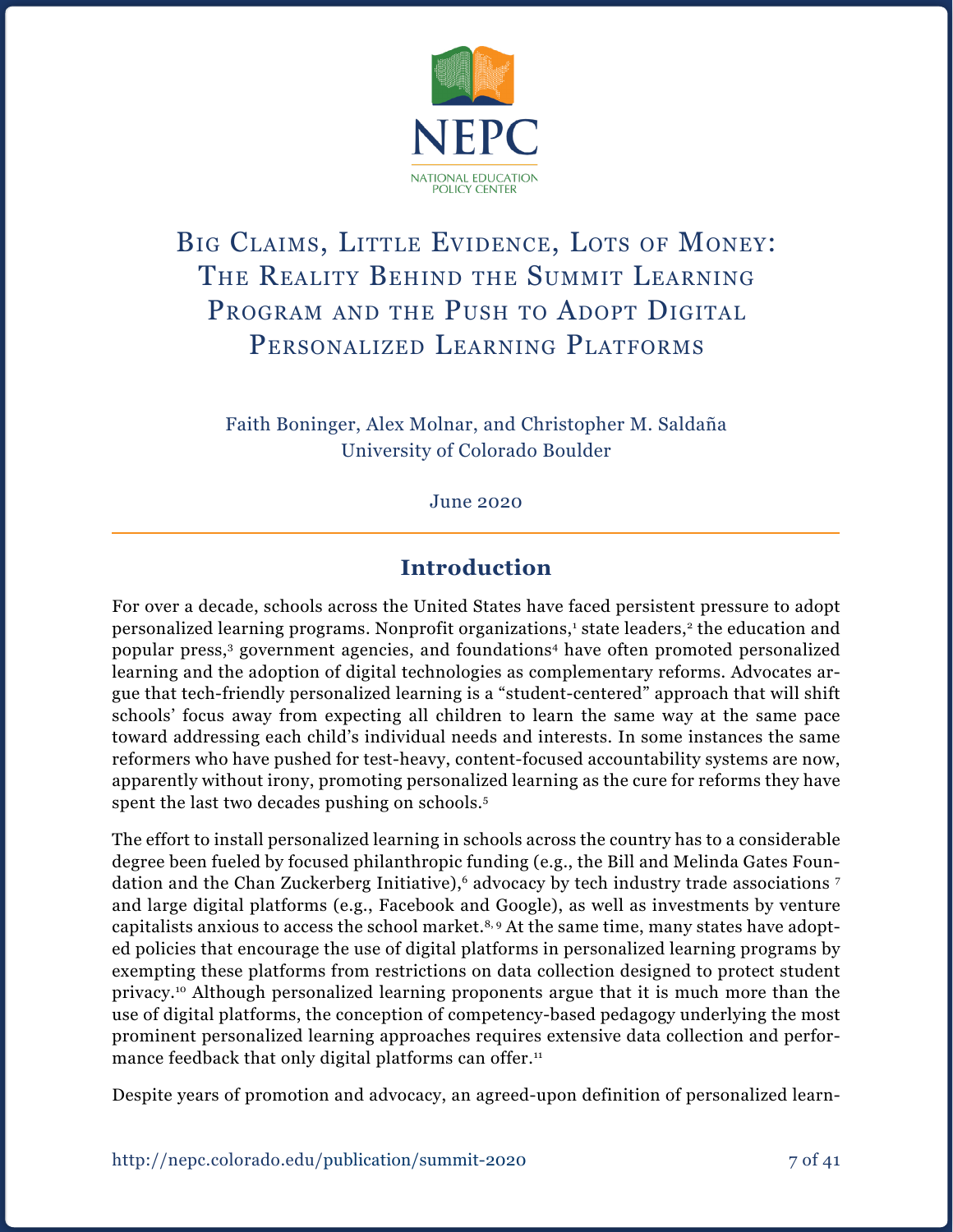ing remains elusive.12 Moreover, there is as yet little research support to buttress the claims being made.13 The RAND Corporation research that proponents often cite, for example, actually failed to find results that support the widespread adoption of personalized learning programs.14

RAND's research examined the effectiveness of the practices the Gates Foundation promoted as integral to personal learning.15 While they found some positive effects on academic achievement in schools that adopted personalized learning practices, RAND researchers could not confidently say that those practices were the cause of the effects.16 RAND researchers also were unable to find evidence that personalized learning practices have a distinct impact on non-academic skills such as creativity, collaboration, and communication (i.e., the "21<sup>st</sup>-century skills" thought to be promoted by personalized learning).<sup>17</sup>

In this advocacy, policy, and research context, Summit Public Schools (SPS), a charter school network operating in California and Washington, began in 2015 to market its "Summit Learning Program" to schools around the country as a research-based model of whole school personalized learning reform. On its Summit Learning website and in supporting white papers, SPS promoted its program to potential "partner schools."18 Supported by philanthropic funding, it offered them its proprietary competency-based digital platform, project-based learning approach, and mentoring approach at no charge.<sup>19</sup> SPS claimed that students in its schools learned to work independently, developed their cognitive and social-emotional skills, formed strong relationships with teachers, and succeeded academically both in its schools and subsequently in college.<sup>20</sup>

Since 2015, when it began marketing the Summit Learning Program (SPS refers to both the curriculum and instruction program that it uses in its schools and the program that it markets nationally to potential partner schools as "Summit Learning") to schools outside its charter school network, SPS has repeatedly claimed that student success in its schools made SPS a model for others. In 2020, nearly 400 schools across the United States are using the Summit Learning Program, promoted since 2019 by a new nonprofit organization created by SPS, T.L.P. Education (doing business as "Summit Learning").<sup>21</sup>

Given that research has not supported the claims of personalized learning advocates, it is important to understand whether and to what extent evidence supports SPS's claims that students at its schools—and by extension, at schools adopting the Summit Learning Program—will learn more and experience greater academic success. Its aggressive marketing and national footprint makes it important for policymakers to determine whether or not SPS, together with its long-term engineering partner, the Chan-Zuckerberg Initiative, and its philanthropic supporters (see Appendix A) have developed an approach to personalized learning that has delivered on its promises and will continue to do so.

### **Studying Summit**

Policymakers, district and school administrators, and communities have had little information other than marketing materials to use in evaluating the validity of claims about either SPS or its Summit Learning Program. For our analysis, we collected and analyzed publicly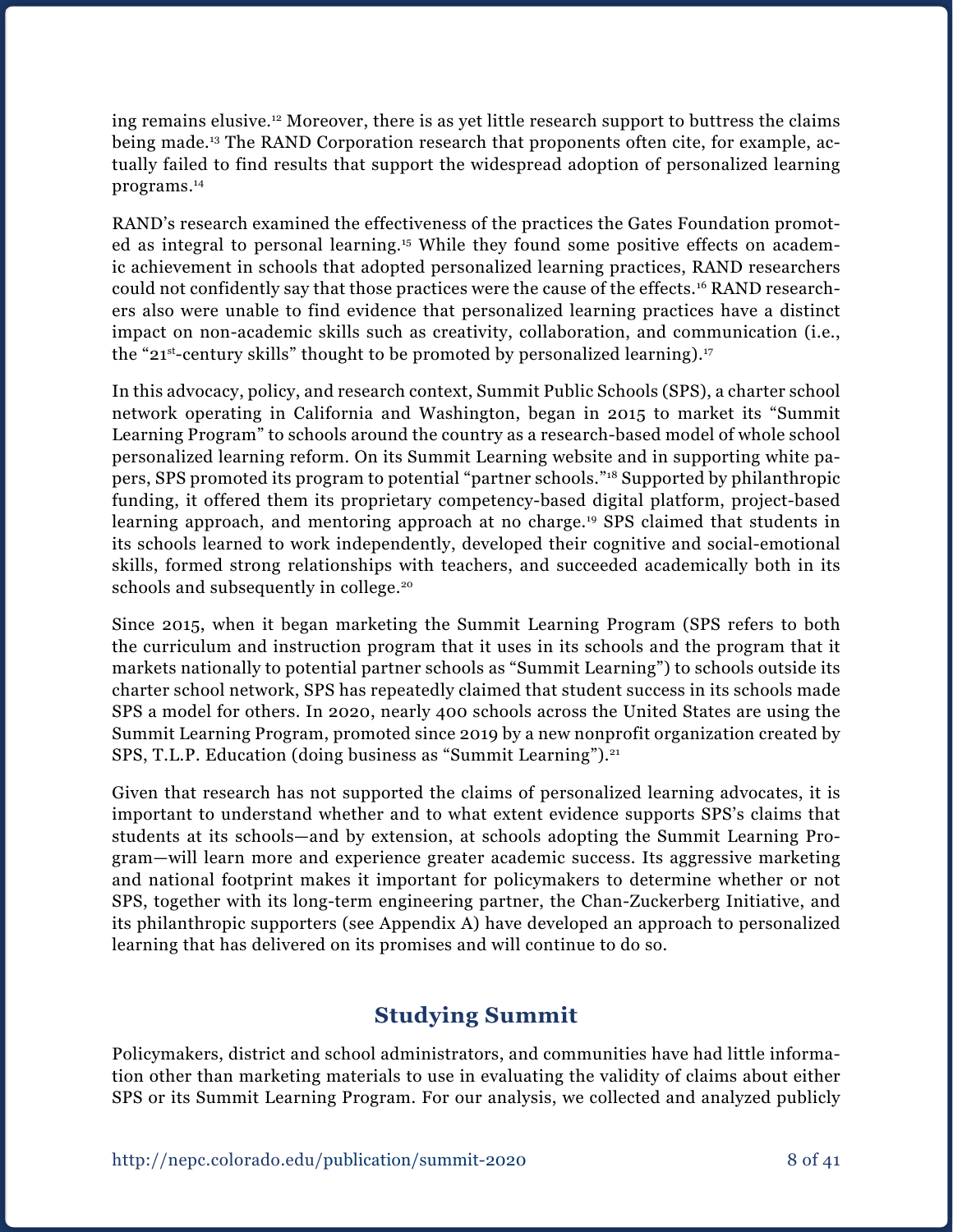available information to determine what evidence supported the outcomes reported by SPS. The information we reviewed included SPS and its Summit Learning Program websites, SPS reports, and other materials. We also examined reports and other documents related to SPS released by other organizations, stories in the education and popular media, funding data, state performance data, and SPS contracts with partner schools (see Appendix B for detailed description of our research methods).<sup>22</sup> We conducted weekly internet searches and regular monitoring of the websites and social media accounts of organizations that might provide information about SPS, the Summit Learning Program, personalized learning, and commercialism in schools (see Appendix B). We also submitted a California Public Records request to SPS (see Appendix C). $23$ 

 SPS's leadership maintains a careful public face, and assiduously avoids providing more or different information than it has chosen to share as part of that public face. Our own experience researching SPS and Summit Learning offers a case in point. It also mirrors that of district officials and parents who have tried, with limited if any success, to obtain information about their schools' use of the Summit Learning Program.24

When we requested information from SPS directly, organization staff were unfailingly polite, but nonresponsive. They declined our initial request for an interview.25 When we submitted our questions via a California Public Records Act (PRA) request, they declined to answer any

*It is notable that SPS has been so reluctant and, in many instances, unwilling about its educational program and platform.*

questions about the Summit Learning Program and the Summit Learning Platform, claiming that (1) activities relating to the Summit Learning Program and the Summit Learning Platform are not related to the *to provide basic information* operation of a SPS school and are therefore exempt from California's Public Records Act (PRA); and that (2) SPS can no longer access "certain records relating to the Summit Learning Program" (see Appendix C).

It is notable that SPS, a public charter management organization, has been so reluctant and, in many instances, unwilling to provide basic information about the educational program and platform that it created and has aggressively promoted to schools around the United States for several years. SPS provided information to us only as legally required and on the narrowest possible terms. It has even made the claim that the Summit Learning Program and Summit Learning Platform, created and used by SPS, have nothing to do with the operation of SPS (see Appendix C).26

In 2018-2019 SPS shifted the Summit Learning Program to T.L.P. Education.<sup>27</sup> T.L.P. is registered as a nonprofit organization and there is no legal mechanism by which the public can compel the organization to provide information, including about the intellectual property that SPS licenses (e.g., curriculum and brand). Nevertheless, both Diane Tavenner (the CEO of SPS) and Priscilla Chan (Co-Founder and CEO of the Chan Zuckerberg Initiative) are on T.L.P. Education's three-member board of directors. This suggests that these organizations are closely aligned. T.L.P. Education has not responded to any of our repeated written requests for information.28, <sup>29</sup>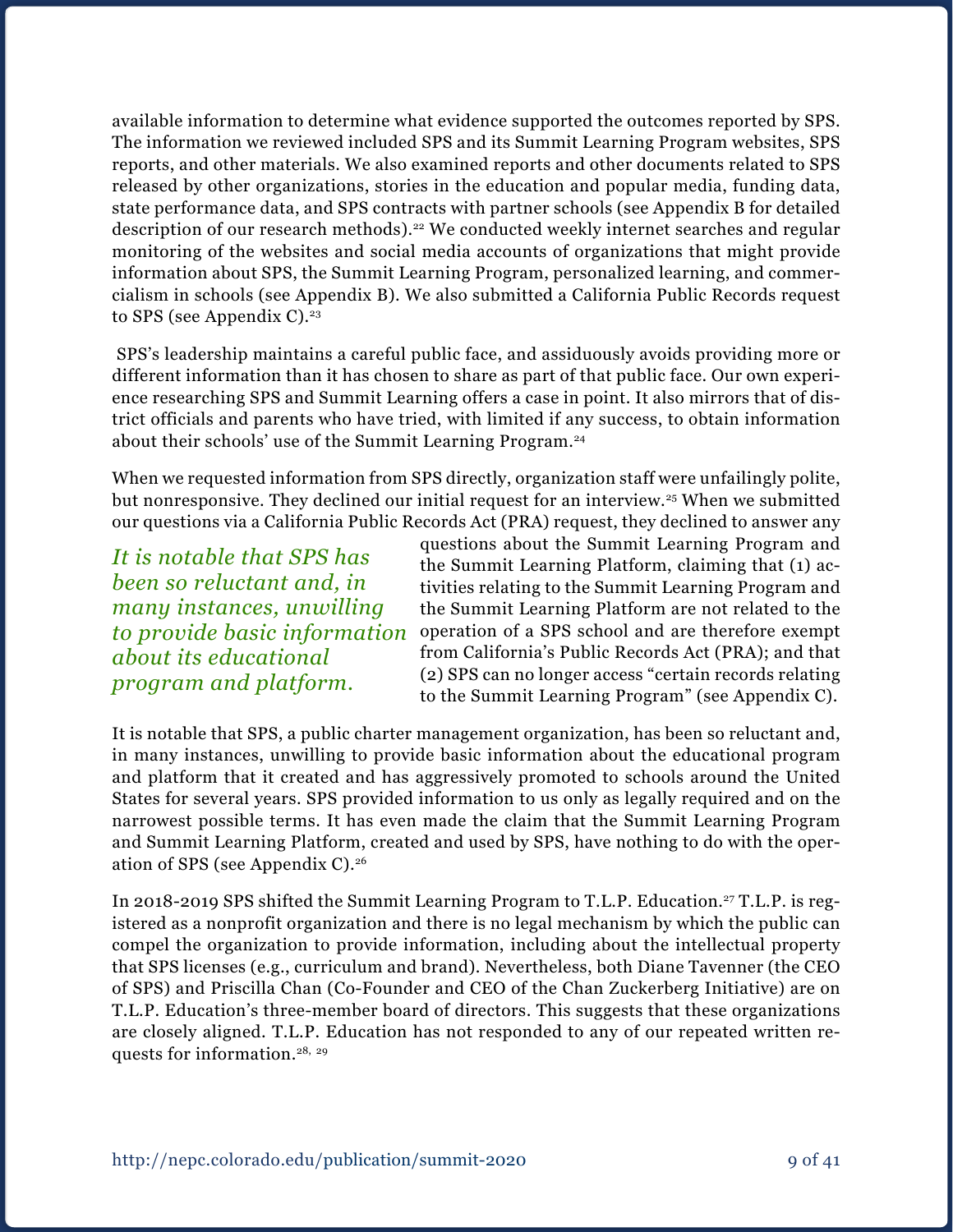### **Summit Claims of Success**

Since 2015, Summit Public Schools (SPS) has marketed the Summit Learning Program as a response to the requests of schools outside its charter school network to share its recipe for success. The image of SPS and its Summit Learning Program as successful is cultivated on the SPS website and in documents such as the 2017 "white paper," *The Science of Summit*. 30

Despite its repeated claims of success and description of its curriculum and instruction program as "science-backed," "evidence-based," and "grounded in science," SPS has declined to allow an independent evaluation of its curriculum and instruction program, including its proprietary digital platform, the Summit Learning Platform.31 Stanford University professor Larry Cuban observed several SPS classrooms. In a series of posts he described teachers who were readily available and engaged in meaningful, competent interactions with students.<sup>32</sup> He also noted what he called strong "connective tissue" between SPS teachers and students, and teacher-mentors who were much more engaged with students than typical homeroom teachers.33 However, such anecdotal reports provide no independent research validation of SPS's claims related to the efficacy of the Summit Learning Program in general, or of the efficacy of the "Summit Learning Platform" in particular.

### **Academic Performance**

It is concerning that SPS offers only self-selected evidence to support its claims of success. A 2016 Progressive Policy Institute publication lauding Summit, for example, was based only on selected test performance data provided by Summit Public Schools (SPS) itself. These test data showed impressive results on California's Academic Performance Index (API) and on a test of academic progress (MAP) produced by an organization called NWEA.34 However, the API and NWEA MAP tests were only reported for one year for each set of tests (2012 for API and 2014-2015 for NWEA MAP).<sup>35</sup> SPS has also created case studies of selected partner schools to demonstrate their success with the Summit Learning Program.36 While of interest, self-created case studies do not provide evidence of the systematic efficacy of the Summit Learning Program in the many partner schools that have adopted it.37

In 2017, as part of a larger study of charter school students' growth in state math and reading scores, the Center for Research on Education Outcomes (CREDO) included a snapshot of the performance of 398 SPS students for the 2012-2013 school year. CREDO found that attending SPS had a small but significant negative impact on math scores and no significant effect on reading scores.38 SPS, however, claims that standardized tests are not a valid way of assessing the cognitive skills that it values.39 At the same time, SPS has not provided independent research evidence to support its claims that its students excel in the development of cognitive skills.

#### **Career and College Readiness**

Summit Public Schools (SPS) has emphasized its graduates' readiness for 4-year college, claiming that 100% of its students are "eligible for 4-year college."40 This claim does not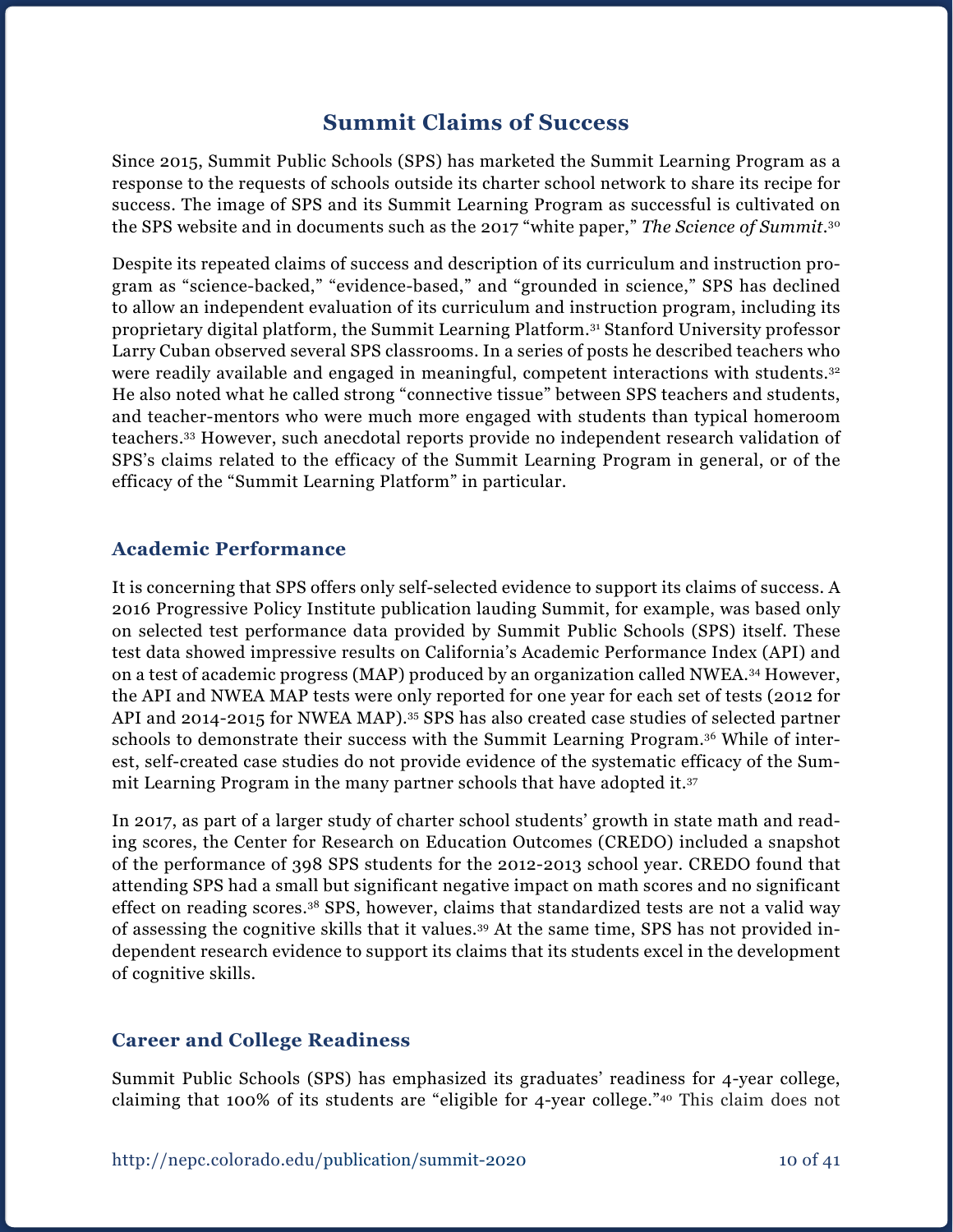seem plausible, given the graduation rates published by the California Department of Education (CDE) and the Washington Office of Superintendent of Public Instruction, and the college readiness data published by the CDE and the Washington Charter School Commission.

According to California and Washington state records, no school in the SPS charter school network has ever graduated 100% of its senior class. Since its first graduating class in 2006- 2007, SPS four-year graduation rates have ranged from a low of 75% (Summit Rainier in 2014-2015 and Summit Olympus in 2017-2018) to a high of 98.9% (Summit Prep in 2007- 2008) (see Appendix D).41

CDE calculates the percentage of high school graduating students it determines to be ready for college and career.42 It determines graduates to be "prepared" for college/career if they attain one of the following:43

- 1. Pass the Grade 11 Smarter Balanced Summative Assessments in English Language Arts (ELA)/literacy and mathematics with a score of 3 or higher;
- 2. Pass two Advanced Placement (AP) exams with a score of 3 or higher;
- 3. Pass two International Baccalaureate (IB) exams with a score of 4 or higher;
- 4. Receive a State Seal of Biliteracy and pass the Grade 11 Smarter Balanced Summative Assessment in ELA with a score of 3 or higher;
- 5. Pass the "a-g" courses required to apply to schools in the University of California or California State University systems with C minus or better and complete one of the following: pass Smarter Balanced Summative Assessments with a Level 3 or higher in ELA and at least a Level 2 in mathematics, or Level 3 or higher in mathematics and at least a Level 2 in ELA; complete one semester/two quarters/two trimesters of College Credit Courses with a grade of C- or better in academic/career and technical education (CTE) subjects where college credits are awarded for each course; score of 3 on one AP exam or score of 4 on one IB exam; or complete a CTE Pathway;
- 6. Complete a Career Technical Education (CTE) pathway and complete one of the following: pass Smarter Balanced Summative Assessments with a level 3 or higher in ELA and at least a level 2 in mathematics, or level 3 or higher in mathematics and at least a level 2 in ELA; or complete one semester/two quarters/two trimesters of College Credit Courses with a grade of C- or better in academic/CTE subjects where college credits are awarded for each course;
- 7. Complete two semesters, three quarters, or three trimesters of college coursework with a grade of C- or better in academic/Career Technical Education subjects where college credits are awarded;
- 8. Complete two years of Leadership/Military Science, score of Level 3 or higher in ELA and math, and Level 2 "Standard Nearly Met" or higher in other subject area.

This is a complicated system; any given student can potentially qualify in a number of dif-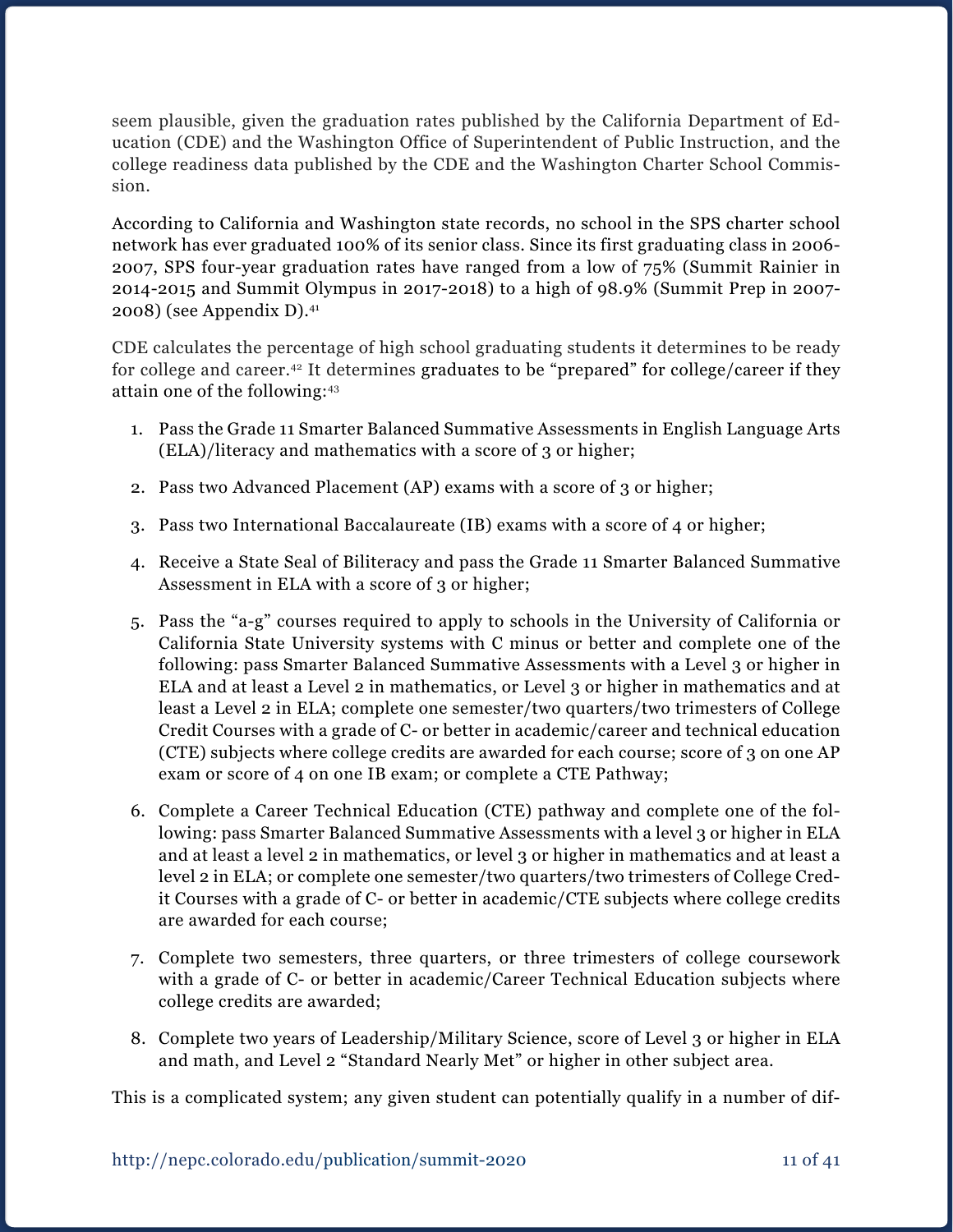#### ferent ways.

We examined the most recently released (2018-2019) college/career readiness percentages for the five SPS schools in California with a graduating class (Summit Everest, Summit Prep, Summit Rainier, Summit Shasta, and Summit Tahoma) to determine what might be said about the college/career readiness status of SPS students in general.

The percentages of SPS students the state of California recognized as "prepared" on its measures of college/career readiness fell well short of the 100% that SPS continues to claim,<sup>44</sup> ranging from from 56% (Summit Everest) to 74% (Summit Shasta)<sup>45</sup> (See Appendix E). In addition, by a wide margin, SPS students demonstrated readiness by completing the coursework making them eligible to apply for admission to CA state universities rather than by any of the other possible means.

In 2018-2019, between 92% (Summit Prep) and 98% (Summit Tahoma) of SPS students who qualified for the readiness designation did so by satisfying the high school coursework metric (see Appendix E). Across Summit Public Schools' (SPS) five California schools with a high school graduating class in 2018-2019, 329 of the 505 graduating students qualified as "prepared" according to California's college/career readiness calculations.46 Of those 329 "prepared" students, 315 qualified as prepared by passing the coursework required to make them eligible to apply for admission to California's public universities; 181 passed Smarter Balanced Assessments with scores of 3 or higher in both ELA/literacy and mathematics; and 80 students scored 3 or higher on two Advanced Placement tests. In other words, SPS students are qualifying as "prepared" much more by completing high school coursework that SPS designs and grades than by performing at high levels on external measures of academic performance.47

The same is true for SPS's Washington schools. The Washington State Charter School Commission's Performance Framework Reports for 2018-2019 included data relevant to a college readiness goal that SPS set for itself and that the state of Washington does not report for all its schools48: "90% of students [will] finish the year college ready by scoring at least a 70% or higher in all classes," and "at least 50% of students [will] exceed basic college readiness by scoring 85% or higher in all classes."49 In 2018-2019, all the SPS Washington schools achieved their goal (see Appendix E).<sup>50</sup> By including all students, not only those graduating, this measure of readiness indicates how many of each SPS school's students were on track to graduate college-ready. And, notably, it also allows SPS to define college readiness based not on any kind of commonly agreed-upon metric, but rather on the cognitive skills that SPS itself defines, assesses, and measures.<sup>51</sup>

There is nothing inherently invalid about SPS students being declared prepared based on their successful completion of their high school coursework. SPS determines students to have successfully completed their coursework based on teachers' evaluations of whether they demonstrate mastery of the cognitive skills that SPS has defined (See Appendix F). This being the case, it is essential that the rubric that SPS uses to assess its students' cognitive skills be both valid and reliably used by teachers.

We could find no publicly available documentation of the validity or reliability of the Sum-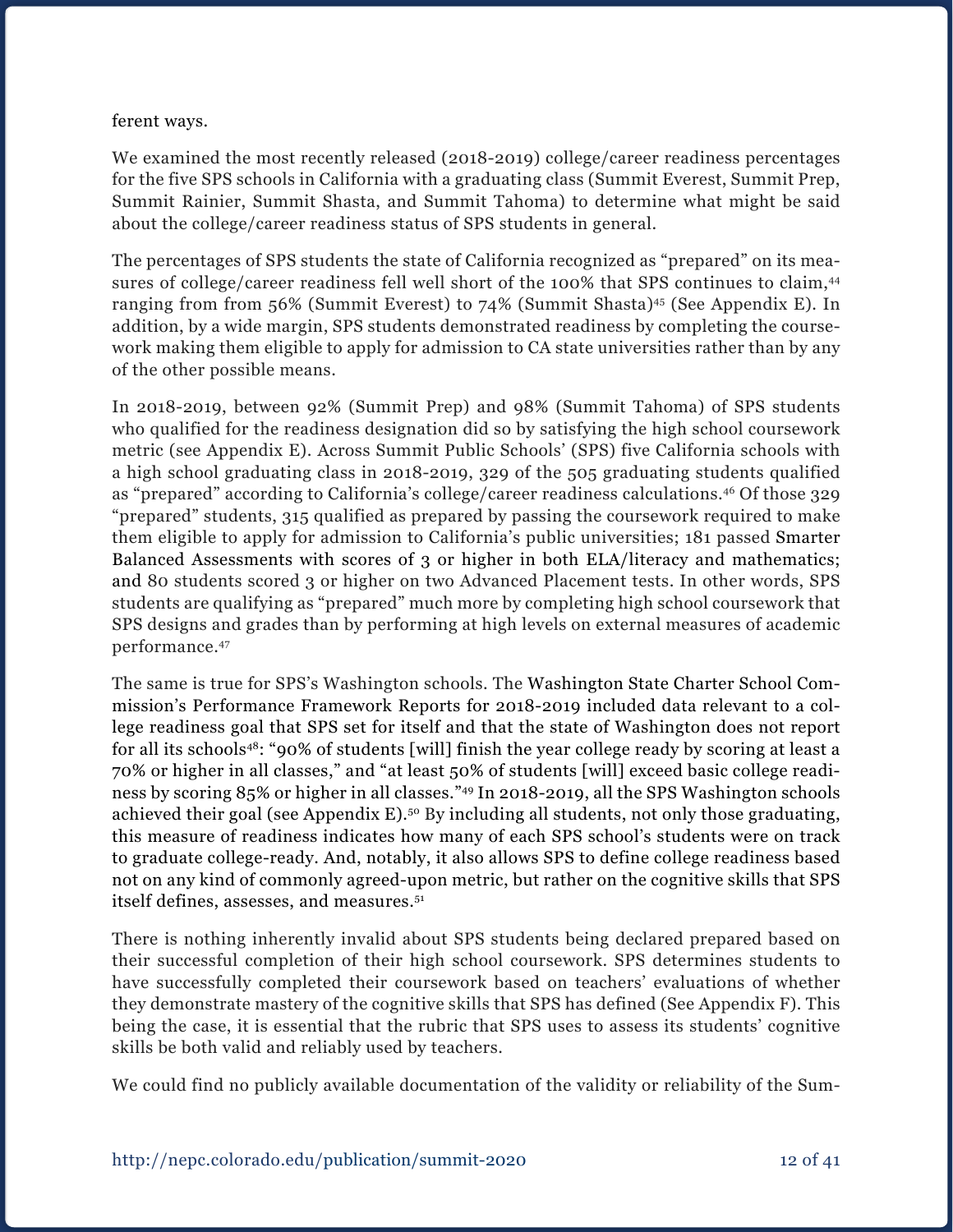mit Public Schools (SPS) Cognitive Skills Rubric.52 The Stanford Center or Assessment, Learning, and Equity (SCALE), which ostensibly worked with SPS on both an earlier and updated version of the Cognitive Skills Rubric, referred us to SPS for information about it (See Appendix G). SPS has not provided records we requested that (1) explain the basis for and/or that document the psychometric validation of the Cognitive Skills Rubric, (2) describe the training of teachers to use the Cognitive Skills Rubric, and (3) demonstrate teacher training's effect on teacher consistency in assessing student mastery of cognitive skills (See Appendix C). As a consequence, although Summit Public Schools' (SPS) claim that its students are college ready is technically correct, the overwhelming majority of those students meet the standards by taking SPS's courses and being evaluated by SPS's rubric. Given that Summit Public Schools (SPS) has provided no evidence that its Cognitive Skills Rubric has either internal or external validity, and that there is no evidence that student mastery of the cognitive skills detailed in the rubric is reliably assessed, the claims made by SPS related to its success in preparing students for college are without support and cannot be taken at face value (See Appendix G).

### **Success in College**

Summit Public Schools (SPS) claims on its website that, "From our inaugural graduating class until now, 98% of all Summit graduates have been accepted into at least one four-year college" and that its students graduate at "2X the national average for college graduation."53 We could find no data to confirm or disconfirm these assertions. When we asked in an open records request, SPS claimed to have no records relevant to these claims (see Appendix C).54 This is consistent with the pattern described above, of SPS making extreme claims about its students' success and then being unable or unwilling to provide documentation to support those claims (see Appendix G).

### **Marketing Summit Public Schools**

Given the lack of supporting data in the public record for Summit Public Schools' (SPS) claims of effectiveness and its inability and/or unwillingness to provide evidence to support its claims, SPS's success in convincing others to adopt its program based on its alleged success is astounding. This suggests that its ability to successfully market its program to schools across the country rests not on the efficacy of the Summit Learning Program so much as on millions of philanthropic dollars, guidance, and other support of such backers as the Gates Foundation. These well-heeled backers have funded a comprehensive and aggressive marketing campaign that promises underfunded U.S. schools struggling to provide a high-quality education that they will be provided—without cost—a successful personalized learning program.55

Early on, SPS promoted itself<sup>56</sup> to potential funders, particularly funders associated with the technology industry who might support the charter school network as a "laboratory of innovation" that featured the use of digital technology and could spearhead further adoption of such technology.57 Armed with philanthropic cash, SPS targeted parents, teachers, and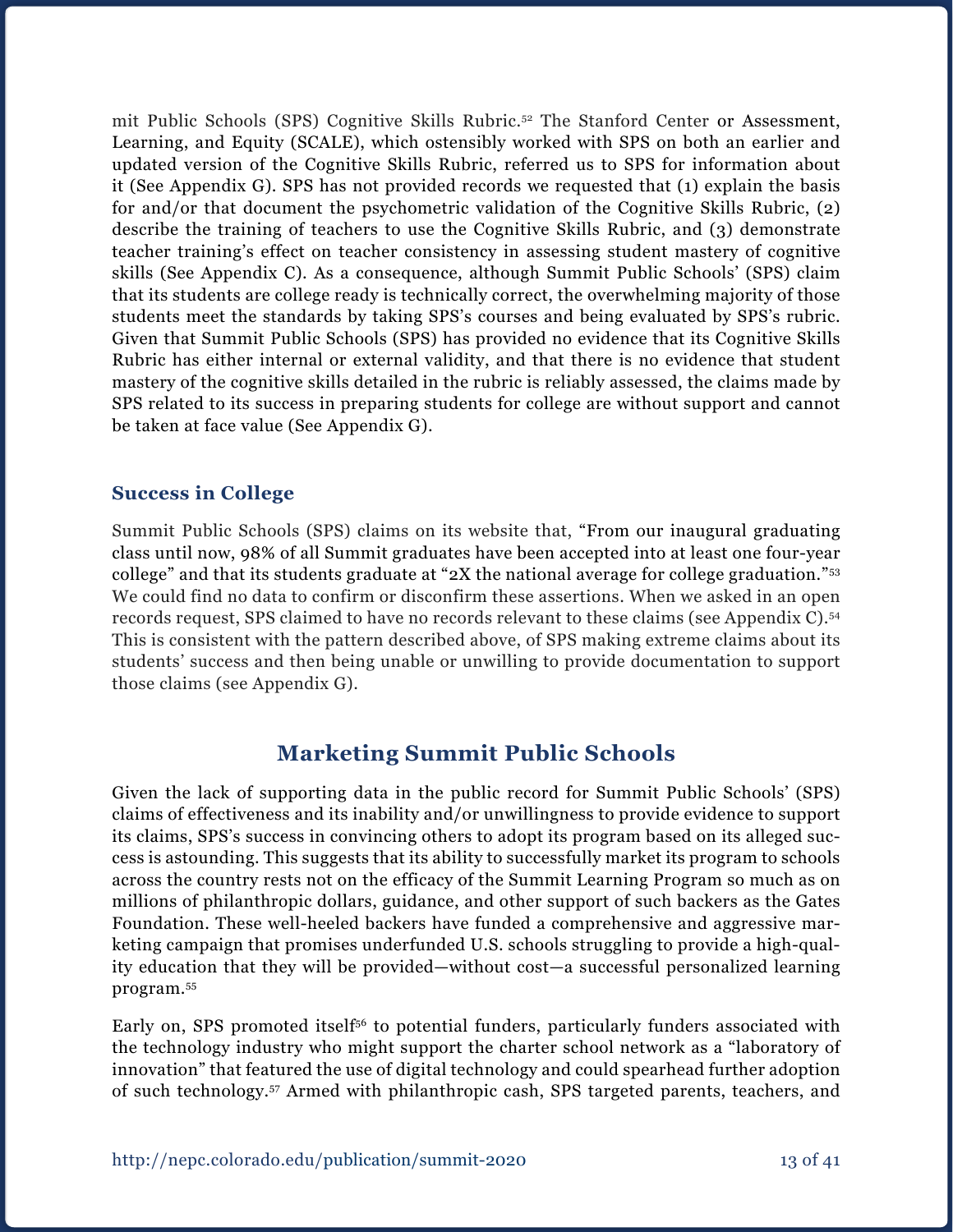administrators of potential partner schools.58

A 2015 agreement between Summit and Facebook established the goals of developing and enhancing Summit's existing platform software and collaborating on marketing strategy for its nationwide adoption.59 A June 2017 SPS final report to the Chan Zuckerberg Initiative (CZI) outlined public relations efforts to create social conditions amenable to widespread adoption of personalized learning.<sup>60</sup> The report described the marketing efforts as part of a strategy to create "one consistent narrative" promoting a positive answer to the question of "Does Summit Learning work?"

Part of this marketing strategy was the 2017 publication *The Science of Summit,* which purports to show that SPS's pedagogical approach is research-based.<sup>61</sup> In the earlier 2017 CZI grant report, SPS lists plans to promote *The Science of Summit* through an in-depth blog series, a podcast series, a Facebook live series, as well as brochures, presentation slides, infographics, and slideshows—all of which SPS planned to complement with efforts to "build trust and advocacy among our audiences by engaging with key influencers who they respect and turn to for insights and opinions."62

*The Science of Summit*, in fact, offers no research evidence of the positive effect of SPS's program on student performance.63 Rather, it describes choices SPS made as it developed its approach—to focus on project-based learning and generalized "cognitive skills," noncognitive, social-emotional factors, and student-teacher relationships. It points to a historical context of research and theory that it interprets as consistent with these choices. These theories and research would, however, also support choices leading to very different programs of curriculum and instruction. For example, rather than having students independently learn the content knowledge necessary for a given project as part of a digital competency-based learning approach, as SPS does, a different approach might have a class start a project by determining as a group the kinds of knowledge or skills they would need in order to complete the project, and how they might acquire them. In such an approach, the discussion and choices related to gaining the necessary knowledge are central to the project, not separate.

*"The Science of Summit" offers no research evidence of the positive effect of SPS's program on student performance.*

Given that theory and research can lead to a variety of implementations and the fact that there has been no external research confirmation of the efficacy of Summit's practices, *The Science of Summit* cannot be regarded as providing research validation of the Summit Learning Program.

*The Science of Summit* resembles Summit's other marketing materials in emphasizing the non-digital aspects of the program. On their websites, both SPS and Summit Learning avoid the words "computer," "digital," and "platform." The words "self-directed" and "self-direction" take their place, next to "mentoring" and "projects" (and, in the case of SPS, but not Summit Learning, "expeditions").<sup>64, 65</sup> Although the Summit Learning Platform is the central organizer, delivery tool, and data hub for Summit's approach to personalized learning, Summit's marketing materials de-emphasize its role. When the platform is mentioned at all, it is characterized as a feature that supports both teachers and students in their efforts to create graduates who know how to learn independently, who will attend, succeed, and graduate from college, and who will develop the personal and academic skills they will need to to lead fulfilled lives.<sup>66</sup>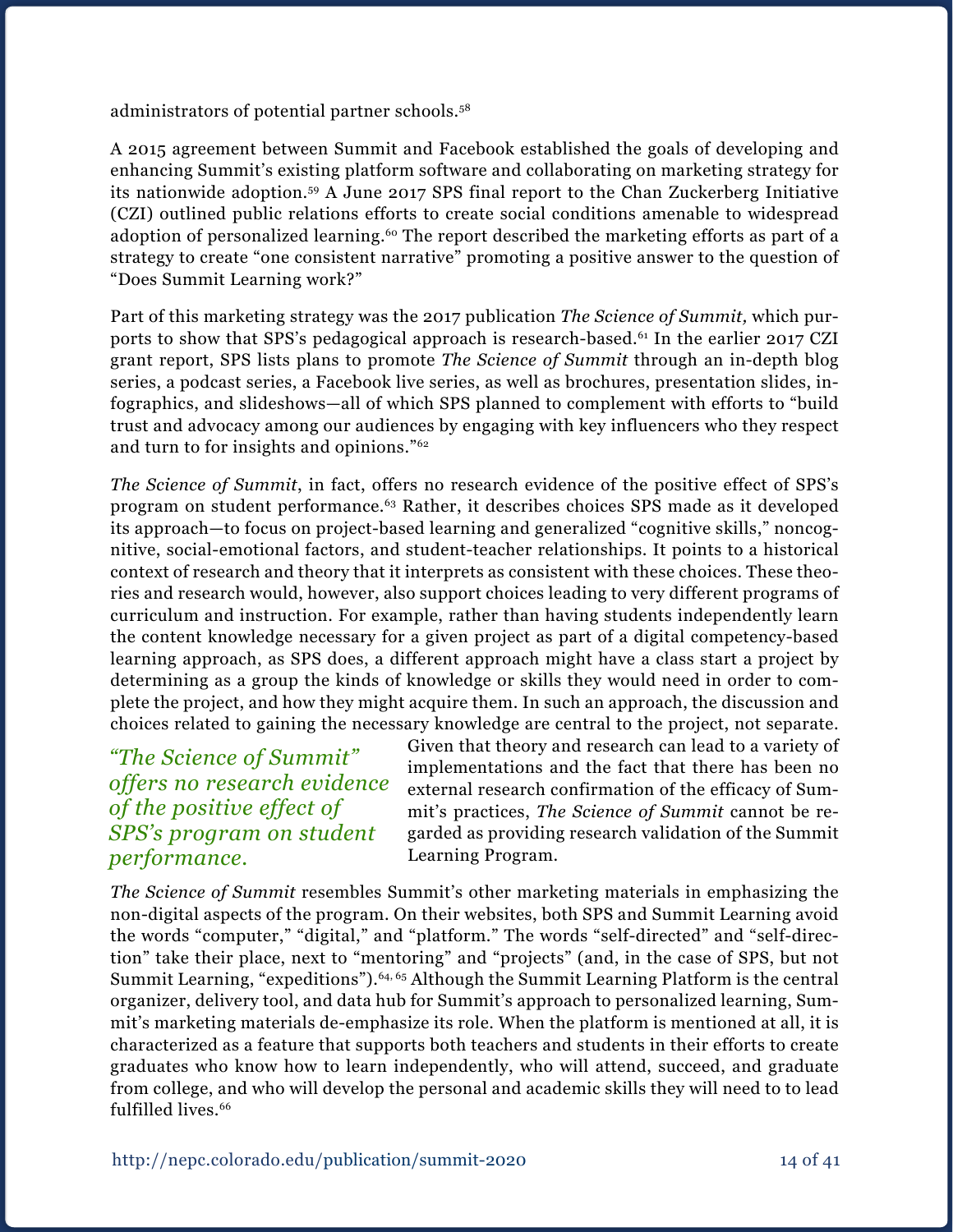### **A Flood of Philanthropic Dollars**

Since 2011, Summit Public Schools (SPS) has received philanthropic funding totaling at least \$177.6 million.<sup>67</sup> Donors include the Bill and Melinda Gates Foundation, the Carnegie Corporation of New York, the Silicon Schools Fund, the Silicon Valley Community Fund, Meg Whitman, and the XQ Institute (see Appendix A). The *Hechinger Report* reports that the Chan Zuckerberg Initiative (CZI) alone committed \$142.1 million to SPS since 2016.68 CZI's website reports providing \$48.8 million to SPS between 2016 and 2020 and \$40 million to T.L.P. Education between 2018 and 2020 (see Appendix A).<sup>69</sup> These financial contributions do not include significant in-kind contributions made by Facebook (and possibly CZI as well) to develop the Summit Learning Platform and the marketing strategy for the Summit Learning Program.<sup>70</sup> They also do not include additional financial contributions made to Summit partners, such as the Lindsay Unified School District.<sup>71</sup>

Together, the influx of money, engineering skills, and business know-how from the digital technology sector and tech-friendly foundations supercharged the development of the Summit Learning Platform and made possible the widescale sophisticated marketing program of the Summit Learning Program.

By the 2019-2020 school year, the SPS charter school network had grown to 11 (from two in 2010-2011) and the number of Summit Learning partner schools had grown from zero in 2013-2014 (prior to its partnership with Facebook) to over 380.

### **The Enduring Lure of "Free" Whole-School Reform**

Public schools have for years been flooded with marketing materials promoting personalized learning even as they have been cricitized, often unfairly, for using an outdated "factory model" of curriculum and instruction. They are guilty, critics assert, of failing to equip their students for success in  $21^{st}$ -century workplaces and lead satisfying fulfilled lives.<sup>72</sup> Personalized learning programs, including the Summit Learning Program, offer the promise that students at schools adopting them will be equipped with the skills that modern workplaces demand; that teachers will be freed from mundane tasks so they can mentor students; and, that student achievement and life competence will improve.

Marketed as a cost-free solution to the academic problems faced by cash-strapped districts,<sup>73</sup> the Summit Learning Program promises an off-the-shelf system of whole-school reform that will transform struggling schools into successful schools. Such a promise cannot help but appeal to school and district decision-makers. Unfortunately, the recent history of wholeschool reform models suggests that the results are likely to be disappointing.

In the 1990s, the New American Schools Development Corporation (NASDC), a privately funded organization, supported the development and implementation of whole-school reform models as part of both President George H.W. Bush's ("America 2000") and President Clinton's ("Goals 2000") education reform efforts. In the 1990s NASDC funded a number of school reform models that would appear to meet the criteria that Summit deems essential (i.e., they were internally consistent and supported by sound research). The implementa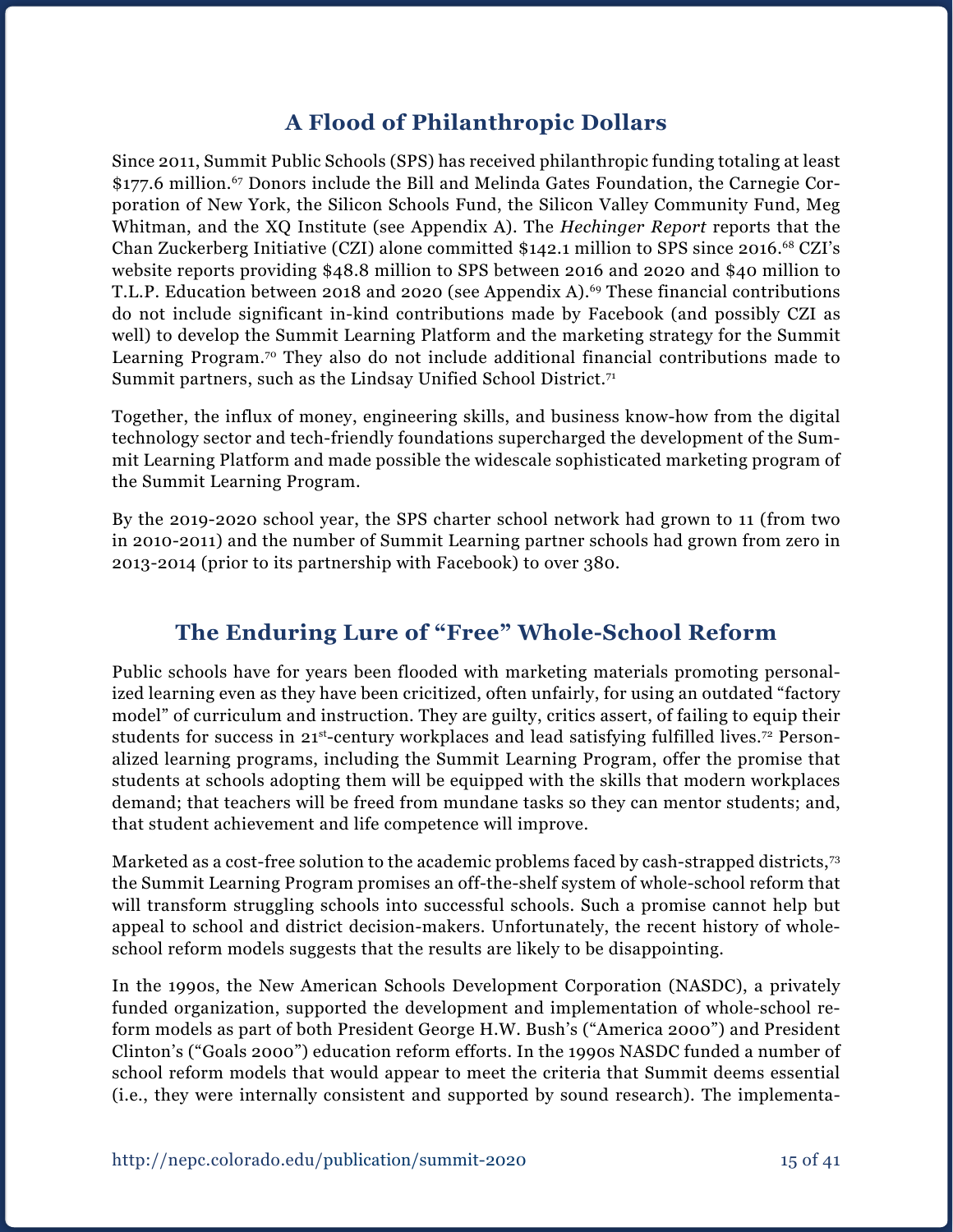tion of NASDC models foundered in part because schools adopting the models could not, by themselves, afford either the cost of implementing them or of sustaining them—or both. Unsurprisingly, then, another significant issue was that school staff were not provided with adequate training in implementing the models and/or with ongoing in-service support.74

Similar problems have cropped up among partner schools adopting the Summit Learning Program, detailed in several reports of schools failing to achieve anything like the promised success.75 SPS tends to characterize these failures as a result of partner schools having improperly implemented its program, or as non-representative.76 If this is indeed the case, it would not be surprising: even though the program itself is provided without charge, the model imposes costs on schools that most schools likely cannot afford, including costs associated with providing the required digital infrastructure and devices. Further, even if staff use the Summit Learnng Program "off the shelf," it is possible that schools may be unable to provide the level of staff training and ongoing in-service support to properly implement or maintain the model.

The SPS model developed in a particular context under a particular set of conditions in a small number of low-enrollment schools in California and Washington state. It is not clear that whatever successes SPS may have had in its own schools can be abstracted into a guiding set of principles for widespread school reform, particularly for schools serving low-income communities with diverse student propulations. Between the Summit Learning Pro-

*It is not clear that whatever successes SPS may have had in its own schools can be abstracted into a guiding set of principles for widespread school reform.*

gram's initial launch in 2015-2016 and 2018-2019, SPS reported that 393 schools contracted to use the Summit Learning Program.77 A *Chalkbeat* analysis found that about 25% of the schools that adopted it before the 2018-2019 school year dropped out along the way.78 Whether and to what extent the remaining schools have held true to the model—as well as what results they have experienced overall—is unknown.

When schools adopt the Summit Learning Program, they will predicably face a number of challenges. An outside source provides a completely new philosophy, curriculum, and digital platform, and along with them a vast set of unfamiliar tasks.79 Given these many new and different demands on teacher time, it is not hard to imagine that the framework of the program, the digital Summit Learning Platform, is likely to be privileged over the other program features as partner school staff struggle to keep up. That is, more teacher time must be spent on tasks related to the plaform, crowding out the time that they theoretically would be spending on student-facing activities such as mentoring and supporting student projects.<sup>80</sup>

Schools that face the greatest financial challenges, that are understaffed, and that support large numbers of students with special needs are likely to find even the demands of learning and mastering an ever-changing platform beyond their capabilities. A Johns Hopkins University team found just such a situation when it reviewed Summit Learning Program classrooms in Providence, RI, in 2019.<sup>81</sup> The reviewers found students in Summit Learning Program classrooms proceeding slowly through the program's curriculum, trying to guess their way through material with minimal teacher supervision.<sup>82</sup> These students were more disengaged and off-task than students in traditional classrooms in the same district, and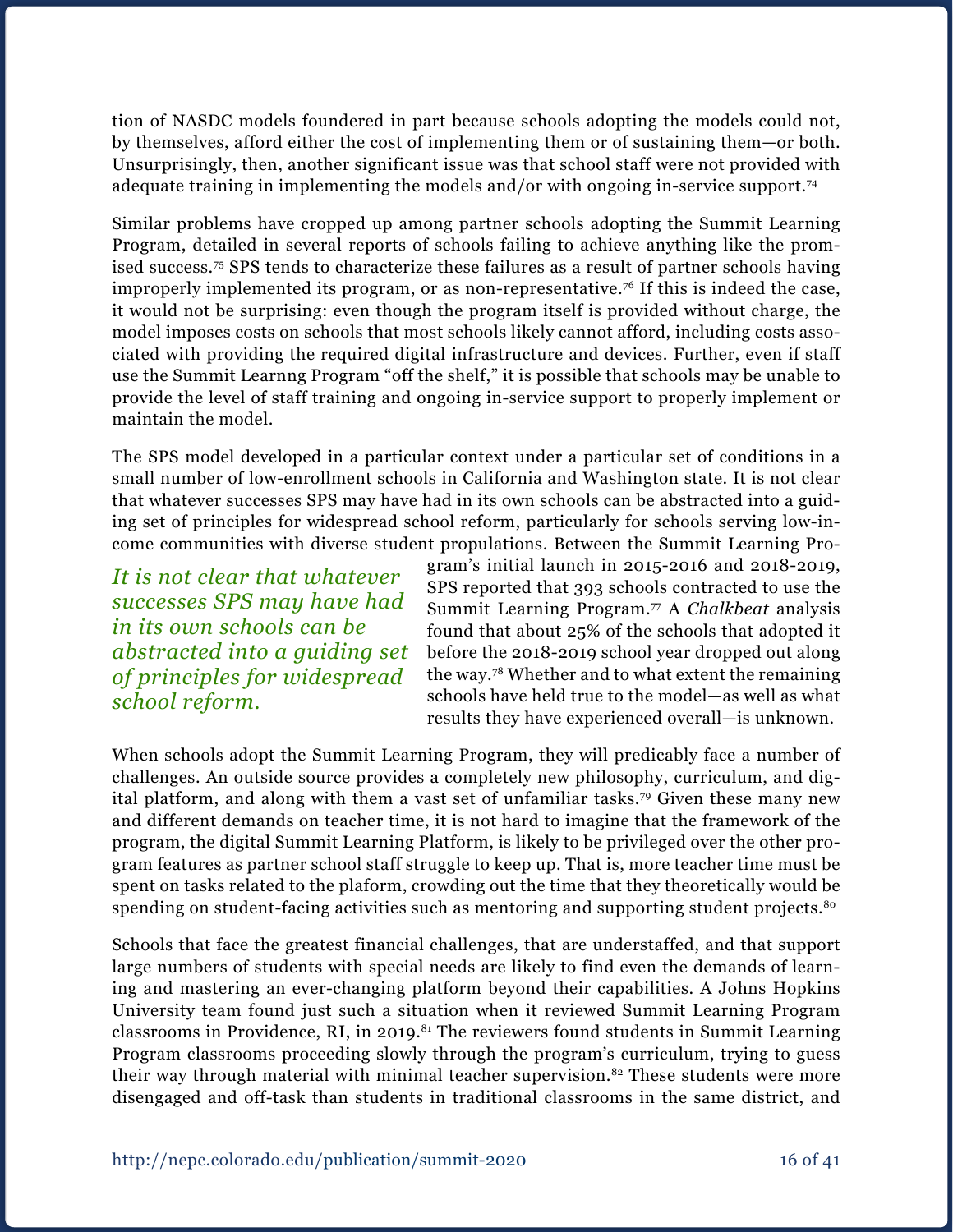they were limited to learning how to answer problems in the program's assessment format.<sup>83</sup> Students reported disliking the program and being "burned-out" by extensive screen time.84

In practice, it appears that in partner schools the Summit Learning Program can often leave children to teach themselves, which means that students in schools like those in the Providence district may not master the curriculum or have other meaningful learning experiences. As we have already noted, whereas SPS portrays its approach as scientific and generalizable, the culture created over time in SPS is the unique result of its history and development. It would be hard, if not impossible, to transfer this culture to disparate partner schools.<sup>85</sup> What *can* be used, no matter how imperfectly, however, is the digital Summit Learning Platform. And, in contrast to the images conjoured up by personalized learning advocates, the Summit Learning Platform operationalizes a data-hungry, hyper-rational, competency-based approach to learning.

### **Data Collection and Use**

The Summit Learning Platform collects a lot of data about students from partner schools. It obtains some of these data—such as English Language Learner information, school attendance informaton, state assessment data, and bus pickup and drop-off locations—from school data systems as part of Summit Learning's role as a "school official."86 It gets other data—such as project grades, student goals, and mentoring notes—when teachers and students voluntarily enter them. It collects still other data automatically as students work within the platform. Among these are such details as students' content assessment attempts and results, times and locations of activity, and IP addresses. Data are used as part of the educational program, to improve it, and to market it. It is not clear to what other purposes the data may be put.

The contracts signed with Summit Public Schools (SPS) (and, since 2019-2020, with T.L.P. Education) that we reviewed are careful to distinguish personally identifiable "student data" and "de-identified data." The contracts set limits on the use of "student data." For example, they prohibit the sale of "student data" and its use for purposes other than to provide the services specified in the contract. They also provide for SPS (and, since 2019-2020, T.L.P. Education) to "destroy" "student data" by de-identifying it. This means that when schools, as allowed by their contract, request that data collected from their students be destroyed, it may not actually be destroyed in the sense that most people understand the term. Rather, it may be transformed into de-identified data.

The contracts we examined permit SPS (and now T.L.P. Education) access to and use of de-identified student data in perpetuity. Contracts signed in 2018-2019 explicitly provide for SPS (and now T.L.P. Education) to use de-identified student data "for any lawful purpose" (the same language appears in the current Data Privacy Addendum on the Summit Learning website).<sup>87</sup> By extension, this means that the Chan Zuckerberg Initiative (CZI), its long-term technology partner,<sup>88</sup> may also access de-identified student data to use in any way it wishes in perpetuity. Uses may include analyzing it for insights about student learning and psychology using big data statistical methods, selling it to third parties, and creating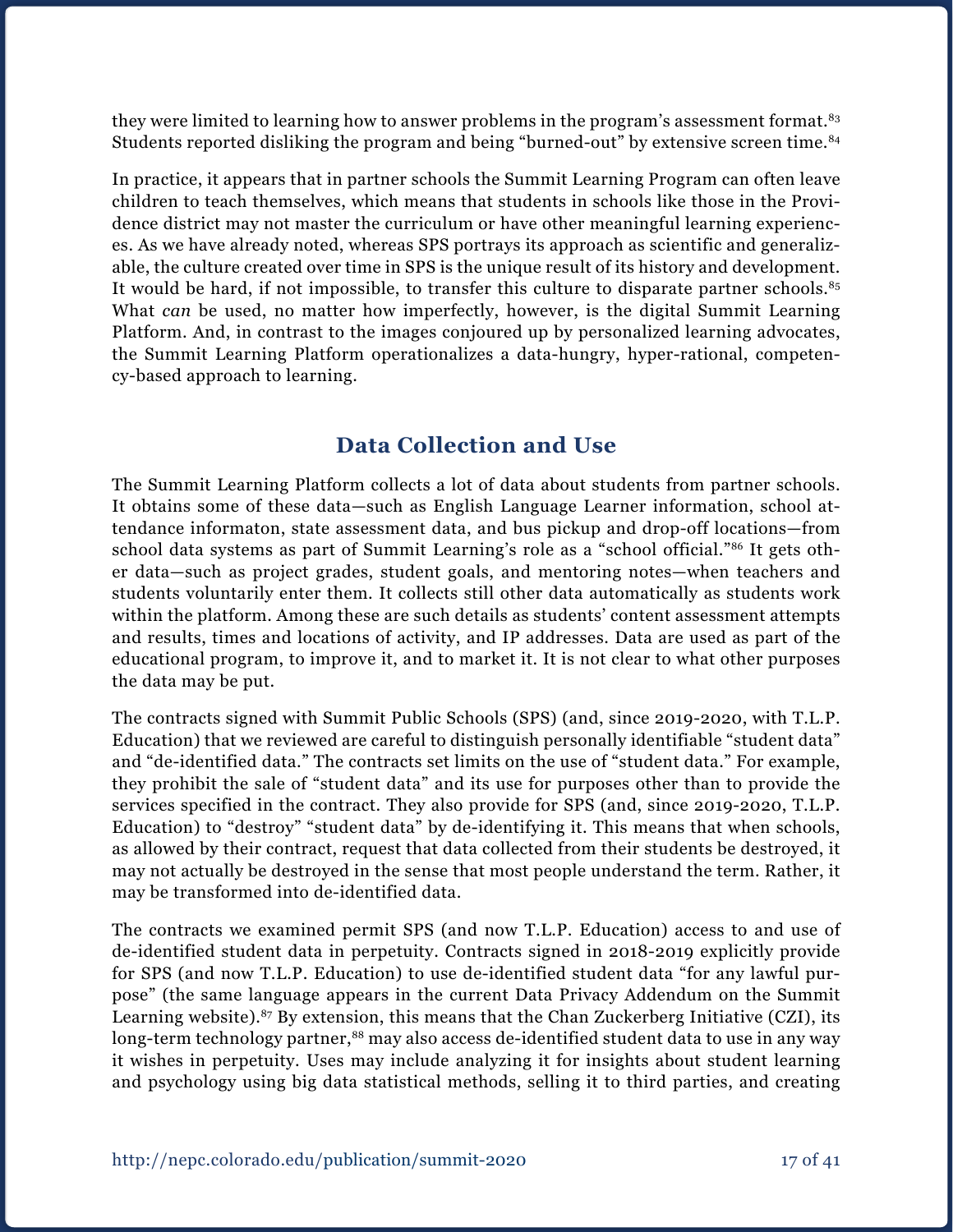for-profit enterprises to exploit it—all without the knowledge and consent of either students or their parents.89

The privacy protections we reviewed in SPS's contracts with partner schools seem impressive on their surface; however, the provisions related to de-identified data are telling. SPS assures partner schools that it will not re-identify the data. However, this is far from the whole picture. Clause 4.6 of the Data Privacy Addendum to the 2018 contract(s) we reviewed provides for (personally identifiable) student data to be de-identified as a means of "destroying" it, and exempts de-identified data from the obligation to destroy data.<sup>90</sup> This is important because the data never have to actually be destroyed, and they can be reidentified. Computer scientists and data experts have known for years that complex de-identified datsets—such as the student datasets held by SPS—can easily be re-identified.91 There can be little doubt that contract language related to the "destruction" of data was crafted with full knowledge that de-indentified data can be easily re-identified and thus are not in fact "destroyed." In effect, the contract gives CZI access to student data, and it may do whatever is legally permissible with those data, in perpetuity.

It is important to note that the Chan Zuckerberg Initiative (CZI) is not a charity or a philanthropic organization: it is a business.92 As such, it can make political contributions. It can and does make charitable contributions. It can and has invested in several for-profit companies,93 and it can and has engaged in political lobbying.94

Given this background, it would be reasonable to assume that CZI expects some gain from its collaboration with SPS and now T.L.P. Education. It also seems likely that what it stands to gain is access to significant amounts of student data that it can convert into a considerable amount of money.

Facebook has taught the world that data are fungible and can mean big money. They can also be very dangerous when controlled by an opaque organization immune to public oversight. Regardless of who is named the owner of student data in partner school contracts, as Summit Learning's technology partner CZI has full access to those data.

Given this context it is concerning and suggestive to note that compared to the 2017 contract we reviewed, the 2018 partner school contracts we analyzed expanded Summit Learning's (and thereby CZI's) right to access and use de-identified student data.95 Any use to which SPS, T.L.P. Education, or CZI may make of data that the Summit Learning Platform collects about students is independent of any benefit the Summit Learning Program may provide to its students. As we have already noted, the student data can be easily re-identified and there is a significant financial incentive to do so.

### **Privacy Concerns Meet Pedagogical Concerns**

It is important to understand that the algorithms governing the Summit Learning Platform's curriculum delivery, data collection and analysis, and other efforts have been created via subjective decisions on the part of Summit Public Schools (SPS) (or Facebook's or the Chan Zuckerberg Initiative's) staff—and perhaps unknown others.<sup>96, 97</sup> Although algorithms are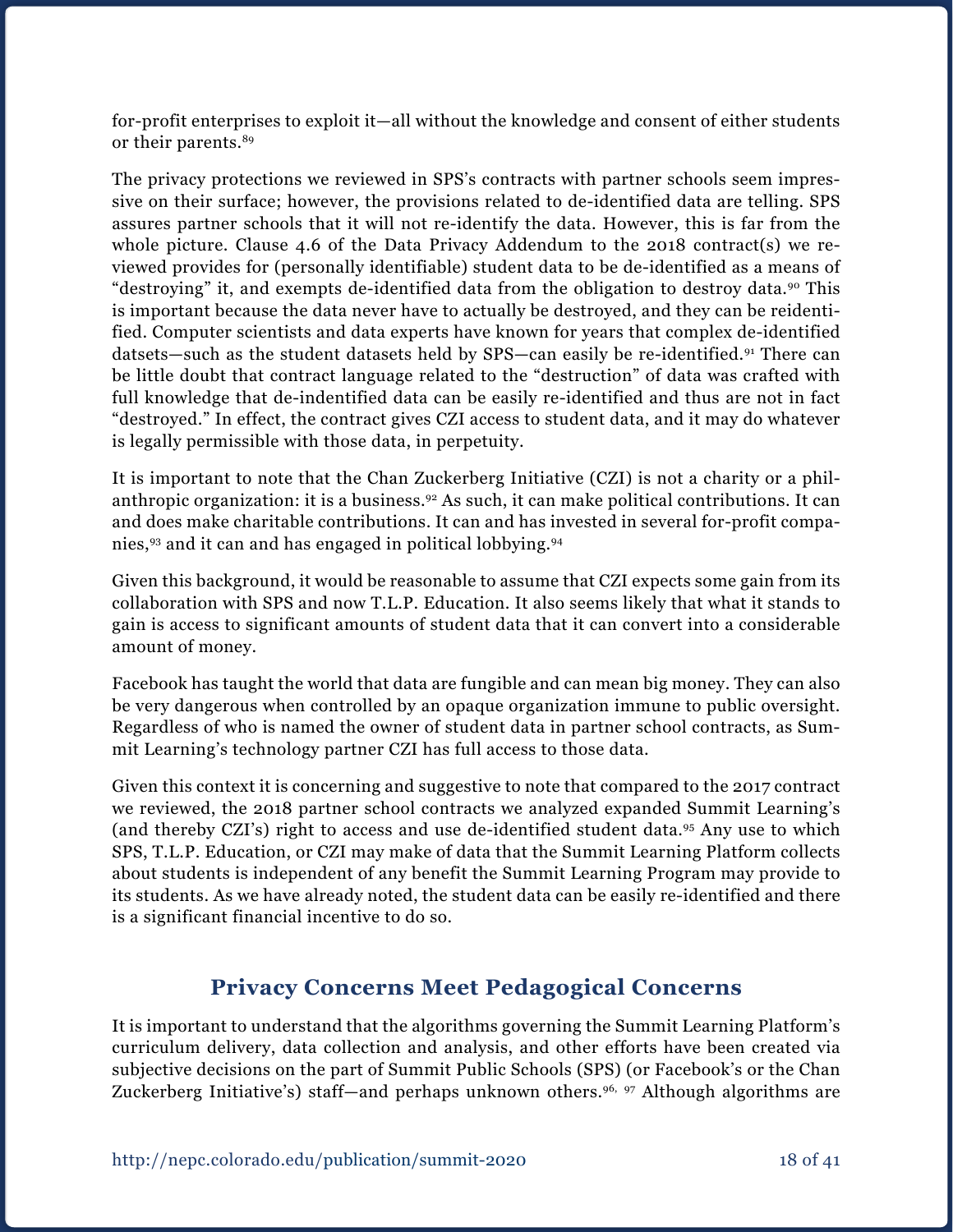commonly thought of as purely mathematical and objective, they are in fact theories that reflect which pieces of information their authors consider valuable and how their authors believe those pieces of information should be fit together and used to draw conclusions.

Therefore, all algorithms, including those in the Summit Learning Platform, necessarily reflect the values, assumptions, social positions, and interests of their authors. For this reason, researchers and advocates have called for algorithms to be audited for possible bias.98 To date, SPS has not provided any information about the entities involved in making decisions about the Summit Learning Program's curriculum and assessments or the qualifiations of decision-makers; neither has it provided access to algorithms for disinterested experts to evaluate (See Appendix C).99

The transparency of the algorithms included in the Summit Learning Platform is essential to determine whether the inferences those algorithms draw about students are valid and to evaluate how they influence members of the school community to act in relation to students. SPS offers no such transparency.

Further, Summit Public Schools has presented the Summit Learning Program as amenable to customization to meet different communities' varying values and needs. In reality, the Summit Learning Platform is centrally programmed with course content and with the algorithms that guide students' experience and that make many consequential decisions about them. The proprietary curtain that keeps the Summit Learning Platform's algorithms from review contrasts with the way in which, for instance, publishers commonly submit textbooks for review. It effectively turns school curriculum into a "black box" that operates with no oversight by or accountability to the public.

Marketing claims aside, there is little evidence that SPS's program of curriculum and pedagogy either improves outcomes for students or personalizes instruction in ways that meaningfully distinguish it from any number of other educational programs. It is important to note that there are other ways to personalize education that do not require reliance on digital delivery or data collection. Alfie Kohn's child-centered approach,100 James Macdonald's person-oriented curriculum,<sup>101</sup> and Lorrie Shepard and colleagues' sociocultural approaches,<sup>102</sup> for example, focus on providing opportunities for children to create their own meaning from the curriculum.103 As already noted, to a considerable degree the Summit Learning Program focuses on student development within a narrow pedagogical framework that emphasizes assessment and data collection. We know further that these data may be subsequently be transferred with virtually no transparency, oversight, or accountability to unknown, other parties.

### **Conclusion and Recommendations**

Despite many red flags and general lack of research support, advocacy for the adoption of digital personalized learning in general continues unabated. The Summit Learning Program is a slickly marketed digital personalized learning program that is promoted as a "free" and off-the-shelf program to schools all over the country. Our analysis suggests that, rhetoric notwithstanding, the Summit Learning Program does not deliver on its promise to provide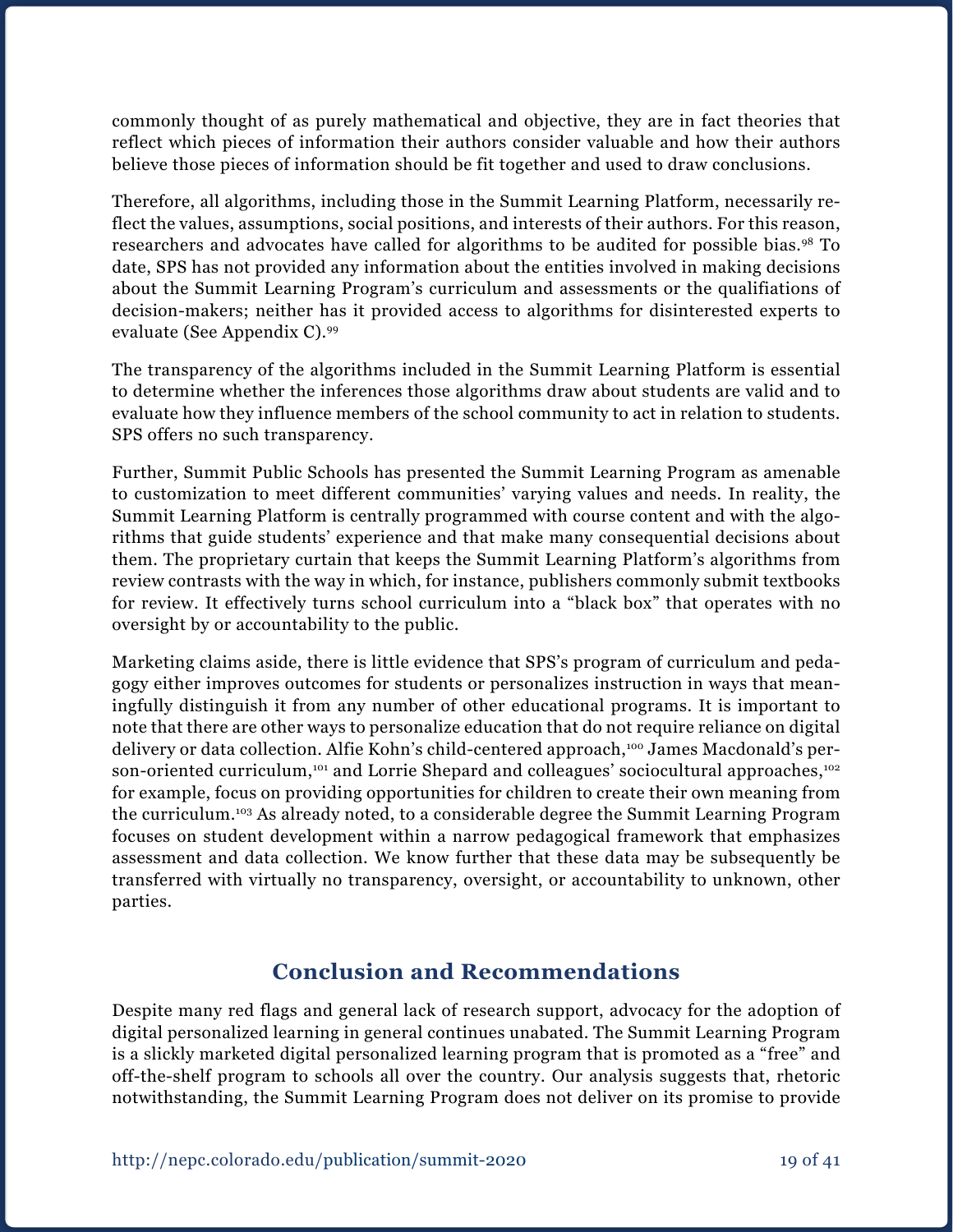a higher quality education, with superior student outcomes, in the schools that adopt it. Moreover, aside from any valid education purpose, the Summit Learning Platform approach to assessment, coupled with enabling contract language, opens the door to the transfer of large amounts of student data to third parties without oversight or accountability. These concerns are compounded by the overall lack of organizational transparency of Summit Public Schools (SPS) and T.L.P. Education.

The rapid spread of the Summit Learning Program—despite a lack of transparency and the absence of convincing evidence that it can deliver on its promises—provides a powerful example of how policymakers are challenged when faced with a well-financed and self-interested push for schools to adopt digital personalized learning programs. There is now an urgent need for policymakers to move quickly to protect the public interest by establishing oversight and accountability mechanisms related to digital platforms and personalized learning programs.

We recommend that state departments of education establish an independent governmental entity responsible for implementing and enforcing the following recommendations to ensure the quality of digital personalized learning in schools and to adequately protect the privacy of student data. Specifically, such an entity should:

- Require that the digital personalized learning programs be externally reviewed and approved by independent third-party education experts. As part of these program evaluations, the evaluators should review and approve the program curricular materials, the pedagogical approaches as applied to the intended student populations, the validity of the assessment instruments, and the programmatic usefulness of data generated;
- Require that the assumptions and programming of all algorithms associated with personalized learning materials be audited for bias and other possible risks to students *before* the algorithms are implemented; and
- Develop a standard data security agreement that protects the privacy and limits the use of all data, including de-identified data, collected by schools through personalized learning materials and related software platforms. This agreement should require that the school collecting data do the following:
	- o Clearly explain what kinds of data it proposes to collect from students, how it proposes to store the data and for how long, who will be allowed access, and what educational purpose all data collected will serve;
	- o Refrain from collecting any data not directly relevant to an agreed-upon specified educational purpose and from using any data, including de-identified data, collected for any purpose other than the agreed-upon specified educational purpose;
	- o Vest the ownership of any and all student data collected with the student or the adult(s) legally responsible for him or her;
	- o Prohibit any school from making participation in its curriculum and instruction, assessment, or any other part of its academic program contingent on students or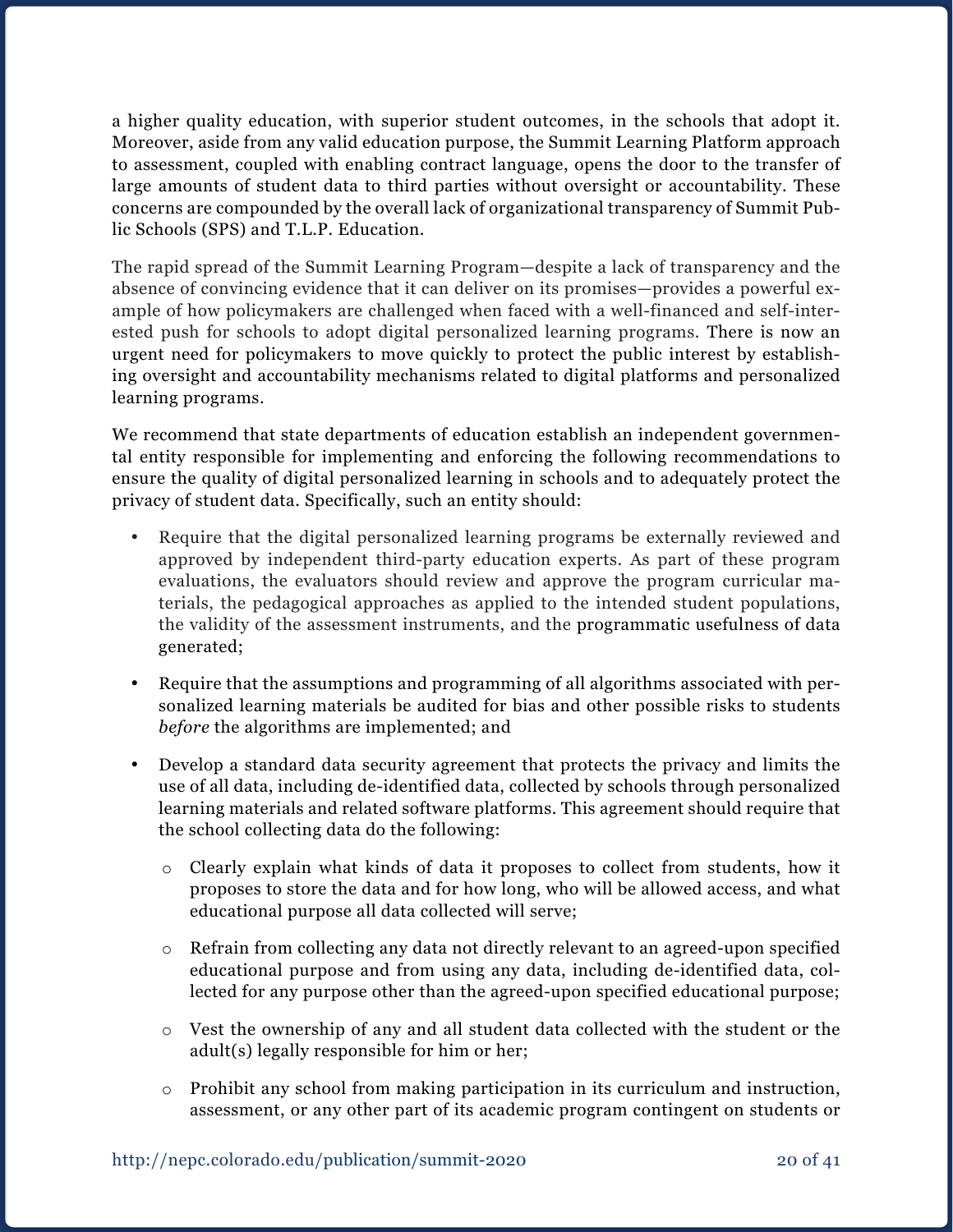parents granting any third-party access to their data in any form whatsoever;

- o Provide a standard, explicit, and easy-to-understand explanation of what kind of data use is incorporated in such activities as "improving" websites, apps, or services, or in "personalizing and improving" users' experience with educational software, and allow students to opt in to such activities;
- $\circ$  Prohibit schools from entering into any agreement with a third party that abridges any of the previously stated requirements.

Additionally, as a result of the problems we identified in our study of Summit Public Schools and its Summit Learning Program, we recommend that state, district, and school-level officials considering personalized learning be especially cautious about adopting commercially produced personalized learning programs. To avoid introducing significant pedagogical and privacy threats to their schools, we recoomend that their first steps be to:

- Define the pedagogical values, goals, and practices they hope to achieve via personalized learning before considering the adoption of a particular program;
- Clarify the ways in which an ideal personalized learning approach would advance their self-defined values, goals, and practices;
- Identify potential negative consequences that may be associated with personalized learning and devise strategies for avoiding them;
- Determine which of their defined values, goals, and practices can be best achieved by non-digital means and which require digital means;
- • Use the steps enumerated above either as a framework for designing their own personalized learning program or for assessing the suitability of any commercially provided programs being considered.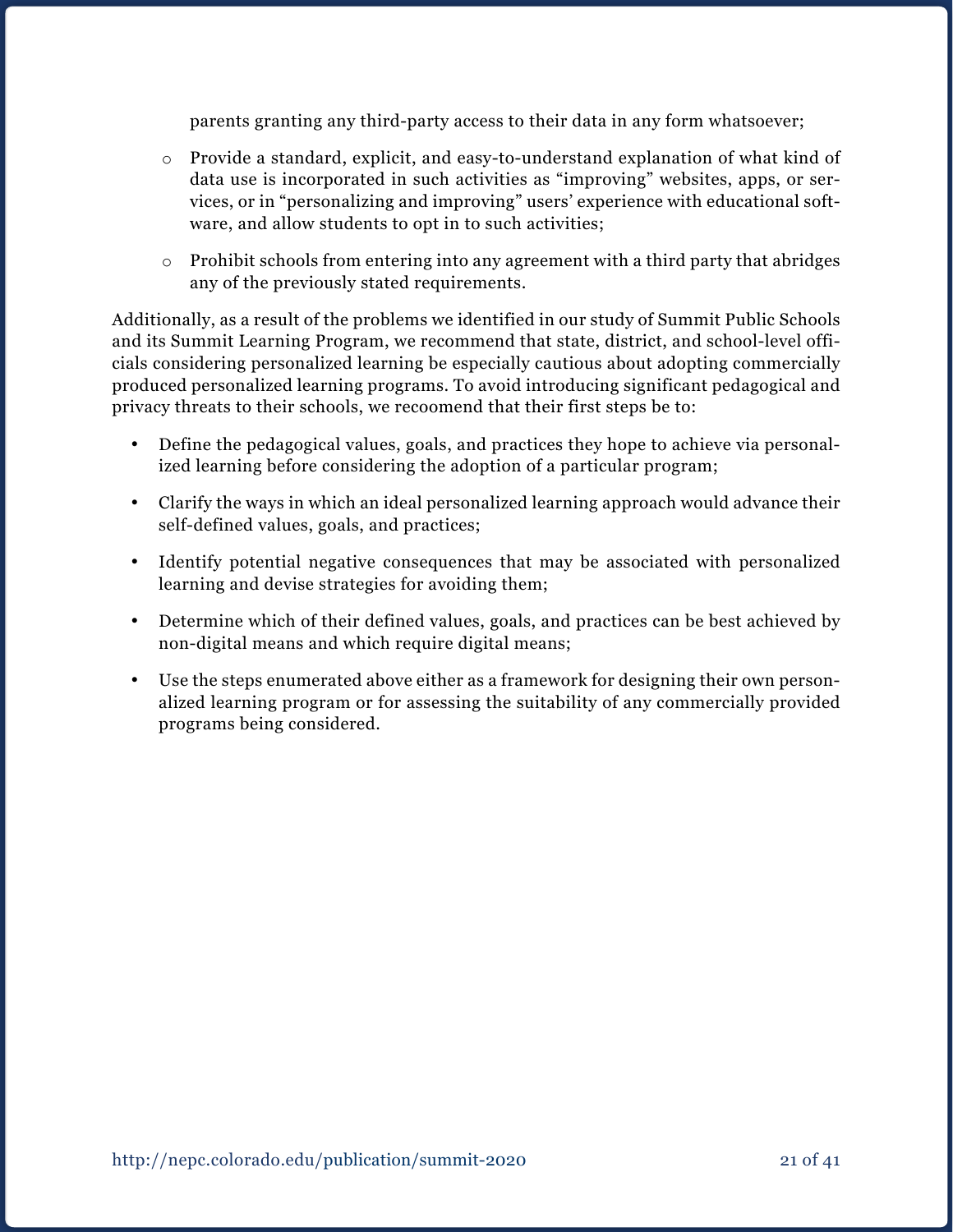## **List of Appendices**

- A. Timeline of Summit Public Schools Network Development and Philanthropic Funding
- B. Research Methodology
- C Communications with Summit Public Schools Regarding Public Records Act Request Submitted November 5, 2019
- D. Summit Public Schools Graduation Rates
- E. Summit Public Schools College/Career Readiness
- F. Summit Public Schools Cognitive Skills Rubric
- G. Summit Public Schools College Readiness Claim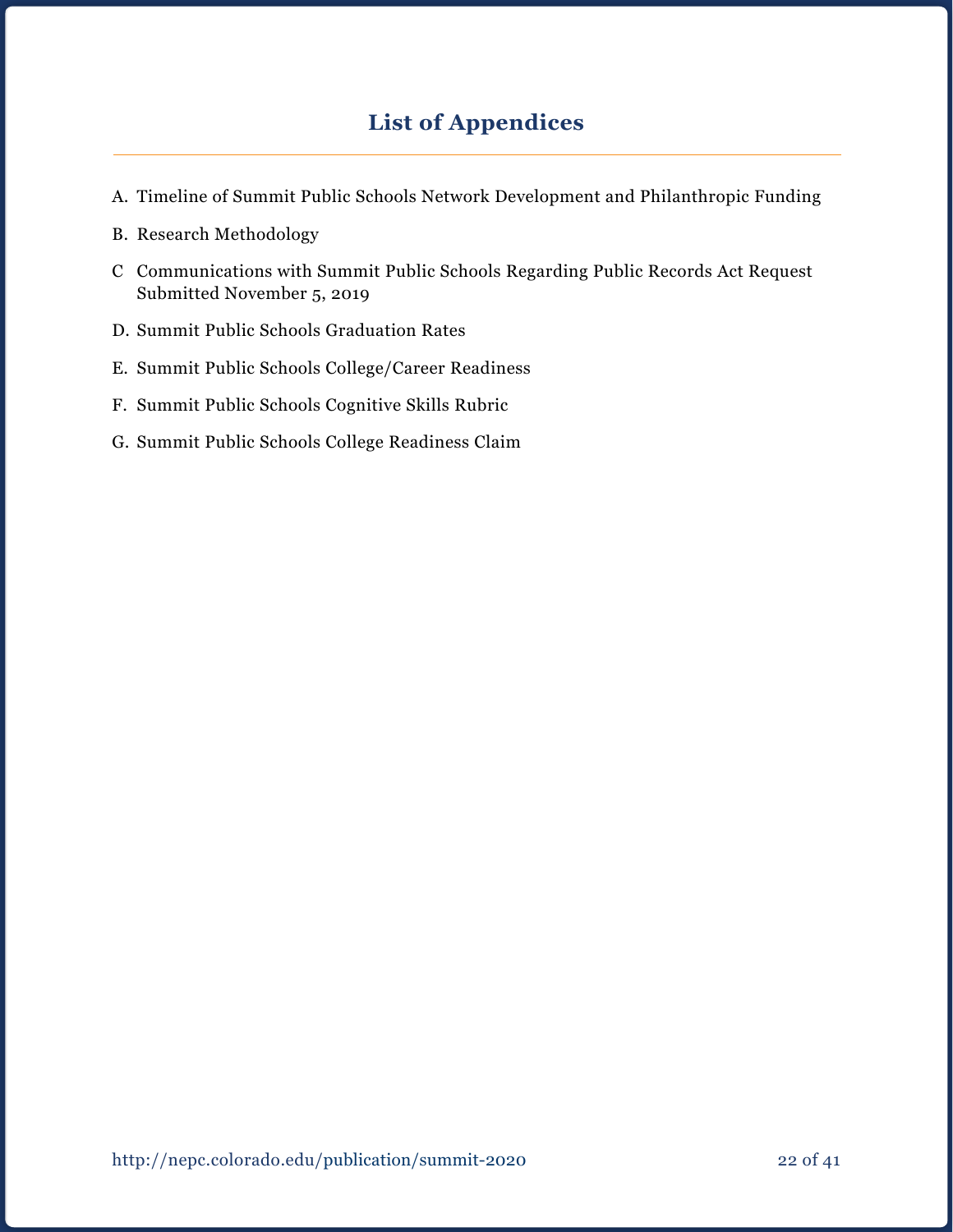### **Notes and References**

#### 1 For example:

Hammonds, V. & Moyer, J. (2018, April 5). *From vision to reality: Personalized, competency-based learning for all kids*. Cincinnati, OH: KnowledgeWorks Foundation. Retrieved June 3, 2020, from [https://](https://knowledgeworks.org/resources/vision-reality-personalized-cbe/) [knowledgeworks.org/resources/vision-reality-personalized-cbe/](https://knowledgeworks.org/resources/vision-reality-personalized-cbe/)

2 For example:

 The Council of Chief State School Officers (CCSSO), for instance, "...is committed to working alongside states to develop education systems that encourage and inspire student-centered learning, including personalized learning, competency-based education, and social-emotional learning and academic development."

 The Council of Chief State School Officers (n.d.). Student Centered Learning Collaborative [webpage]. Retrieved April 24, 2020, from <https://ccsso.org/student-centered-learning-collaborative>

3 For example:

Carter, D. (2016). Goodbye, linear factory model of schooling: Why learning is irregular. *EdSurge*. Retrieved June 3, 2020, from [https://www.edsurge.com/news/2016-07-06-goodbye-linear-factory-model-of-schooling](https://www.edsurge.com/news/2016-07-06-goodbye-linear-factory-model-of-schooling-why-learning-is-irregular)[why-learning-is-irregular](https://www.edsurge.com/news/2016-07-06-goodbye-linear-factory-model-of-schooling-why-learning-is-irregular)

Education Week (2018, December, 6). Pathways to personalized learning. *Education Week*. Retrieved May 19, 2020, from<https://www.edweek.org/ew/events/pathways-to-personalized-learning-an-education.html>

Rose, J. (2012, May 9). How to break free of our 19th-century factory-model education system. *The Atlantic*. Retrieved June 3, 2020, from [https://www.theatlantic.com/business/archive/2012/05/how-to-break-free-of](https://www.theatlantic.com/business/archive/2012/05/how-to-break-free-of-our-19th-century-factory-model-education-system/256881/)[our-19th-century-factory-model-education-system/256881/](https://www.theatlantic.com/business/archive/2012/05/how-to-break-free-of-our-19th-century-factory-model-education-system/256881/) 

- 4 Herold, B. (2017, June 29). Chan Zuckerberg to push ambitious new vision for personalized learning. *Education Week*. Retrieved April 24, 2020, from [https://www.edweek.org/ew/articles/2017/06/29/chan](https://www.edweek.org/ew/articles/2017/06/29/chan-zuckerberg-to-push-ambitious-new-vision-for.html)  [Zuckerberg-to-push-ambitious-new-vision-for.html](https://www.edweek.org/ew/articles/2017/06/29/chan-zuckerberg-to-push-ambitious-new-vision-for.html)
- 5 For example:

Bush, J. (2020, May 3). It's time to embrace distance learning — and not just because of the coronavirus. *The Washington Post*. Retrieved May 19, 2020, from [https://www.washingtonpost.com/opinions/2020/05/03/](https://www.washingtonpost.com/opinions/2020/05/03/jeb-bush-its-time-embrace-distance-learning-not-just-because-coronavirus/) [jeb-bush-its-time-embrace-distance-learning-not-just-because-coronavirus/](https://www.washingtonpost.com/opinions/2020/05/03/jeb-bush-its-time-embrace-distance-learning-not-just-because-coronavirus/)

6 Herold, B. (2017, June, 20). Gates, Zuckerberg teaming up on personalized learning. *Education Week*. Retrieved May 19, 2020, from [https://www.edweek.org/ew/articles/2017/06/21/gates-zuckerberg-teaming](https://www.edweek.org/ew/articles/2017/06/21/gates-zuckerberg-teaming-up-on-personalized-learning.html)[up-on-personalized-learning.html](https://www.edweek.org/ew/articles/2017/06/21/gates-zuckerberg-teaming-up-on-personalized-learning.html)

Watters, A. (2017, July 18). 'Personalized learning' and the power of the Gates Foundation to shape education policy. *Hacked Education*. Retrieved May 19, 2020, from [http://hackeducation.com/2017/07/18/](http://hackeducation.com/2017/07/18/personalization) [personalization](http://hackeducation.com/2017/07/18/personalization)

Barnum, M. & Darville, S. (2018, September 10). Lifting the veil on education's newest big donor: Inside Chan Zuckerberg's \$300 million push to reshape schools. *Chalkbeat*. Retrieved May 19, 2020, from [https://www.](https://www.chalkbeat.org/2018/9/6/21105911/lifting-the-veil-on-education-s-newest-big-donor-inside-chan-zuckerberg-s-300-million-push-to-reshap) [chalkbeat.org/2018/9/6/21105911/lifting-the-veil-on-education-s-newest-big-donor-inside-chan-zuckerberg](https://www.chalkbeat.org/2018/9/6/21105911/lifting-the-veil-on-education-s-newest-big-donor-inside-chan-zuckerberg-s-300-million-push-to-reshap)[s-300-million-push-to-reshap](https://www.chalkbeat.org/2018/9/6/21105911/lifting-the-veil-on-education-s-newest-big-donor-inside-chan-zuckerberg-s-300-million-push-to-reshap)

Barnum, M. & Zhou, A. (2018, September 6). Mark Zuckerberg's education giving so far has topped \$300 million. Here's a list of where it's going. *Chalkbeat*. Retrieved May 19, 2020, from [https://www.chalkbeat.](https://www.chalkbeat.org/2018/9/6/21105640/mark-zuckerberg-s-education-giving-so-far-has-topped-300-million-here-s-a-list-of-where-it-s-going) [org/2018/9/6/21105640/mark-zuckerberg-s-education-giving-so-far-has-topped-300-million-here-s-a-list](https://www.chalkbeat.org/2018/9/6/21105640/mark-zuckerberg-s-education-giving-so-far-has-topped-300-million-here-s-a-list-of-where-it-s-going)[of-where-it-s-going](https://www.chalkbeat.org/2018/9/6/21105640/mark-zuckerberg-s-education-giving-so-far-has-topped-300-million-here-s-a-list-of-where-it-s-going)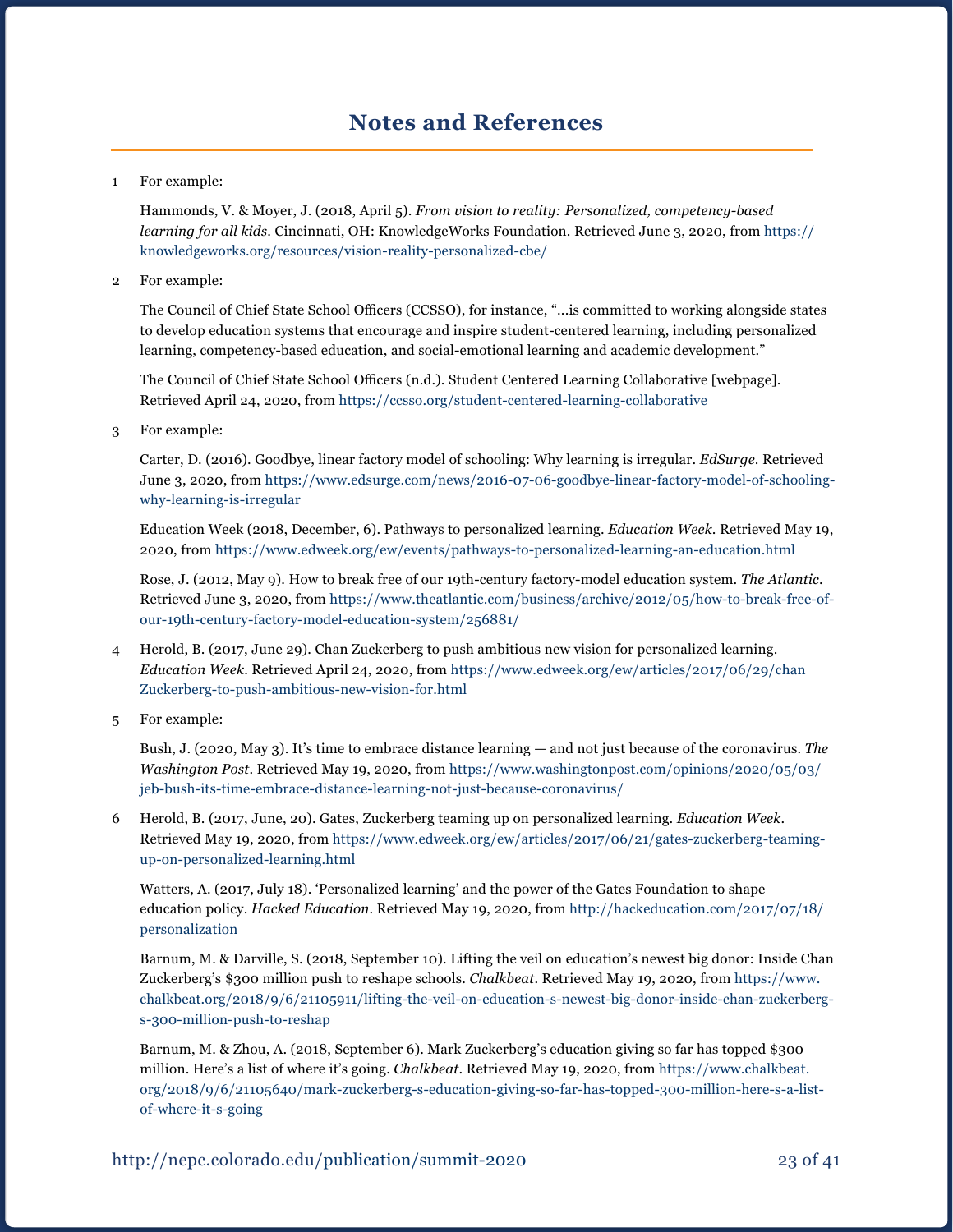Bill and Melinda Gates Foundation (2015, November). Editorial Projects in Education, Inc. [webpage]. Retrieved May 20, 2020, from [https://www.gatesfoundation.org/How-We-Work/Quick-Links/Grants-](https://www.gatesfoundation.org/How-We-Work/Quick-Links/Grants-Database/Grants/2015/11/OPP1141577)[Database/Grants/2015/11/OPP1141577](https://www.gatesfoundation.org/How-We-Work/Quick-Links/Grants-Database/Grants/2015/11/OPP1141577)

- 7 Fox, C. & Jones, R. (2018). *Navigating the digital shift 2018: Broadening student learning opportunities*. Washington, DC: State Educational Technology Directors Association (SETDA). Retrieved June 3, 2020, from [https://www.setda.org/master/wp-content/uploads/2018/05/Nav\\_ShiftIII\\_Accessible5.29.18-1.pdf](https://www.setda.org/master/wp-content/uploads/2018/05/Nav_ShiftIII_Accessible5.29.18-1.pdf)
- 8 A report released by the Software and information Industry Association (SIIA) in 2014 valued the K-12 market for education software and digital content/resources at \$8.38 billion. Audrey Watters, an independent journalist who compiles records of investments reported in public sources such as *Education Week*, *EdSurge*, and *TechCrunch*, reports investments in products for the K-12 education technology sector that totaled over \$4.5 billion in 2015-2018. Her lists include nearly 600 products that are supported by over 1500 investors since 2015.

Watters, A. (2018). Ed-tech companies that have raised venture capital (since 2015) [webpage]. *Hack Education Data*. Retrieved August 21, 2018, from<https://hack-education-data.github.io/investments/>

Richards, J. & Stebbins, L. (2014). *2014 U.S. education technology market: PreK-12*. Software & Information Industry Association. Retrieved June 3, 2020, from [https://www.siia.net/Portals/0/pdf/Education/](https://www.siia.net/Portals/0/pdf/Education/SIIA2014Report_PreK12_FINAL%201%2031%202015_Exec%20Summ.pdf) [SIIA2014Report\\_PreK12\\_FINAL%201%2031%202015\\_Exec%20Summ.pdf](https://www.siia.net/Portals/0/pdf/Education/SIIA2014Report_PreK12_FINAL%201%2031%202015_Exec%20Summ.pdf)

For further discussion, see:

Boninger, F., Molnar, A., & Saldaña, C.M. (2019). *Personalized learning and the digital privatization of curriculum and teaching*. Boulder, CO: National Education Policy Center. Retrieved June 3, 2020, from <https://nepc.colorado.edu/publication/personalized-learning>

9 Conferences such as those held by Reimagine Education and SXSW EDU encourage matchmaking between investors and the many startups offering education technology products. See, for example:

Reimagine Education (2018). Reimagine Education conference and awards [webpage]. Retrieved June 3, 2020, from<https://www.reimagine-education.com/>

SXSW, LLC (2018). SXSW EDU schedule [webpage]. Retrieved June 3, 2020, from [https://schedule.sxswedu.](https://schedule.sxswedu.com/2018/events/PP78084) [com/2018/events/PP78084](https://schedule.sxswedu.com/2018/events/PP78084)

10 For discussion, see:

Boninger, F. & Molnar, A. (2016). *Learning to be watched: Surveillance culture at school—The eighteenth annual report on schoolhouse commercializing trends, 2014-2015* (p. 16). Boulder, CO: National Education Policy Center. Retrieved June 3, 2020, from [http://nepc.colorado.edu/publication/schoolhouse](http://nepc.colorado.edu/publication/schoolhouse-commercialism-2015)[commercialism-2015](http://nepc.colorado.edu/publication/schoolhouse-commercialism-2015)

For examples of laws in which personalized or "adaptive" learning is exempted, see:

"Student Online Personal Information Protection Act," Cal Bus & Prof Code § 22584 (2015). Retrieved May 19, 2020, from [https://leginfo.legislature.ca.gov/faces/codes\\_displayText.](https://leginfo.legislature.ca.gov/faces/codes_displayText.xhtml?lawCode=BPC&division=8.&title=&part=&chapter=22.2.&article=) [xhtml?lawCode=BPC&division=8.&title=&part=&chapter=22.2.&article=](https://leginfo.legislature.ca.gov/faces/codes_displayText.xhtml?lawCode=BPC&division=8.&title=&part=&chapter=22.2.&article=)

"Student Data Transparency and Security Act," C.R.S. § 22-16-101 et seq. Retrieved May 19, 2020, from [http://](http://www.cde.state.co.us/dataprivacyandsecurity/crs22-16-101) [www.cde.state.co.us/dataprivacyandsecurity/crs22-16-101](http://www.cde.state.co.us/dataprivacyandsecurity/crs22-16-101)

11 See, for example:

Phillips, K. & Jenkins, A. (2018). *Communicating personalized learning to families and stakeholders: Terminology, tools and tips for success* (pp. 9-10). Excel*in*Ed and Education Elements. Retrieved June 3, 2020, from [https://www.excelined.org/wp-content/uploads/2018/04/Communicating-Personalized-](https://www.excelined.org/wp-content/uploads/2018/04/Communicating-Personalized-Learning-to-Families-and-Stakeholders.pdf)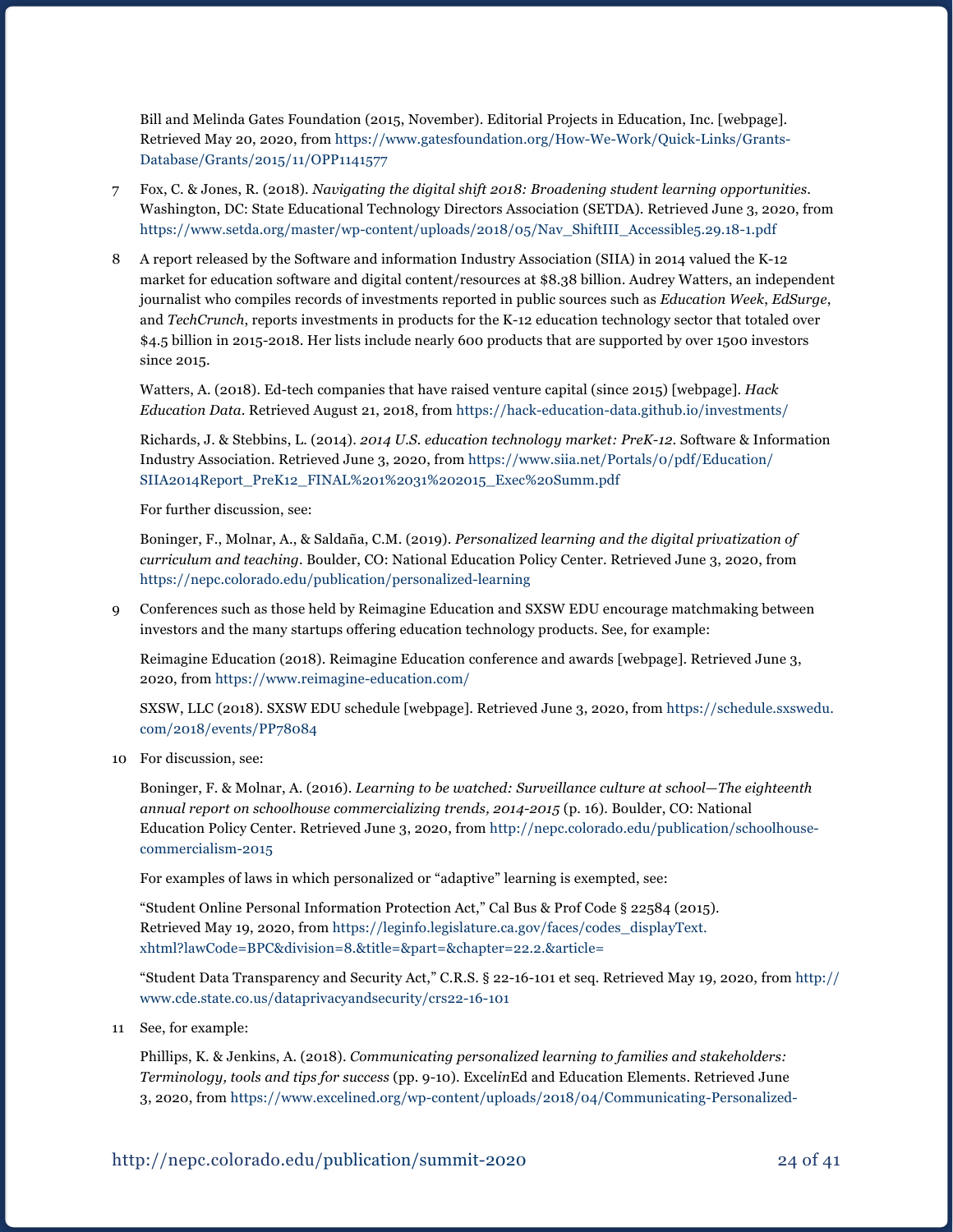[Learning-to-Families-and-Stakeholders.pdf](https://www.excelined.org/wp-content/uploads/2018/04/Communicating-Personalized-Learning-to-Families-and-Stakeholders.pdf)

For further discussion, see:

Boninger, F., Molnar, A., & Saldaña, C.M. (2019). *Personalized learning and the digital privatization of curriculum and teaching*. Boulder, CO: National Education Policy Center. Retrieved June 3, 2020, from <https://nepc.colorado.edu/publication/personalized-learning>

12 An *Education Week* survey found a variety of definitions. In particular, an influential "working definition" offered by the Bill and Melinda Gates Foundation and associated organizations in 2014 focuses on the goals to which personalized learning programs should aspire.

Herold, B. (2018, November 6). What does personalized learning mean? Whatever people want it to. *Education Week*. Retrieved April 24, 2020, from [https://www.edweek.org/ew/articles/2018/11/07/what](https://www.edweek.org/ew/articles/2018/11/07/what-does-personalized-learning-mean-whatever-people.html)[does-personalized-learning-mean-whatever-people.html](https://www.edweek.org/ew/articles/2018/11/07/what-does-personalized-learning-mean-whatever-people.html)

Bill & Melinda Gates Foundation, Afton Partners, Eli & Edythe Broad Foundation, CEE Trust, Christensen Institute, Charter School Growth Fund, EDUCAUSE, iNACOL, The Learning Accelerator, Michael & Susan Dell Foundation, Silicon Schools (2014). *A working definition of personalized learning*. Retrieved June 3, 2020, from [https://assets.documentcloud.org/documents/1311874/personalized-learning-working-definition](https://assets.documentcloud.org/documents/1311874/personalized-learning-working-definition-fall2014.pdf)[fall2014.pdf](https://assets.documentcloud.org/documents/1311874/personalized-learning-working-definition-fall2014.pdf)

13 Bulger, M. (2016, July 22). *Personalized learning: The conversations we're not having* (pp. 11, 14-15). Data & Society. Retrieved June 3, 2020, from [https://www.datasociety.net/pubs/ecl/PersonalizedLearning\\_](https://www.datasociety.net/pubs/ecl/PersonalizedLearning_primer_2016.pdf) [primer\\_2016.pdf](https://www.datasociety.net/pubs/ecl/PersonalizedLearning_primer_2016.pdf) 

Enyedy, N. (2014). *Personalized instruction: New interest, old rhetoric, limited results, and the need for a new direction for computer-mediated learning*. Boulder, CO: National Education Policy Center. Retrieved June 3, 2020, from<https://nepc.colorado.edu/publication/personalized-instruction>

Network for Public Education (2018, March 23). *Online learning: What every parent should know*. Retrieved June 10, 2020, from <https://networkforpubliceducation.org/10345/>

Pane, J.F. (2018). *Strategies for implementing personalized learning while evidence and resources are underdeveloped*. Santa Monica, CA: RAND Corporation, 2018. Retrieved June 3, 2020, from [https://www.](https://www.rand.org/pubs/perspectives/PE314.html) [rand.org/pubs/perspectives/PE314.html](https://www.rand.org/pubs/perspectives/PE314.html)

Ready, D.D., Conn, K., Bretas, S.S., & Daruwala, I. (2019, January). *Final impact results from the i3 implementation of Teach to One: Math*. Consortium for Policy Research in Education. Retrieved June 3, 2020, from <https://www.newclassrooms.org/wp-content/uploads/2019/02/Final-Impact-Results-i3-TtO.pdf>

14 Network for Public Education (2018, March 23). *Online learning: What every parent should know* (pp. 9-10). Retrieved June 10, 2020, from<https://networkforpubliceducation.org/10345/>

Pane, J.F. (2018). *Strategies for implementing personalized learning while evidence and resources are underdeveloped* (p. 4). Santa Monica, CA: RAND Corporation, 2018. Retrieved June 3, 2020, from [https://](https://www.rand.org/pubs/perspectives/PE314.html) [www.rand.org/pubs/perspectives/PE314.html](https://www.rand.org/pubs/perspectives/PE314.html)

Penuel, W.R., & Johnson, R. (2016). *Review of "Continued progress: Promising evidence on personalized learning."* Boulder, CO: National Education Policy Center. Retrieved June 3, 2020, from [https://nepc.](https://nepc.colorado.edu/thinktank/review-personalized-learning) [colorado.edu/thinktank/review-personalized-learning](https://nepc.colorado.edu/thinktank/review-personalized-learning)

15 Pane, J.F., Steiner, E.D., Baird, M.D., & Hamilton, L.S. (2015). *Continued progress: Promising evidence on personalized learning*. Santa Monica, CA: RAND Corporation. Retrieved June 3, 2020, from [https://www.](https://www.rand.org/pubs/research_reports/RR1365.html) [rand.org/pubs/research\\_reports/RR1365.html](https://www.rand.org/pubs/research_reports/RR1365.html)

Pane, J.F., Steiner, E.D., Baird, M.D., Hamilton, L.S., & Pane, J.D. (2017). *Informing progress: Insights on personalized learning implementation and effect*s. Santa Monica, CA: RAND Corporation. Retrieved June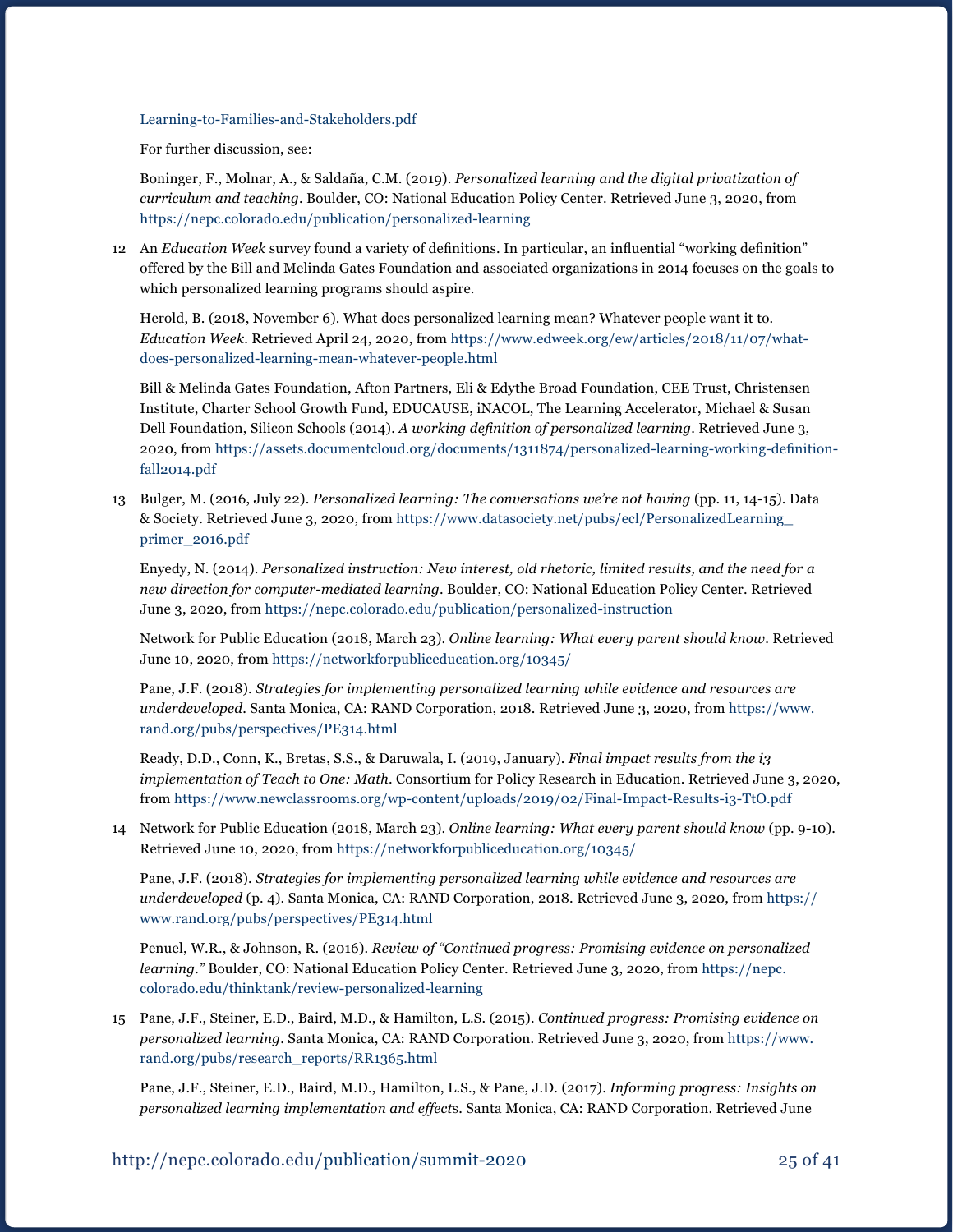3, 2020, from [https://www.rand.org/content/dam/rand/pubs/research\\_reports/RR2000/RR2042/RAND\\_](https://www.rand.org/content/dam/rand/pubs/research_reports/RR2000/RR2042/RAND_RR2042.pdf) [RR2042.pdf](https://www.rand.org/content/dam/rand/pubs/research_reports/RR2000/RR2042/RAND_RR2042.pdf) 

 16 Students in the schools defined as "personalized learning schools" showed greater growth in math and reading scores on the Northwest Evaluation Association's (NWEA) Measures of Academic Progress (MAP) assessment than the national average, and more than 50% of the students from these schools showed greater growth than "virtual students" created to serve as comparison standards.

NWEA (formerly the Northwest Evaluation Association) is a testing company based in Oregon. Its MAP Growth tests use "adaptive" algorithms to begin with a question appropriate for a student's grade level and then choose subsequent questions throughout the test in response to student responses. For more information on NWEA and MAP Growth, see:

NWEA (2018). MAP Growth [webpage]. Retrieved June 3, 2020, from <https://www.nwea.org/map-growth/>

RAND's research is reported in detail here:

Pane, J.F., Steiner, E.D., Baird, M.D., & Hamilton, L.S. (2015). *Continued progress: Promising evidence on personalized learning*. Santa Monica, CA: RAND Corporation. Retrieved June 3, 2020, from [https://www.](https://www.rand.org/pubs/research_reports/RR1365.html) [rand.org/pubs/research\\_reports/RR1365.html](https://www.rand.org/pubs/research_reports/RR1365.html)

Pane, J.F., Steiner, E.D., Baird, M.D., Hamilton, L.S., & Pane, J.D. (2017). *Informing progress: Insights on personalized learning implementation and effect*s. Santa Monica, CA: RAND Corporation. Retrieved June 3, 2020, from [https://www.rand.org/content/dam/rand/pubs/research\\_reports/RR2000/RR2042/RAND\\_](https://www.rand.org/content/dam/rand/pubs/research_reports/RR2000/RR2042/RAND_RR2042.pdf) [RR2042.pdf](https://www.rand.org/content/dam/rand/pubs/research_reports/RR2000/RR2042/RAND_RR2042.pdf) 

For a follow-up discussion, see:

Pane, J.F. (2018). *Strategies for implementing personalized learning while evidence and resources are underdeveloped* (p. 4). Santa Monica, CA: RAND Corporation, 2018. Retrieved June 3, 2020, from [https://](https://www.rand.org/pubs/perspectives/PE314.html) [www.rand.org/pubs/perspectives/PE314.html](https://www.rand.org/pubs/perspectives/PE314.html)

For a review of RAND's 2015 report, see:

Penuel, W.R., & Johnson, R. (2016). *Review of "Continued progress: Promising evidence on personalized learning."* Boulder, CO: National Education Policy Center. Retrieved June 3, 2020, from [https://nepc.](https://nepc.colorado.edu/thinktank/review-personalized-learning) [colorado.edu/thinktank/review-personalized-learning](https://nepc.colorado.edu/thinktank/review-personalized-learning)

17 RAND's study of personalized learning found that schools were unable to determine appropriate measures of the skills they considered "21st Century," such as critical thinking and collaboration.

Pane, J.F., Steiner, E.D., Baird, M.D., Hamilton, L.S, & Pane, J.D. (2017). *Informing progress: Insights on personalized learning implementation and effects* (p. 11). Santa Monica, CA: RAND Corporation. Retrieved June 3, 2020, from [https://www.rand.org/content/dam/rand/pubs/research\\_reports/RR2000/RR2042/](https://www.rand.org/content/dam/rand/pubs/research_reports/RR2000/RR2042/RAND_RR2042.pdf) [RAND\\_RR2042.pdf](https://www.rand.org/content/dam/rand/pubs/research_reports/RR2000/RR2042/RAND_RR2042.pdf)

18 Summit Learning (n.d.). Creating learners for life [webpage]. Retrieved April 24, 2020, from [https://www.](https://www.summitlearning.org/) [summitlearning.org/](https://www.summitlearning.org/)

Summit Public Schools (n.d.). *The science of Summit*. Retrieved June 2, 2020, from [https://summitps.org/](https://summitps.org/wp-content/uploads/2018/09/The-Science-of-Summit-by-Summit-Public-Schools_08072017-1.pdf) [wp-content/uploads/2018/09/The-Science-of-Summit-by-Summit-Public-Schools\\_08072017-1.pdf](https://summitps.org/wp-content/uploads/2018/09/The-Science-of-Summit-by-Summit-Public-Schools_08072017-1.pdf) [The document is not dated, but the filename appears to have a date of August 7, 2017]

19 Summit Public Schools reported to the Chan Zuckerberg Initiative (CZI) in 2019 that it had begun requiring partner schools to "adopt all three components of the instructional approach (i.e., Project-Based Learning, 1:1 Mentoring, and a Self-Directed Learning Cycle)." The self-directed learning cycle is the learning of content knowledge via the platform.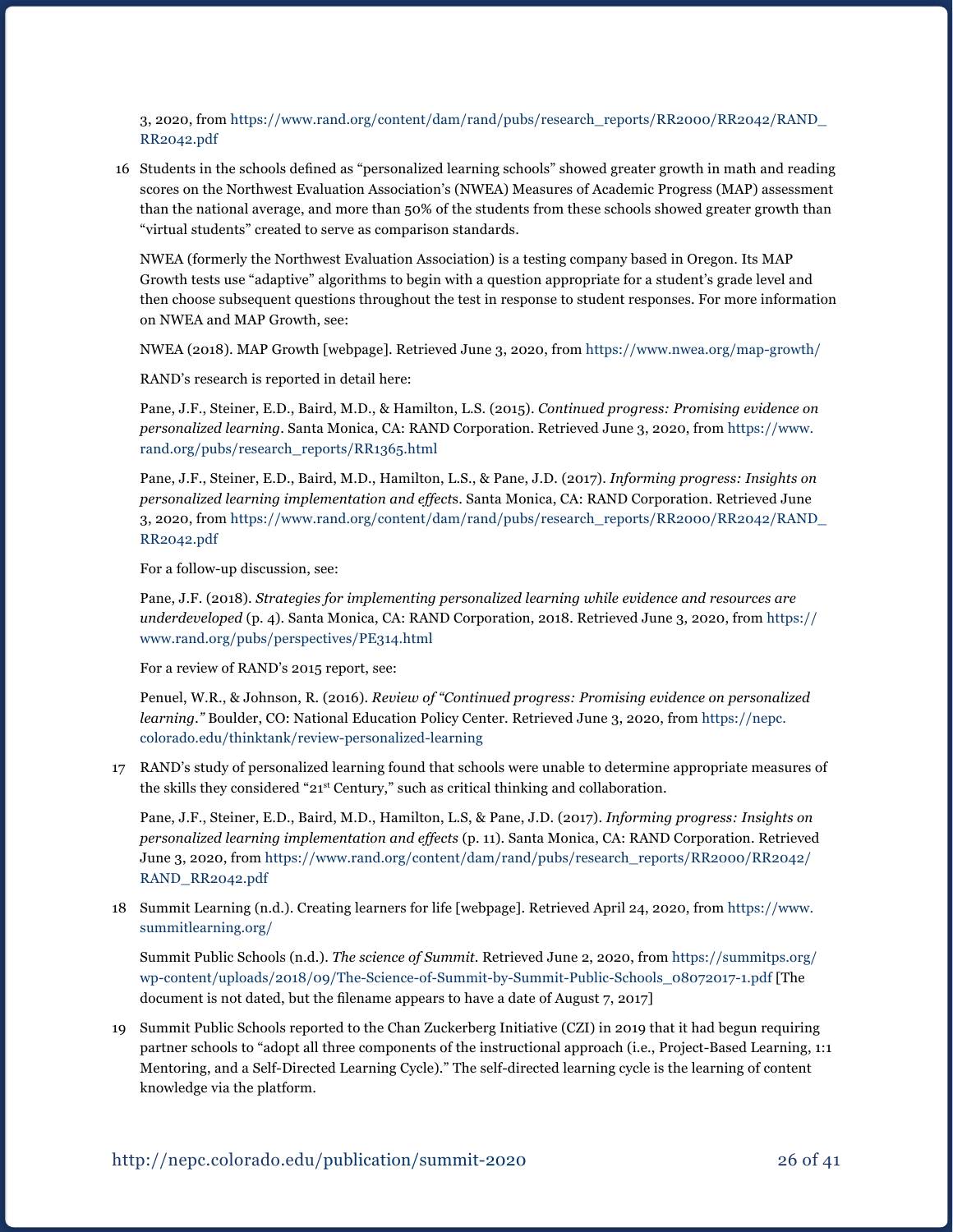Summit Public Schools (2019, January 31). *Chan Zuckerberg Foundation final report* (p. 7). Retrieved June 3, 2020, from [https://cdn.vox-cdn.com/uploads/chorus\\_asset/file/19931497/Grant\\_Reports\\_PRA\\_M.\\_](https://cdn.vox-cdn.com/uploads/chorus_asset/file/19931497/Grant_Reports_PRA_M._Barnum_2_2_1.pdf) [Barnum\\_2\\_2\\_1.pdf](https://cdn.vox-cdn.com/uploads/chorus_asset/file/19931497/Grant_Reports_PRA_M._Barnum_2_2_1.pdf)

20 Summit Public Schools (n.d.). *The science of Summit* (pp. 15, 18). Retrieved June 2, 2020, from [https://summitps.org/wp-content/uploads/2018/09/The-Science-of-Summit-by-Summit-Public-](https://summitps.org/wp-content/uploads/2018/09/The-Science-of-Summit-by-Summit-Public-Schools_08072017-1.pdf)[Schools\\_08072017-1.pdf](https://summitps.org/wp-content/uploads/2018/09/The-Science-of-Summit-by-Summit-Public-Schools_08072017-1.pdf) [The document is not dated, but the filename appears to have a date of August 7, 2017]

Summit Learning (n.d.). Creating learners for life [webpage]. Retrieved April 24, 2020, from [https://www.](https://www.summitlearning.org/) [summitlearning.org/](https://www.summitlearning.org/)

21 T.L.P. Education was formed in 2018 and took over administration of the Summit Learning Program for the 2019-2020 school year.

Summit Learning (n.d.). Who is T.L.P. Education (aka "Summit Learning")? [webpage]. Retrieved February 19, 2020, from [https://help.summitlearning.org/hc/en-us/articles/360021179053-Who-is-T-L-P-Education](https://help.summitlearning.org/hc/en-us/articles/360021179053-Who-is-T-L-P-Education-aka-Summit-Learning-)[aka-Summit-Learning-](https://help.summitlearning.org/hc/en-us/articles/360021179053-Who-is-T-L-P-Education-aka-Summit-Learning-)

Summit Learning (2019, April 4). Andrew Goldin named executive director of T.L.P. Education [webpage]. *Cision PR Newswire*. Retrieved May 31, 2020, from [https://www.prnewswire.com/news-releases/andrew](https://www.prnewswire.com/news-releases/andrew-goldin-named-executive-director-of-tlp-education-300824991.html)[goldin-named-executive-director-of-tlp-education-300824991.html](https://www.prnewswire.com/news-releases/andrew-goldin-named-executive-director-of-tlp-education-300824991.html)

For numbers of partner schools over time, see:

Barnum, M. (2019, May 23). Summit Learning, the Zuckerberg-backed platform, says 10% of schools quit using it each year. The real figure is higher. *Chalkbeat*. Retrieved February 9, 2020, from [https://chalkbeat.](https://chalkbeat.org/posts/us/2019/05/23/summit-learning-the-zuckerberg-backed-platform-says-10-of-schools-quit-using-it-each-year-the-real-figure-is-higher/) [org/posts/us/2019/05/23/summit-learning-the-zuckerberg-backed-platform-says-10-of-schools-quit-using](https://chalkbeat.org/posts/us/2019/05/23/summit-learning-the-zuckerberg-backed-platform-says-10-of-schools-quit-using-it-each-year-the-real-figure-is-higher/)[it-each-year-the-real-figure-is-higher/](https://chalkbeat.org/posts/us/2019/05/23/summit-learning-the-zuckerberg-backed-platform-says-10-of-schools-quit-using-it-each-year-the-real-figure-is-higher/)

22 We were able to obtain three fully executed contracts between Summit Public Schools and public school districts from parents who obtained them from their districts:

Summit Learning Program Agreement, Summit Public Schools and Fairview Park City School District, May 1, 2018

Summit Learning Program Participation Agreement, Summit Public Schools and New Egypt High School, May 11, 2017

 Summit Learning Program Agreement, Summit Public Schools and Wellington Unified School District 353, March 30, 2018

- 23 As of June 8, 2020, Summit Public Schools has not provided any of the records we requested in our Public Records Act request submitted November 5, 2019.
- 24 Balot, T. (2019, September 6). Personal communication (telephone) with Faith Boninger.

Henning, T. (2020, January 5). Personal communication (email) with Faith Boninger.

Tabor, N. (2018, October 11). Mark Zuckerberg is trying to transform education. This town fought back. *New York Magazine* (nymag.com). Retrieved June 3, 2020, from [http://nymag.com/intelligencer/2018/10/the](http://nymag.com/intelligencer/2018/10/the-connecticut-resistance-to-zucks-summit-learning-program.html)[connecticut-resistance-to-zucks-summit-learning-program.html](http://nymag.com/intelligencer/2018/10/the-connecticut-resistance-to-zucks-summit-learning-program.html)

- 25 Uong, C. (2019, October 18). Personal communication (email) with Faith Boninger.
- 26 In its response to our Public Records Act request for records pertaining to the Summit Learning Platform, Summit Public Schools claimed that "to the extent activities relating to the Summit Learning Program and the Summit Learning Platform are unrelated to the operation of a Summit Public Schools school, they are exempt from the Public Records Act" (See Appendix C).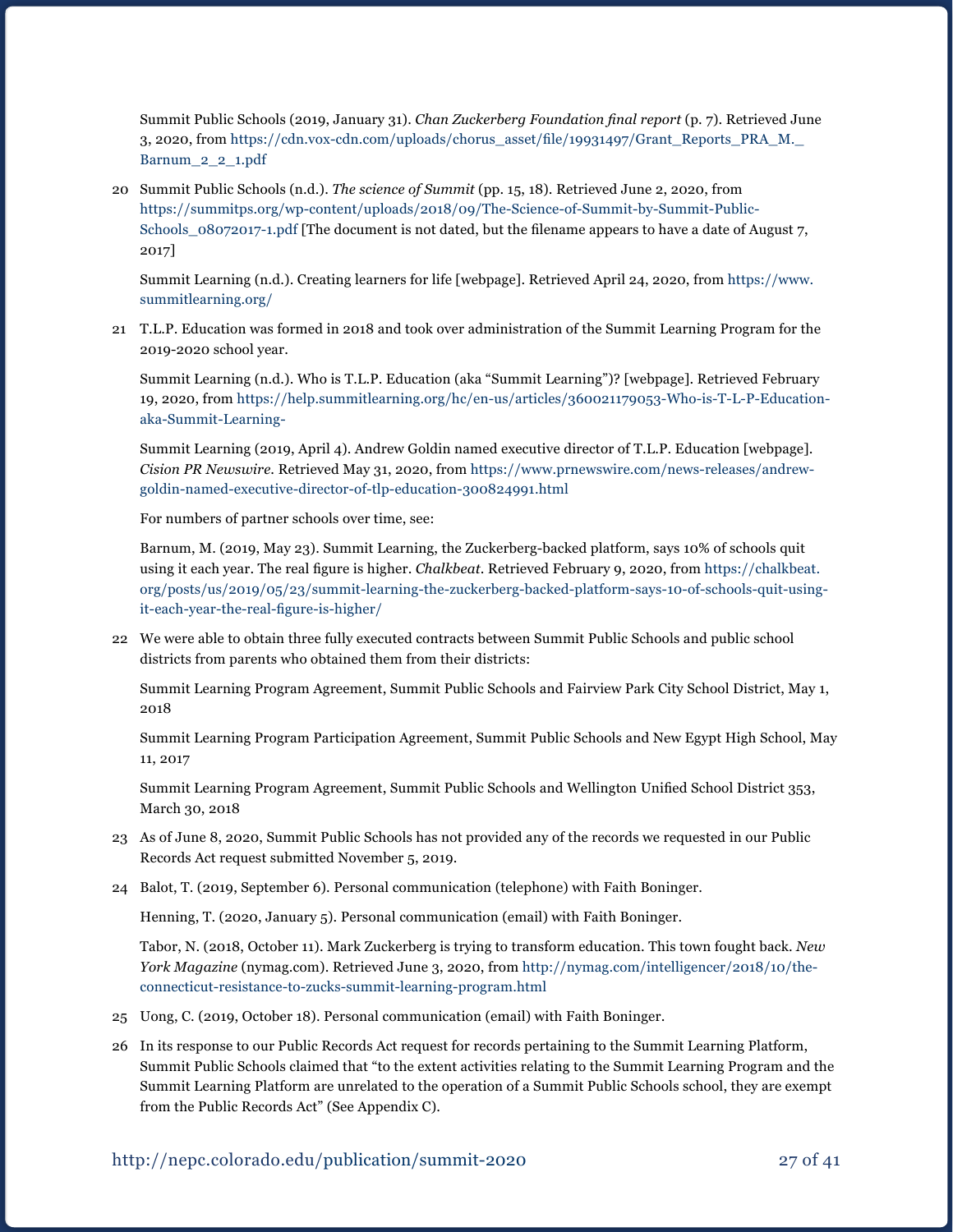27 Summit Learning (n.d.). Who is T.L.P. Education (aka "Summit Learning")? [webpage]. Retrieved February 19, 2020, from [https://help.summitlearning.org/hc/en-us/articles/360021179053-Who-is-T-L-P-Education](https://help.summitlearning.org/hc/en-us/articles/360021179053-Who-is-T-L-P-Education-aka-Summit-Learning-)[aka-Summit-Learning-](https://help.summitlearning.org/hc/en-us/articles/360021179053-Who-is-T-L-P-Education-aka-Summit-Learning-)

It is worth noting that the address given for T.L.P. Education (doing business as "Summit Learning") is the address of the lawyer for Summit Public Schools.

 The external law office used by Summit Public Schools is Procopio, Cory, Hargreaves & Savitch, LLP. The address for T.L.P. Education is c/o Procopio at 1117 California Ave #200, Palo Alto, CA 94304.

Public Employment Relations Board (2019, December 5). Communication to Procopio, Cory, Hargreaves & Savitch, LLP [mail] UNITE SUMMIT, CTA/NEA v. Summit Public Schools, Unfair Practice Charge No. SF-CE-3353-E. Retrieved February 21, 2020, from [https://drive.google.com/file/d/11nDs1d3qj6l6nJgS4tWMnkWwia](https://drive.google.com/file/d/11nDs1d3qj6l6nJgS4tWMnkWwia4vIbtY/view) [4vIbtY/view](https://drive.google.com/file/d/11nDs1d3qj6l6nJgS4tWMnkWwia4vIbtY/view)

Summit Learning (n.d.). How can I contact T.L.P. Education? [webpage]. Retrieved February 21, 2020, from <https://help.summitlearning.org/hc/en-us/articles/360020980974>

28 Christopher Saldaña wrote to info@summitlearning.org, the address provided by T.L.P. Education, and asked to speak to someone about the Summit Learning Program on October 18, October 23, November 4, November 16, November 22, December 5, December 11, December 30, January 9, and January 24, January 31, and February 7. He did not receive a reply. He sent the same request to the land address indicated on the Summit Learning website on January 27, 2020 and February 14, 2020.

The email address may be found at:

Summit Learning (n.d.). How can I contact T.L.P. Education? [webpage] Retrieved June 3, 2020, from <https://help.summitlearning.org/hc/en-us/articles/360020980974>

- 29 Interestingly, T.L.P. senior staff did provide interviews to the Hechinger Report.
- 30 Before it moved the Summit Learning Program, Summit Public Schools's "About Us" page on its website included a history of Summit Public Schools and the Summit Learning Program, a description of its Summit Learning Program, and statistics about its students' outcomes: "100% Eligible For 4-Year College; 98% Accepted to 4-Year College; 55% Graduate College Within 6 Years—that's": "2X The National Average." This page is no longer available, although those same statistics (except for "55% Graduate College Within 6 Years" – only the translation to "2X The National Average for College Graduation" currently appears) can be found on Summit Public Schools' "Our Results" webpage.

Summit Learning (n.d.). About us [webpage]. Retrieved August 21, 2019, from [https://www.summitlearning.](https://www.summitlearning.org/about-us) [org/about-us](https://www.summitlearning.org/about-us) [no longer accessible]

Summit Public Schools (n.d.). *The science of Summit* (p. 18). Retrieved June 2, 2020, from [https://summitps.](https://summitps.org/wp-content/uploads/2018/09/The-Science-of-Summit-by-Summit-Public-Schools_08072017-1.pdf) [org/wp-content/uploads/2018/09/The-Science-of-Summit-by-Summit-Public-Schools\\_08072017-1.pdf](https://summitps.org/wp-content/uploads/2018/09/The-Science-of-Summit-by-Summit-Public-Schools_08072017-1.pdf) [The document is not dated, but the filename appears to have a date of August 7, 2017]

Summit Public Schools (n.d.). Our results [webpage]. Retrieved May 11, 2020, from [https://summitps.org/](https://summitps.org/the-summit-model/our-results/) [the-summit-model/our-results/](https://summitps.org/the-summit-model/our-results/)

See also:

Tavenner, D. (2019). *Prepared: What kids need for a fulfilled life*. New York, NY: Currency.

31 For claims about the scientific basis of Summit Public Schools' curriculum and instruction program, see:

Summit Learning (n.d.). About us [webpage]. Retrieved August 21, 2019, from [https://www.summitlearning.](https://www.summitlearning.org/about-us) [org/about-us](https://www.summitlearning.org/about-us) [no longer accessible]

Summit Public Schools (n.d.). *The science of Summit*. Retrieved June 2, 2020, from [https://summitps.org/](https://summitps.org/wp-content/uploads/2018/09/The-Science-of-Summit-by-Summit-Public-Schools_08072017-1.pdf)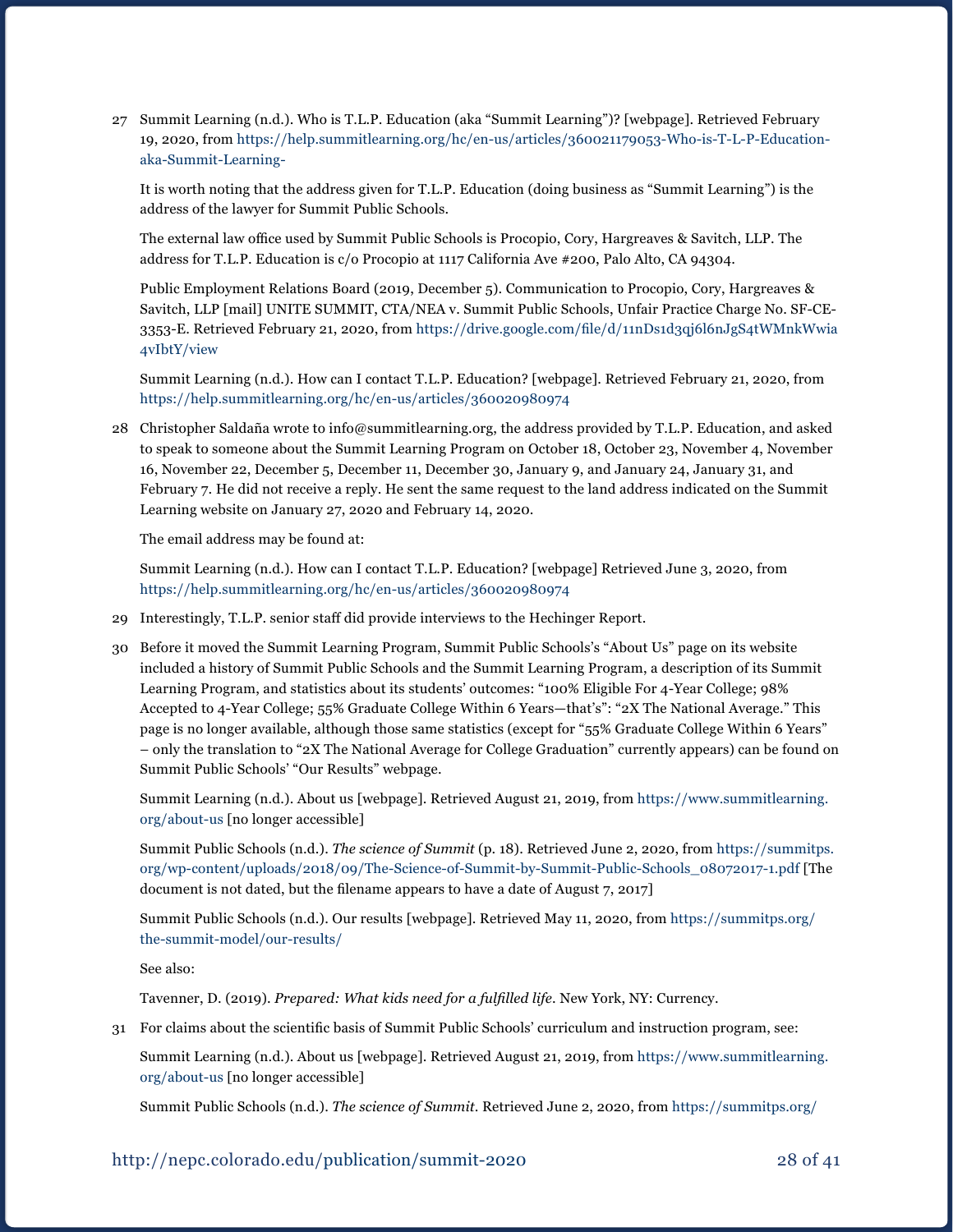[wp-content/uploads/2018/09/The-Science-of-Summit-by-Summit-Public-Schools\\_08072017-1.pdf](https://summitps.org/wp-content/uploads/2018/09/The-Science-of-Summit-by-Summit-Public-Schools_08072017-1.pdf) [The document is not dated, but the filename appears to have a date of August 7, 2017]

For discussion of Summit Public Schools' reluctance to submit its curriculum and instruction program to independent evaluation, see:

Barnum, M. (2019, January 17). Summit Learning declined to be studied, then cited collaboration with Harvard researchers anyway. *Chalkbeat*. Retrieved June 3, 2020, from [https://www.chalkbeat.org/posts/](https://www.chalkbeat.org/posts/us/2019/01/17/summit-learning-research-harvard/) [us/2019/01/17/summit-learning-research-harvard/](https://www.chalkbeat.org/posts/us/2019/01/17/summit-learning-research-harvard/)

32 For example:

Cuban. L. (2016, March 13). Summit charter school teachers integrating technology, part 1–Biology [blog post]. *Larry Cuban on School Reform and Classroom Practice*. Retrieved May 13, 2020, from [https://](https://larrycuban.wordpress.com/2016/03/13/summit-charter-school-teachers-integrating-technology-part-1-biology/) [larrycuban.wordpress.com/2016/03/13/summit-charter-school-teachers-integrating-technology-part-1](https://larrycuban.wordpress.com/2016/03/13/summit-charter-school-teachers-integrating-technology-part-1-biology/) [biology/](https://larrycuban.wordpress.com/2016/03/13/summit-charter-school-teachers-integrating-technology-part-1-biology/)

Cuban, L. (2016, March 16). Summit charter teachers integrating technology, part 2: History. *Larry Cuban on School Reform and Classroom Practice*. Retrieved May 20, 2020, from [https://larrycuban.wordpress.](https://larrycuban.wordpress.com/2016/03/16/summit-charter-teachers-integrating-technology-part-2-history/) [com/2016/03/16/summit-charter-teachers-integrating-technology-part-2-history/](https://larrycuban.wordpress.com/2016/03/16/summit-charter-teachers-integrating-technology-part-2-history/)

- 33 Cuban, L. (2019, August 21). Personal communication (telephone) with Alex Molnar.
- 34 "NWEA is a research-based, not-for-profit organization that supports students and educators worldwide by creating assessment solutions that precisely measure growth and proficiency—and provide insights to help tailor instruction."

NWEA (2020). About NWEA [webpage]. Retrieved February 25, 2020, from <https://www.nwea.org/about/>

35 The publication does not indicate whether the API scores are 2011-2012 or 2012-2013.

Osborne, D. (2016, ). *Schools of the future: California's Summit Public Schools*. Progressive Policy Institute. Retrieved February 26, 2020, from [https://www.progressivepolicy.org/wp-content/](https://www.progressivepolicy.org/wp-content/uploads/2016/01/2016.01-Osborne_Schools-of-the-Future_Californias-Summit-Public-Schools.pdf) [uploads/2016/01/2016.01-Osborne\\_Schools-of-the-Future\\_Californias-Summit-Public-Schools.pdf](https://www.progressivepolicy.org/wp-content/uploads/2016/01/2016.01-Osborne_Schools-of-the-Future_Californias-Summit-Public-Schools.pdf)

36 Summit Learning (n.d.). Case studies [webpage]. Retrieved May 17, 2020, from [https://blog.summitlearning.](https://blog.summitlearning.org/tag/case-studies/) [org/tag/case-studies/](https://blog.summitlearning.org/tag/case-studies/)

Summit Public Schools (2019, January 31). *Chan Zuckerberg Foundation final report*. Retrieved June 3, 2020, from [https://cdn.vox-cdn.com/uploads/chorus\\_asset/file/19931497/Grant\\_Reports\\_PRA\\_M.\\_](https://cdn.vox-cdn.com/uploads/chorus_asset/file/19931497/Grant_Reports_PRA_M._Barnum_2_2_1.pdf) [Barnum\\_2\\_2\\_1.pdf](https://cdn.vox-cdn.com/uploads/chorus_asset/file/19931497/Grant_Reports_PRA_M._Barnum_2_2_1.pdf)

37 Summit Public Schools (SPS) funded two Harvard University researchers in 2016-2017 to develop a proposal for a comprehensive evaluation study, but ultimately rejected their proposal, citing the possibility that doing an evaluation study might burden teachers or preclude changes to the platform. It has not provided records we requested about the decisions to solicit and then not go forward with the proposed research, nor has it provided records we requested of any research reports in its possession that evaluates SPS outcomes. This information was requested from SPS in a California Public Records Act (PRA) request submitted on November 5, 2019. See Appendix C for all correspondence releated to this PRA request.

For discussion of the proposed Harvard evaluation, see:

Barnum, M. (2019, January 17). Summit Learning declined to be studied, then cited collaboration with Harvard researchers anyway. *Chalkbeat*. Retrieved June 3, 2020, from [https://www.chalkbeat.org/posts/](https://www.chalkbeat.org/posts/us/2019/01/17/summit-learning-research-harvard/) [us/2019/01/17/summit-learning-research-harvard/](https://www.chalkbeat.org/posts/us/2019/01/17/summit-learning-research-harvard/)

38 Woodworth, J., Raymond, M., Han, C., Negassi, Y., Richardson, P., & Snow, W. (2017). *Charter management organizations 2017* (p. 91). Palo Alto, CA: Center for Research on Education Outcomes. Retrieved February 11,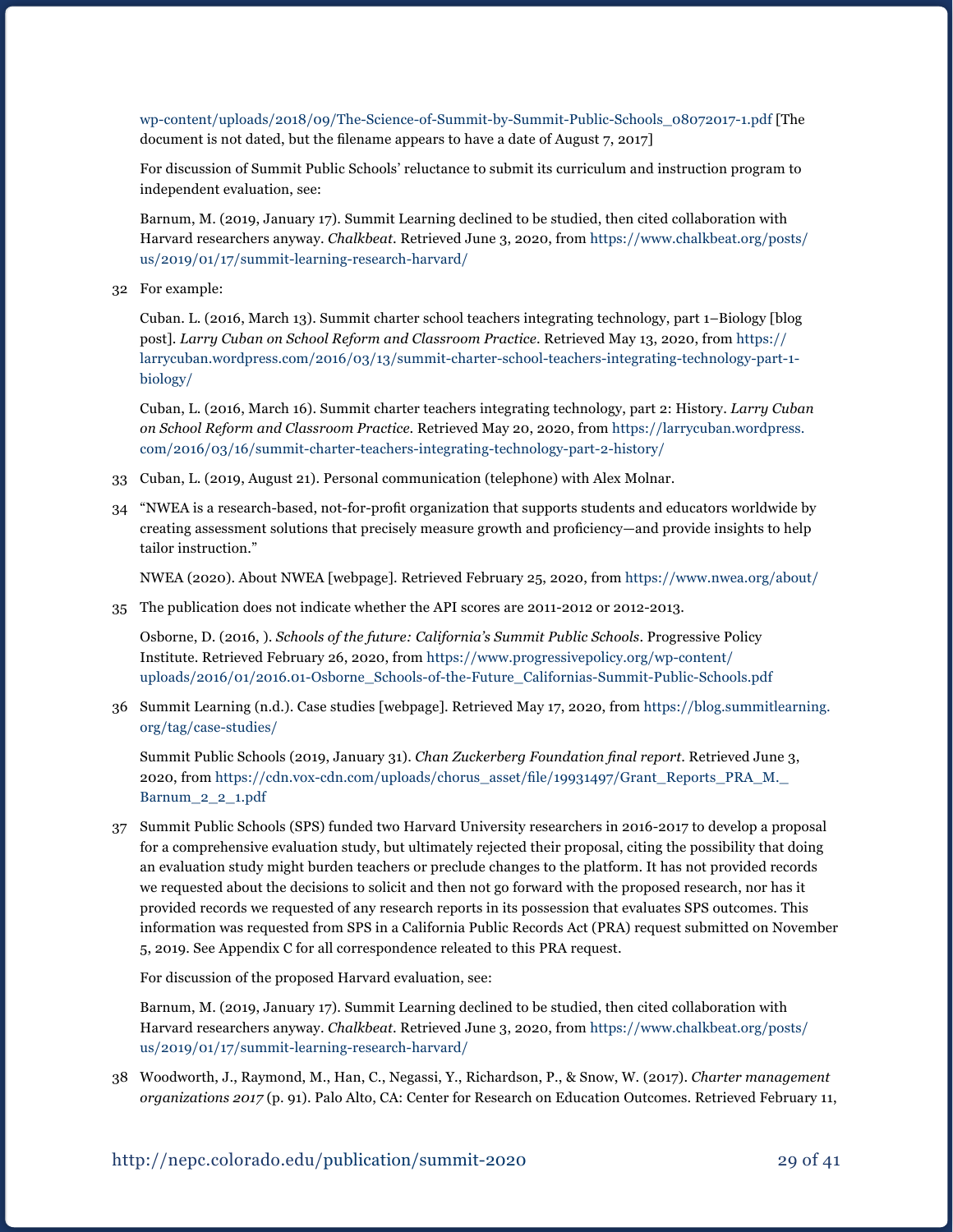2020, from [https://credo.stanford.edu/sites/g/files/sbiybj6481/f/cmo\\_final.pdf](https://credo.stanford.edu/sites/g/files/sbiybj6481/f/cmo_final.pdf)

- 39 Barnum, M. (2019, January 17). Summit Learning declined to be studied, then cited collaboration with Harvard researchers anyway. *Chalkbeat*. Retrieved June 3, 2020, from [https://www.chalkbeat.org/posts/](https://www.chalkbeat.org/posts/us/2019/01/17/summit-learning-research-harvard/) [us/2019/01/17/summit-learning-research-harvard/](https://www.chalkbeat.org/posts/us/2019/01/17/summit-learning-research-harvard/)
- 40 Summit Public Schools (n.d.). Our results [webpage]. Retrieved May 18, 2020, from [https://summitps.org/](https://summitps.org/the-summit-model/our-results/) [the-summit-model/our-results/](https://summitps.org/the-summit-model/our-results/)
- 41 Beginning in 2017-2018, the California Department of Education began reporting a five-year graduation rate for the preceding year's graduating class. Five-year graduation rates have been reported for Summit Prep (95.7% in 2017-2018 and 99% in 2018-2019), Summit Everest (92.8% in 2017-2018 and 92.2% in 2018-2019), Summit Rainier (92.4% in 2017-2018 and 93.9% in 2018-2019), Summit Tahoma (87.9% in 2017-2018 and 92.5% in 2018-2019), and Summit Shasta (98.0% in 2017-2018 and 98.1% in 2018-2019)

California Department of Education (2019, December 12). *Information about five-year cohort graduation rate*. Retrieved June 11, 2020, from <https://www.cde.ca.gov/ds/sd/sd/fycgrinfo.asp>

DataQuest (n.d.) *Five-year cohort graduation rates*. California Department of Education. Retrieved June 11, 2020, from<https://data1.cde.ca.gov/dataquest/>

California Department of Education (2020, January 8). *Five-year cohort graduation rate and outcome data*. Retrieved June 11, 2020, from <https://www.cde.ca.gov/ds/sd/sd/filesfycgr.asp>

42 The California Department of Education (CDE) reports a measure of "College/Career Readiness." CDE reports the measure as an indicator of "the number of high school graduates who are prepared for college or a career" and it defines readiness as "completing rigorous coursework, passing challenging exams, or receiving a state seal." CDE uses the college/career indicator to assign graduating high schools' students to one of the following three categories: "Prepared," "Approaching Prepared," or "Not Prepared."

California Department of Education (2019, November 4). College/career readiness calculation [webpage]. Retrieved March 17, 2020, from <https://www.cde.ca.gov/ta/ac/cm/ccical.asp>

California Department of Education (2019, December). *2019 California school dashboard technical guide: Final version 2019–20 school year*. Retrieved April 14, 2020, from [https://www.cde.ca.gov/ta/ac/cm/](https://www.cde.ca.gov/ta/ac/cm/documents/dashboardguide19.pdf) [documents/dashboardguide19.pdf](https://www.cde.ca.gov/ta/ac/cm/documents/dashboardguide19.pdf)

California Department of Education (2020, May 15). California school dashboard and system of support [webpage]. Retrieved May 20, 2020, from<https://www.cde.ca.gov/ta/ac/cm/index.asp>

- 43 California Department of Education (2019, December). *2019 California school dashboard technical guide: Final version 2019–20 school year* (pp. 80-83, 87, 257-258). Retrieved April 14, 2020, from [https://www.cde.](https://www.cde.ca.gov/ta/ac/cm/documents/dashboardguide19.pdf) [ca.gov/ta/ac/cm/documents/dashboardguide19.pdf](https://www.cde.ca.gov/ta/ac/cm/documents/dashboardguide19.pdf)
- 44 Summit Public Schools (n.d.). Our results [webpage]. Retrieved May 18, 2020, from [https://summitps.org/](https://summitps.org/the-summit-model/our-results/) [the-summit-model/our-results/](https://summitps.org/the-summit-model/our-results/)
- 45 California Department of Education (2020, May 15). 2019 dashboard: Data files and record layouts College/ career indicator - Data file (XLSX) [webpage]. Retrieved June 9, 2020, from [https://www.cde.ca.gov/ta/ac/](https://www.cde.ca.gov/ta/ac/cm/datafiles2019.asp) [cm/datafiles2019.asp](https://www.cde.ca.gov/ta/ac/cm/datafiles2019.asp)
- 46 California Department of Education (2020, April 9). 2019 dashboard: Data files and record layouts College/ career indicator - Data file (XLSX) [webpage]. Retrieved June 9, 2020, from [https://www.cde.ca.gov/ta/ac/](https://www.cde.ca.gov/ta/ac/cm/datafiles2019.asp) [cm/datafiles2019.asp](https://www.cde.ca.gov/ta/ac/cm/datafiles2019.asp)

California Department of Education (2019, December). *2019 California school dashboard technical guide: Final version 2019–20 school year*. Retrieved April 14, 2020, from [https://www.cde.ca.gov/ta/ac/cm/](https://www.cde.ca.gov/ta/ac/cm/documents/dashboardguide19.pdf) [documents/dashboardguide19.pdf](https://www.cde.ca.gov/ta/ac/cm/documents/dashboardguide19.pdf)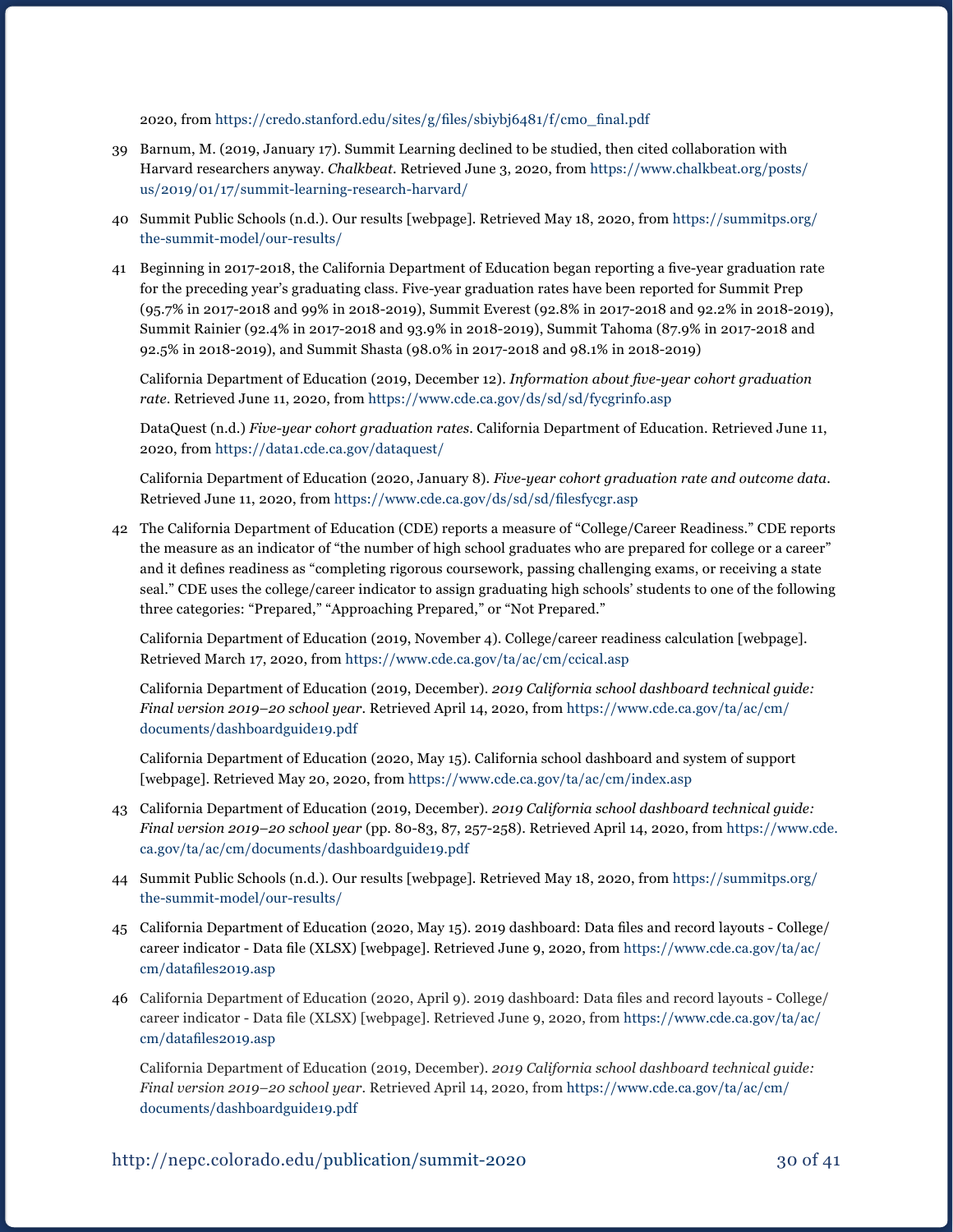California Department of Education (2020, May 15). California school dashboard and system of support [webpage]. Retrieved May 20, 2020, from<https://www.cde.ca.gov/ta/ac/cm/index.asp>

47 The California Department of Education (CDE) also recognizes two categories of graduating students who are not deemed prepared for college/career: those who are "approaching prepared " and those who are "not prepared." Of Summit Public Schools 2018-2019 graduates who were determined to be "approaching prepared," the overwhelming number did so by completing Summit's a-g coursework.

California Department of Education (2019, December). *2019 California school dashboard technical guide: Final version 2019–20 school year* (pp. 80-83, 88, 257-258). Retrieved April 14, 2020, from [https://www.cde.](https://www.cde.ca.gov/ta/ac/cm/documents/dashboardguide19.pdf) [ca.gov/ta/ac/cm/documents/dashboardguide19.pdf](https://www.cde.ca.gov/ta/ac/cm/documents/dashboardguide19.pdf)

 California Department of Education (2020, May 15). 2019 dashboard: Data files and record layouts - College/ career indicator - Data file (XLSX) [webpage]. Retrieved June 9, 2020, from [https://www.cde.ca.gov/ta/ac/](https://www.cde.ca.gov/ta/ac/cm/datafiles2019.asp) [cm/datafiles2019.asp](https://www.cde.ca.gov/ta/ac/cm/datafiles2019.asp)

48 This school-specific goal is not generally reported for public schools in the state of Washington. Summit Public Schools defines its own goal and how it will measure the goal, and provides the relevant data to the Washington State Charter School Commission.

Halsey, J. (2020, April 28). Personal communication (telephone) with Christopher M. Saldaña.

49 See for example:

Washington State Charter School Commission (n.d.). *Summit Public Schools: Atlas – 2018-2019 annual student academic performance report* (p. 21). Retrieved June 3, 2020, from [https://charterschool.wa.gov/](https://charterschool.wa.gov/documents/Summit-Atlas-2018-19-Academic-Report.Final_.pdf) [documents/Summit-Atlas-2018-19-Academic-Report.Final\\_.pdf](https://charterschool.wa.gov/documents/Summit-Atlas-2018-19-Academic-Report.Final_.pdf)

50 Washington State Charter School Commission (n.d.). *Summit Public Schools: Atlas – 2018-2019 annual student academic performance report* (p. 21). Retrieved June 3, 2020, from [https://charterschool.wa.gov/](https://charterschool.wa.gov/documents/Summit-Atlas-2018-19-Academic-Report.Final_.pdf) [documents/Summit-Atlas-2018-19-Academic-Report.Final\\_.pdf](https://charterschool.wa.gov/documents/Summit-Atlas-2018-19-Academic-Report.Final_.pdf)

Washington State Charter School Commission (n.d.). *Summit Public Schools: Olympus – 2018-2019 annual student academic performance report* (p. 19). Retrieved June 3, 2020, from [https://charterschool.wa.gov/](https://charterschool.wa.gov/documents/Summit-Olympus-2018-19-Academic-Report.Final_.pdf) [documents/Summit-Olympus-2018-19-Academic-Report.Final\\_.pdf](https://charterschool.wa.gov/documents/Summit-Olympus-2018-19-Academic-Report.Final_.pdf)

Washington State Charter School Commission (n.d.). *Summit Public Schools: Sierra – 2018-2019 annual student academic performance report* (p. 19). Retrieved June 3, 2020, from [https://charterschool.wa.gov/](https://charterschool.wa.gov/documents/Summit-Sierra-18-19-Annual-Academic-Report.pdf) [documents/Summit-Sierra-18-19-Annual-Academic-Report.pdf](https://charterschool.wa.gov/documents/Summit-Sierra-18-19-Annual-Academic-Report.pdf)

51 The Cognitive Skills Rubric may be found at:

Summit Learning (2019, April). C*ognitive skills rubric*. Retrieved June 3, 2020, from [https://cdn.](https://cdn.summitlearning.org/assets/marketing/Cognitive-Skills-Document-Suite.pdf) [summitlearning.org/assets/marketing/Cognitive-Skills-Document-Suite.pdf](https://cdn.summitlearning.org/assets/marketing/Cognitive-Skills-Document-Suite.pdf)

52 Stanford University's Center for Assessment, Learning, and Equity (SCALE) worked with Summit Public Schools (SPS) on its Cognitive Skills Rubric. The SCALE website lists June 2014 as the "anticipated"completion date of that project. According to SPS's *Research Roundup September 2017*, SCALE also worked with Summit on additional research that led to changes to the Cognitive Skills Rubric made in 2017. And according to the Cognitive Skills Rubric document we retrieved in June 2020, SCALE worked with SPS to create the most recent version of the rubric. When we contacted SCALE in August 2019, Research & Design Associate Laura Gutman told us that its staff wrote the rubrics and "benchmarked the levels to grade level standards." When we asked for documentation that explains how the rubrics were created and benchmarked to grade level standards, she referred us to SPS, explaining that the project had been done several years prior, that the lead staff who had consulted on it were no longer at SCALE, and that she could not find any additional information to share with us at that time. Two versions of the rubric that we found (one dated May 2017 and the other dated April 2019) contain almost exactly the same categories, but there are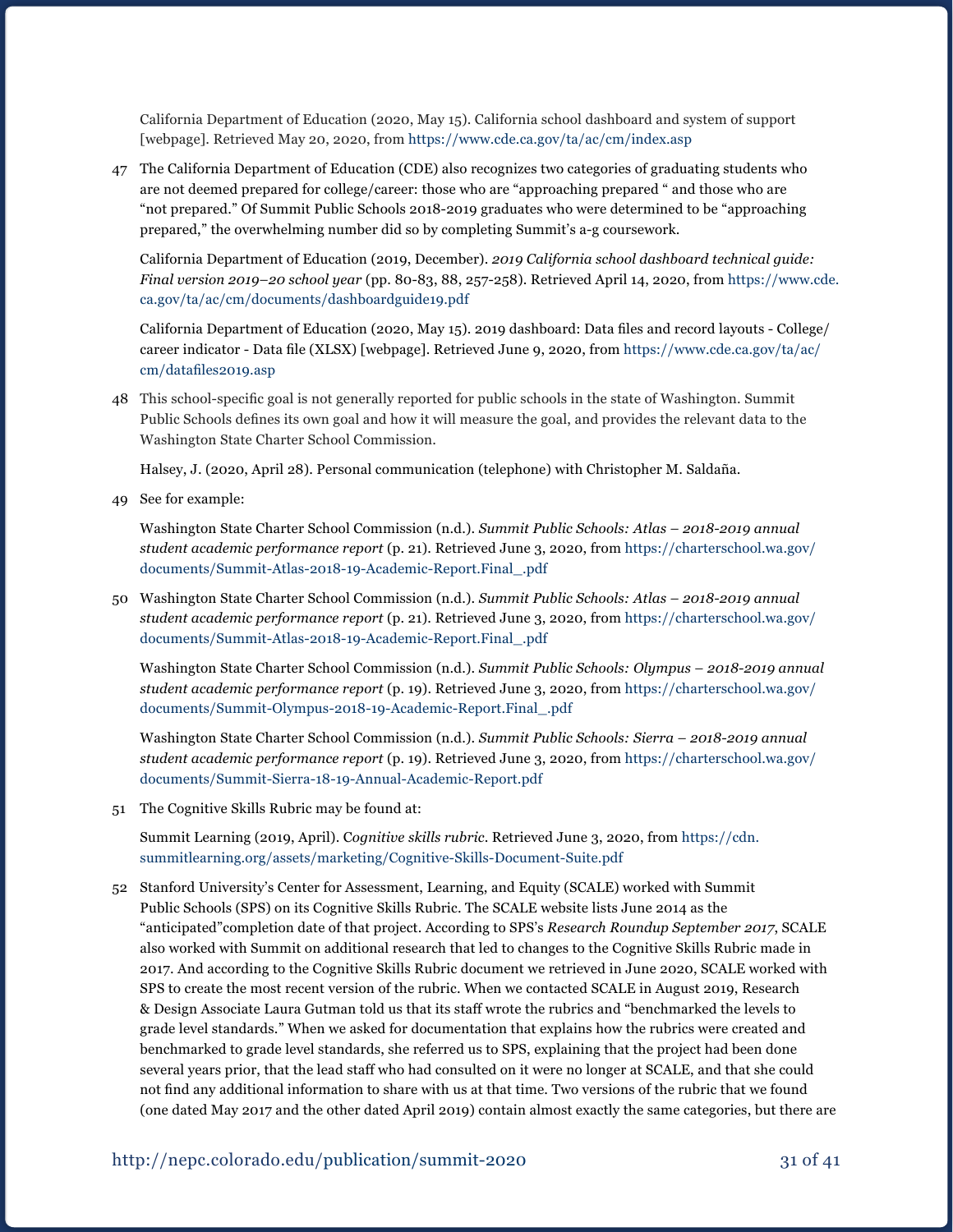some differences in the skills detailed.

Gutmann, L. (2019, August 26). Personal communication (email) with Faith Boninger.

Gutmann, L. (2019, August 30). Personal communication (email) with Faith Boninger.

Summit Learning (2017, September). *Research roundup September 2017* (p. 12). Retrieved June 7, 2020, from [https://core-docs.s3.amazonaws.com/documents/asset/uploaded\\_file/210681/research\\_roundup\\_](https://core-docs.s3.amazonaws.com/documents/asset/uploaded_file/210681/research_roundup_september_2017_.pdf) [september\\_2017\\_.pdf](https://core-docs.s3.amazonaws.com/documents/asset/uploaded_file/210681/research_roundup_september_2017_.pdf) 

Summit Learning (2017, May). *Cognitive skills rubric*. Retrieved June 20, 2019, from [https://cdn.](https://cdn.summitlearning.org/assets/marketing/Cognitive-Skills-Document-Suite.pdf) [summitlearning.org/assets/marketing/Cognitive-Skills-Document-Suite.pdf](https://cdn.summitlearning.org/assets/marketing/Cognitive-Skills-Document-Suite.pdf)

Summit Learning (2019, April). *Cognitive skills rubric*. Retrieved February 4, 2020, from [https://cdn.](https://cdn.summitlearning.org/assets/marketing/Cognitive-Skills-Document-Suite.pdf) [summitlearning.org/assets/marketing/Cognitive-Skills-Document-Suite.pdf](https://cdn.summitlearning.org/assets/marketing/Cognitive-Skills-Document-Suite.pdf)

- 53 Summit Public Schools (n.d.). Our results [webpage]. Retrieved May 18, 2020, from [https://summitps.org/](https://summitps.org/the-summit-model/our-results/) [the-summit-model/our-results/](https://summitps.org/the-summit-model/our-results/)
- 54 Summit's original claim that 55% of its graduates graduate college within 6 years, equivalent to twice the national average, appeared on the Summit Learning "About us" page. This webpage has since been revised to remove claims about Summit Public Schools. A revised claim, that graduates graduate college at twice the national average, appears on the Summit Public Schools website (we have retained screenshots of the cited webpages). SPS claims to have no responsive records to our Public Records Act request regardng these claims. See Appendix C for all correspondence related to this PRA request.

Summit Learning (n.d.). About us [webpage]. Retrieved August 21, 2019, from [https://www.summitlearning.](https://www.summitlearning.org/about-us) [org/about-us](https://www.summitlearning.org/about-us) [no longer accessible]

Summit Public Schools (n.d.). Our results [webpage]. Retrieved May 18, 2020, from [https://summitps.org/](https://summitps.org/the-summit-model/our-results/) [the-summit-model/our-results/](https://summitps.org/the-summit-model/our-results/)

55 Primary among Summit Public Schools' supporters have been the Bill and Melinda Gates Foundation and Mark Zuckerberg (via Facebook and then the Chan Zuckerberg Initiative). The Gates Foundation has funded Summit Public Schools every year from 2011-2012 through 2019-2020, for a total of \$40,378,573 (see Appendix A). At the same time the Foundation aggressively promoted personalized learning more generally. Facebook's initial agreement with Summit Public Schools included joint marketing.

For the Gates Foundation's role in promoting personalized learning, see:

Boninger, F., Molnar, A., & Saldaña, C.M. (2019). *Personalized learning and the digital privatization of curriculum and teaching*. Boulder, CO: National Education Policy Center. Retrieved June 3, 2020, from <https://nepc.colorado.edu/publication/personalized-learning>

For Facebook's work with Summit Public Schools, see:

Summit and Facebook Collaboration, Facebook, Inc. and Summit Public Schools, August 18, 2015. Retrieved February 20, 2020, from [http://blogs.edweek.org/edweek/DigitalEducation/Summit\\_Facebook\\_Signed\\_](http://blogs.edweek.org/edweek/DigitalEducation/Summit_Facebook_Signed_Agreement_2015.pdf) [Agreement\\_2015.pdf](http://blogs.edweek.org/edweek/DigitalEducation/Summit_Facebook_Signed_Agreement_2015.pdf)

56 Tavenner, D. (2012, September 6). Moving beyond blended learning to optimized schools [blog post]. Michael and Susan Dell Foundation. Retrieved June 3, 2020, from [https://www.msdf.org/blog/2012/09/dianne](https://www.msdf.org/blog/2012/09/dianne-tavenner-moving-beyond-blended-learning/)[tavenner-moving-beyond-blended-learning/](https://www.msdf.org/blog/2012/09/dianne-tavenner-moving-beyond-blended-learning/)

Tavenner, D. (2012, December 7). Embarking on year two: Moving beyond blended learning. *Getting Smarter*. Retrieved February 12, 2020, from [https://www.gettingsmart.com/2012/12/embarking-on-year-two-moving](https://www.gettingsmart.com/2012/12/embarking-on-year-two-moving-beyond-blended-learning/)[beyond-blended-learning/](https://www.gettingsmart.com/2012/12/embarking-on-year-two-moving-beyond-blended-learning/)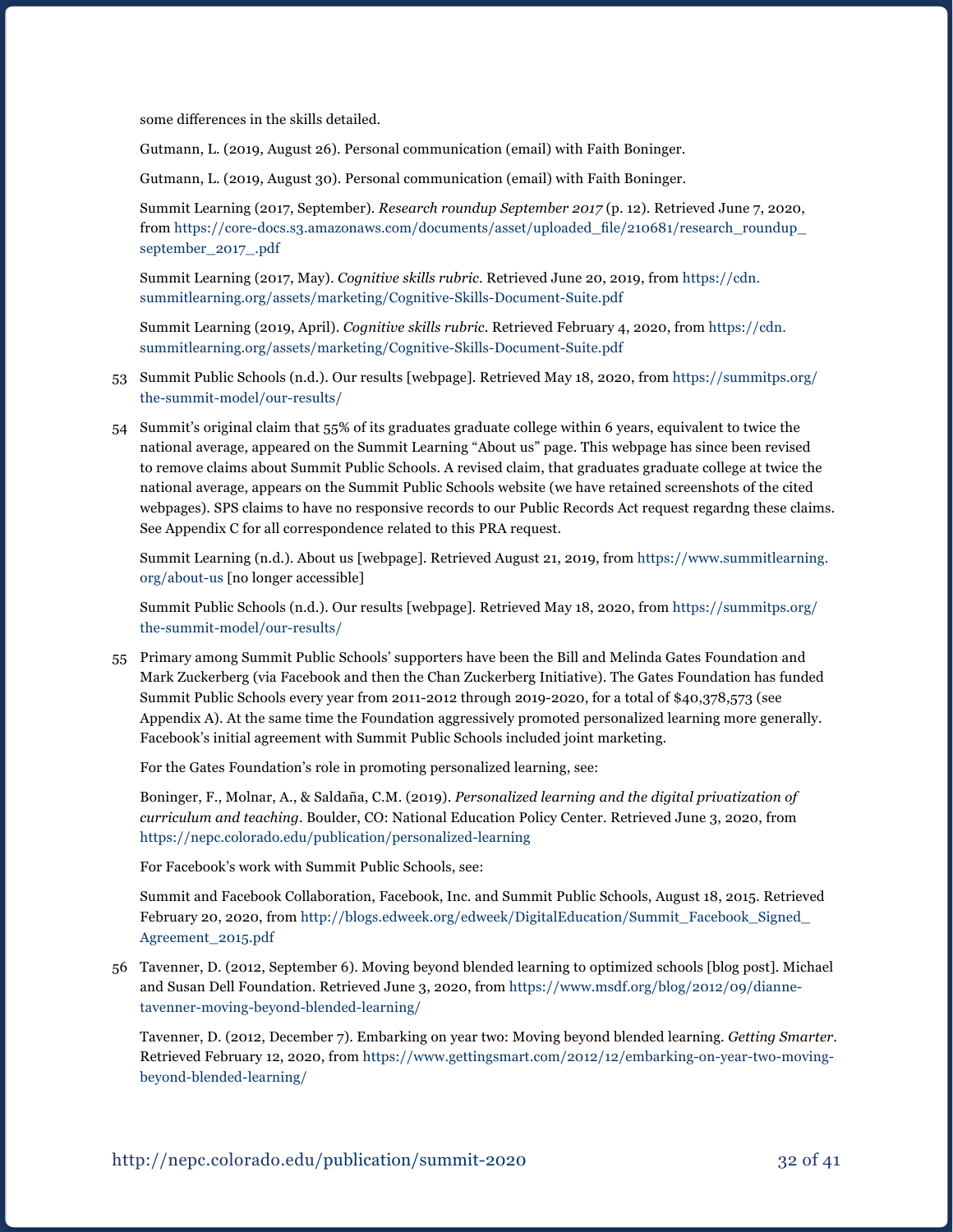Wilka, M. & Cohen, J. (n.d). *It's not just about the model: Blended learning, innovation, and year 2 at Summit Public Schools*. Summit Public Schools and FSG. Retrieved January 28, 2020, from [https://www.fsg.](https://www.fsg.org/publications/its-not-just-about-model) [org/publications/its-not-just-about-model](https://www.fsg.org/publications/its-not-just-about-model)

 [Although the report is undated, its filename (Summit Y2\_Blended Learning and Innovation\_Content Final\_2\_9 24 13.pdf) suggests that it was released in September, 2013]

- 57 Summit Public Schools (2012, August 13). *Summit Public Schools: Changing education, changing lives*  [video]. Retrieved February 5, 2020, from <https://vimeo.com/47429811>
- 58 Summit Public Schools' 2017 final report to the Chan Zuckerberg Initiative detailed the goal of convincing school community members of the Summit Learning Program's efficacy.

Summit Public Schools (2017, June). *Summit Public Schools final report*. Retrieved May 14, 2020, from [https://cdn.vox-cdn.com/uploads/chorus\\_asset/file/19931497/Grant\\_Reports\\_PRA\\_M.\\_Barnum\\_2\\_2\\_1.pdf](https://cdn.vox-cdn.com/uploads/chorus_asset/file/19931497/Grant_Reports_PRA_M._Barnum_2_2_1.pdf)

59 In 2015, Summit's digital platform was called the "Personalized Learning Plan" (PLP).

Summit and Facebook Collaboration, Facebook, Inc. and Summit Public Schools, August 18, 2015. Retrieved February 20, 2020, from [http://blogs.edweek.org/edweek/DigitalEducation/Summit\\_Facebook\\_Signed\\_](http://blogs.edweek.org/edweek/DigitalEducation/Summit_Facebook_Signed_Agreement_2015.pdf) [Agreement\\_2015.pdf](http://blogs.edweek.org/edweek/DigitalEducation/Summit_Facebook_Signed_Agreement_2015.pdf)

60 Chalkbeat obtained Summit Public Schools' final report to the Chan Zuckerberg Initiative.

Summit Public Schools (2019, January 31). *Chan Zuckerberg Foundation final report*. Retrieved June 3, 2020, from [https://cdn.vox-cdn.com/uploads/chorus\\_asset/file/19931497/Grant\\_Reports\\_PRA\\_M.\\_](https://cdn.vox-cdn.com/uploads/chorus_asset/file/19931497/Grant_Reports_PRA_M._Barnum_2_2_1.pdf) [Barnum\\_2\\_2\\_1.pdf](https://cdn.vox-cdn.com/uploads/chorus_asset/file/19931497/Grant_Reports_PRA_M._Barnum_2_2_1.pdf)

See also:

Barnum (2019, August 22). Summit Learning reports highlight big ambitions for personalized learning, struggles to prove academic success. *Chalkbeat*. Retrieved February 11, 2020, from [https://chalkbeat.org/](https://chalkbeat.org/posts/us/2019/08/22/summit-learning-reports-ambitions/) [posts/us/2019/08/22/summit-learning-reports-ambitions/](https://chalkbeat.org/posts/us/2019/08/22/summit-learning-reports-ambitions/)

- 61 Summit Public Schools (n.d.). *The science of Summit*. Retrieved February 5, 2020, from [https://summitps.](https://summitps.org/wp-content/uploads/2018/09/The-Science-of-Summit-by-Summit-Public-Schools_08072017-1.pdf) [org/wp-content/uploads/2018/09/The-Science-of-Summit-by-Summit-Public-Schools\\_08072017-1.pdf](https://summitps.org/wp-content/uploads/2018/09/The-Science-of-Summit-by-Summit-Public-Schools_08072017-1.pdf) [The document is not dated, but the filename appears to have a date of August 7, 2017]
- 62 Summit Public Schools (2019, January 31). *Chan Zuckerberg Foundation final report*. Retrieved June 3, 2020, from [https://cdn.vox-cdn.com/uploads/chorus\\_asset/file/19931497/Grant\\_Reports\\_PRA\\_M.\\_](https://cdn.vox-cdn.com/uploads/chorus_asset/file/19931497/Grant_Reports_PRA_M._Barnum_2_2_1.pdf) [Barnum\\_2\\_2\\_1.pdf](https://cdn.vox-cdn.com/uploads/chorus_asset/file/19931497/Grant_Reports_PRA_M._Barnum_2_2_1.pdf)
- 63 Summit Public Schools (n.d.). *The science of Summit* (p. 18). Retrieved February 5, 2020, from [https://summitps.org/wp-content/uploads/2018/09/The-Science-of-Summit-by-Summit-Public-](https://summitps.org/wp-content/uploads/2018/09/The-Science-of-Summit-by-Summit-Public-Schools_08072017-1.pdf)[Schools\\_08072017-1.pdf](https://summitps.org/wp-content/uploads/2018/09/The-Science-of-Summit-by-Summit-Public-Schools_08072017-1.pdf) [The document is not dated, but the filename appears to have a date of August 7, 2017]

See also:

Barnum, M. (2019, January 17). Summit Learning declined to be studied, then cited collaboration with Harvard researchers anyway. *Chalkbeat*. Retrieved September 3, 2019, from [https://www.chalkbeat.org/](https://www.chalkbeat.org/posts/us/2019/01/17/summit-learning-research-harvard/) [posts/us/2019/01/17/summit-learning-research-harvard/](https://www.chalkbeat.org/posts/us/2019/01/17/summit-learning-research-harvard/)

64 See, for example, the following Summit Learning and Summit Public Schools websites:

Summit Learning (n.d.). Summit Learning [webpage]. Retrieved February 13, 2020, from [https://www.](https://www.summitlearning.org/) [summitlearning.org/](https://www.summitlearning.org/)

Summit Learning (n.d.). Lifelong learning habits [webpage]. Retrieved February 13, 2020, from [https://www.](https://www.summitlearning.org/approach/learning-experience/self-direction)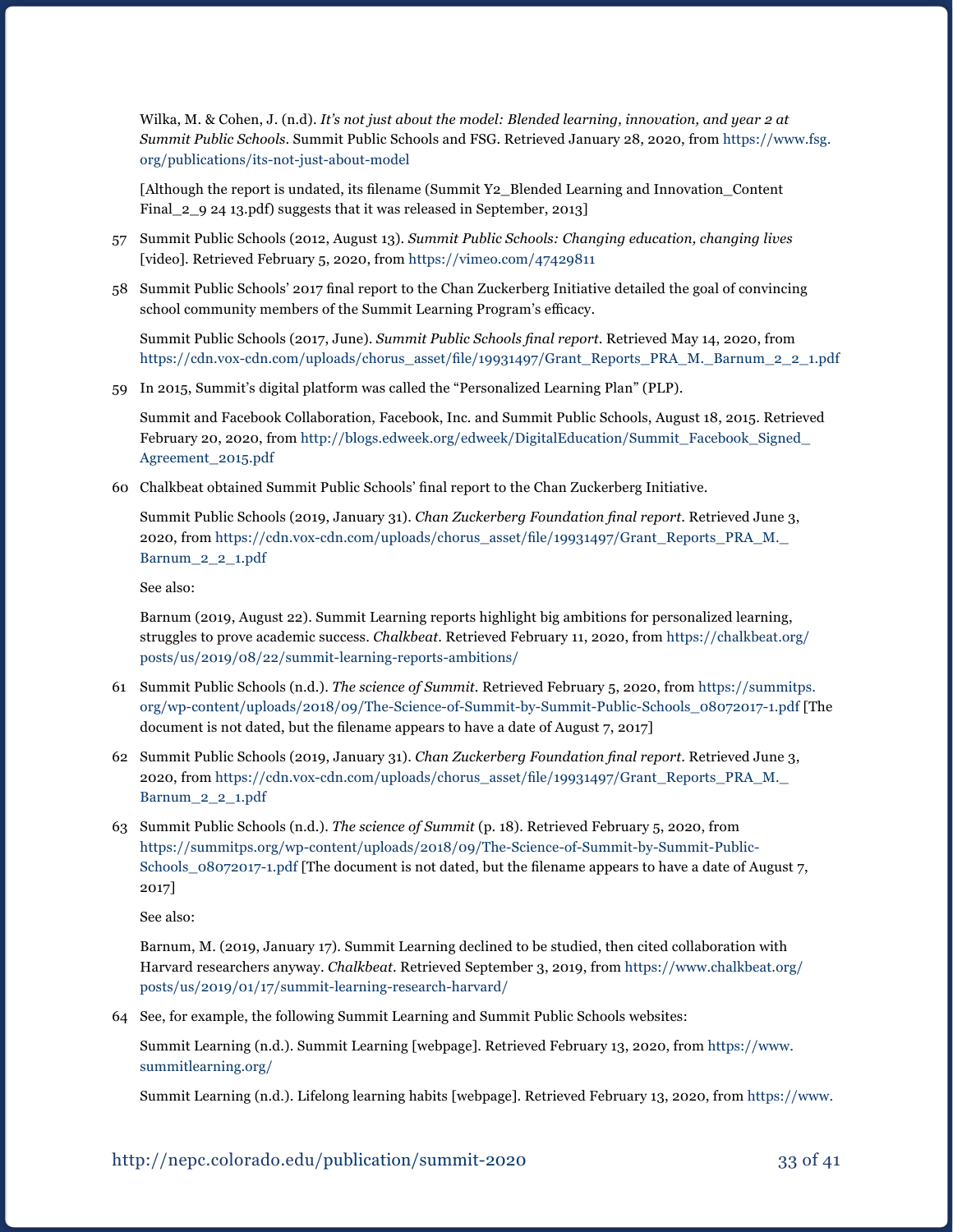#### [summitlearning.org/approach/learning-experience/self-direction#](https://www.summitlearning.org/approach/learning-experience/self-direction)

 Summit Public Schools (n.d.). College. Career. Life. Equipping every student to lead a fulfilled life [webpage]. Retrieved February 13, 2020, from<https://summitps.org/>

Summit Public Schools (n.d.). The Summit model [webpage]. Retrieved February 13, 2020, from [https://](https://summitps.org/the-summit-model/) [summitps.org/the-summit-model/](https://summitps.org/the-summit-model/) 

Summit Public Schools (n.d.). The Summit experience [webpage]. Retrieved February 13, 2020, from [https://](https://summitps.org/the-summit-model/the-summit-experience/) [summitps.org/the-summit-model/the-summit-experience/](https://summitps.org/the-summit-model/the-summit-experience/) 

65 This terminology follows the strategy modeled by the Bill and Melinda Gates Foundation and recommended by advocacy groups ExcelinEd and Education Elements regarding the marketing of personalized learning more generally: Avoid mention of digital technology by focusing on the goals of its use rather than the details of how it is done.

For analysis of the marketing of personalized learning, see:

Boninger, F., Molnar, A., & Saldaña, C.M. (2019). *Personalized learning and the digital privatization of curriculum and teaching*. Boulder, CO: National Education Policy Center. Retrieved February 13, 2020, from <https://nepc.colorado.edu/publication/personalized-learning>

For original documents, see:

Bill & Melinda Gates Foundation, Afton Partners, Eli & Edythe Broad Foundation, CEE Trust, Christensen Institute, Charter School Growth Fund, EDUCAUSE, iNACOL, The Learning Accelerator, Michael & Susan Dell Foundation, Silicon Schools (2014). *A working definition of personalized learning*. Retrieved February 13, 2020, from [https://assets.documentcloud.org/documents/1311874/personalized-learning-working-definition](https://assets.documentcloud.org/documents/1311874/personalized-learning-working-definition-fall2014.pdf)[fall2014.pdf](https://assets.documentcloud.org/documents/1311874/personalized-learning-working-definition-fall2014.pdf)

Phillips, K. & Jenkins, A. (2018). *Communicating personalized learning to families and stakeholders: Terminology, tools and tips for success* (pp. 9-10). Excel*in*Ed and Education Elements. Retrieved February 13, 2020, from [https://www.excelined.org/wp-content/uploads/2018/04/Communicating-Personalized-](https://www.excelined.org/wp-content/uploads/2018/04/Communicating-Personalized-Learning-to-Families-and-Stakeholders.pdf)[Learning-to-Families-and-Stakeholders.pdf](https://www.excelined.org/wp-content/uploads/2018/04/Communicating-Personalized-Learning-to-Families-and-Stakeholders.pdf)

See also:

Barnum, M. (2019, October 28). Online learning group iNACOL rebrands, says focus is less on tech, more on transformation. *Chalkbeat*. Retrieved February 13, 2020, from [https://chalkbeat.org/posts/us/2019/10/28/](https://chalkbeat.org/posts/us/2019/10/28/inacol-rebrands-aurora-institute/) [inacol-rebrands-aurora-institute/](https://chalkbeat.org/posts/us/2019/10/28/inacol-rebrands-aurora-institute/) 

66 See, for example:

Summit Learning (n.d.) Bring Summit Learning to your school [webpage]. Retrieved February 16, 2020, from <https://www.summitlearning.org/join-us/program>

- 67 We found \$177,698,848 in grants in public sources, which is likely to be an underestimate (for details, see Appendix A). We requested records of funding from Summit Public Schools in a California Public Records Act (PRA) request submitted on November 5, 2019. Although Summit Public Schools responded that it would provide those records, as of June 8, 2020, it had not yet provided them. See Appendix C for all correspondence related to this PRA request.
- 68 Tara Mathewson told Christopher Saldaña that CZI provided her with this number. The term "committed" is unclear. It may be that CZI provided some funds before 2018 (its website reports grants beginning in 2018). It is also possible that the use of "committed" implies that they have planned to provide up to this amount in the future.

Mathewson, T.G. (2020, May 2). Is online school program backed by Facebook's Mark Zuckerberg the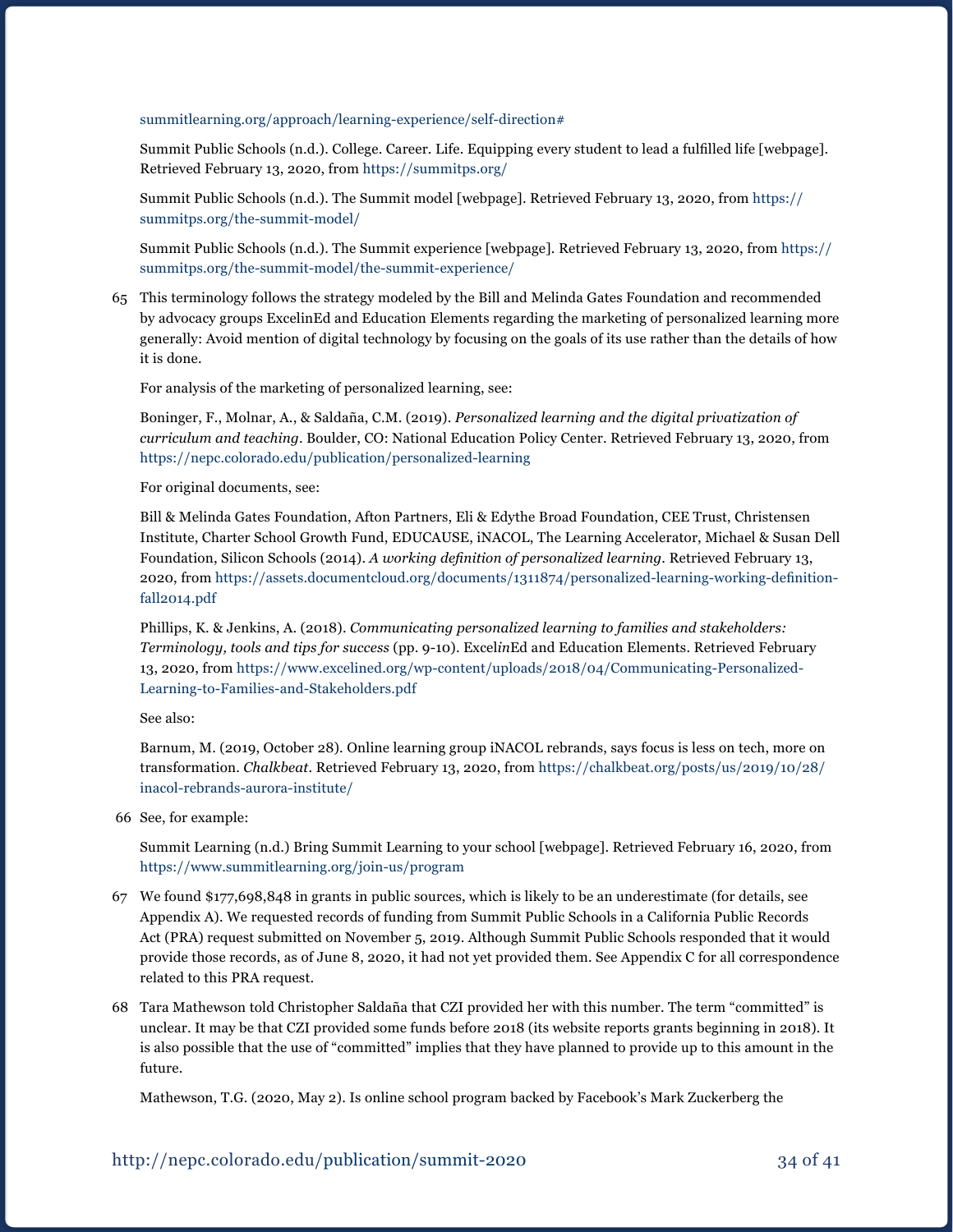answer for coronavirus closures? *USA Today*. Retrieved June 4, 2020, from [https://www.usatoday.com/](https://www.usatoday.com/story/news/education/2020/05/02/coronavirus-facebook-mark-zuckerberg-online-school-summit-learning/3046823001/) [story/news/education/2020/05/02/coronavirus-facebook-mark-zuckerberg-online-school-summit](https://www.usatoday.com/story/news/education/2020/05/02/coronavirus-facebook-mark-zuckerberg-online-school-summit-learning/3046823001/)[learning/3046823001/](https://www.usatoday.com/story/news/education/2020/05/02/coronavirus-facebook-mark-zuckerberg-online-school-summit-learning/3046823001/)

Mathewson, T.G. (2020, May 11). Personal communication (email) with Christopher M. Saldaña.

See also:

Bowles, N. (2019, April 21). Silicon Valley came to Kansas schools. That started a rebellion. *New York Times*. Retrieved February 25, 2020, from [https://www.nytimes.com/2019/04/21/technology/silicon-valley-kansas](https://www.nytimes.com/2019/04/21/technology/silicon-valley-kansas-schools.html)[schools.html](https://www.nytimes.com/2019/04/21/technology/silicon-valley-kansas-schools.html)

69 Chan Zuckerberg Initiative (2020). Grants [webpage]. Retrieved February 26, 2020, from [https://](https://chanzuckerberg.com/grants-ventures/grants/) [chanzuckerberg.com/grants-ventures/grants/](https://chanzuckerberg.com/grants-ventures/grants/)

 Summit Public Schools' 2017 final grant report to CZI reports numbers consistent with those reported by CZI:

Summit Public Schools (2019, January 31). *Chan Zuckerberg Foundation final report*. Retrieved June 3, 2020, from [https://cdn.vox-cdn.com/uploads/chorus\\_asset/file/19931497/Grant\\_Reports\\_PRA\\_M.\\_](https://cdn.vox-cdn.com/uploads/chorus_asset/file/19931497/Grant_Reports_PRA_M._Barnum_2_2_1.pdf) [Barnum\\_2\\_2\\_1.pdf](https://cdn.vox-cdn.com/uploads/chorus_asset/file/19931497/Grant_Reports_PRA_M._Barnum_2_2_1.pdf)

70 *EdSurge* reported In 2018, when the transition to T.L.P. Education was announced, that CZI was to "spearhead" a team of approximately 50 engineers who were working on the Summit Learning Platform.

Corcoran, B. (2018, October 12). Summit schools to spin out learning program. *EdSurge*. Retrieved May 7, 2020, from<https://www.edsurge.com/news/2018-10-12-summit-schools-to-spin-out-learning-program>

71 For example, the Bill and Melinda Gates Foundation provided \$499,860 in 2015 to the Lindsay Unified School District to support the creation of a partnership (the California Consortium for Development and Dissemination of Personalized Education [C2D2]) between Lindsay USD, Transcend, and Summit Public Schools. Both the Gates Foundation and the Chan Zuckerberg Initiative have since provided additional grant funds to both Lindsay USD and Transcend, at least in part to promote their work with personalized learning.

Examples include:

 Bill and Melinda Gates Foundation (2015, October). Lindsay Unified School District [webpage]. Retrieved May 20, 2020, from [https://www.gatesfoundation.org/How-We-Work/Quick-Links/Grants-Database/](https://www.gatesfoundation.org/How-We-Work/Quick-Links/Grants-Database/Grants/2015/10/OPP1138346) [Grants/2015/10/OPP1138346](https://www.gatesfoundation.org/How-We-Work/Quick-Links/Grants-Database/Grants/2015/10/OPP1138346)

 Bill and Melinda Gates Foundation (2016, November). Lindsay Unified School District [webpage]. Retrieved May 20, 2020, from [https://www.gatesfoundation.org/How-We-Work/Quick-Links/Grants-Database/](https://www.gatesfoundation.org/How-We-Work/Quick-Links/Grants-Database/Grants/2016/11/OPP1157295) [Grants/2016/11/OPP1157295](https://www.gatesfoundation.org/How-We-Work/Quick-Links/Grants-Database/Grants/2016/11/OPP1157295)

Chan Zuckerberg Initiative (n.d.). Grants [webpage]. Retrieved May 20, 2020, from [https://chanzuckerberg.](https://chanzuckerberg.com/grants-ventures/grants/) [com/grants-ventures/grants/](https://chanzuckerberg.com/grants-ventures/grants/)

For description of C2D2, see:

Transcend (n.d.). Our partnership [webpage]. Retrieved May 20, 2020, from [https://www.](https://www.transcendeducation.org/our-partnership#our-partnership-introduction) [transcendeducation.org/our-partnership#our-partnership-introduction](https://www.transcendeducation.org/our-partnership#our-partnership-introduction)

72 For example:

Carter, D. (2016). Goodbye, linear factory model of schooling: Why learning is irregular. *EdSurge*. Retrieved May 20, 2020, from [https://www.edsurge.com/news/2016-07-06-goodbye-linear-factory-model-of-schooling](https://www.edsurge.com/news/2016-07-06-goodbye-linear-factory-model-of-schooling-why-learning-is-irregular)[why-learning-is-irregular](https://www.edsurge.com/news/2016-07-06-goodbye-linear-factory-model-of-schooling-why-learning-is-irregular)

Rose, J. (2012, May 9). How to break free of our 19th-century factory-model education system. *Atlantic*. Retrieved May 20, 2020, from [https://www.theatlantic.com/business/archive/2012/05/how-to-break-free-of-](https://www.theatlantic.com/business/archive/2012/05/how-to-break-free-of-our-19th-century-factory-model-education-system/256881/)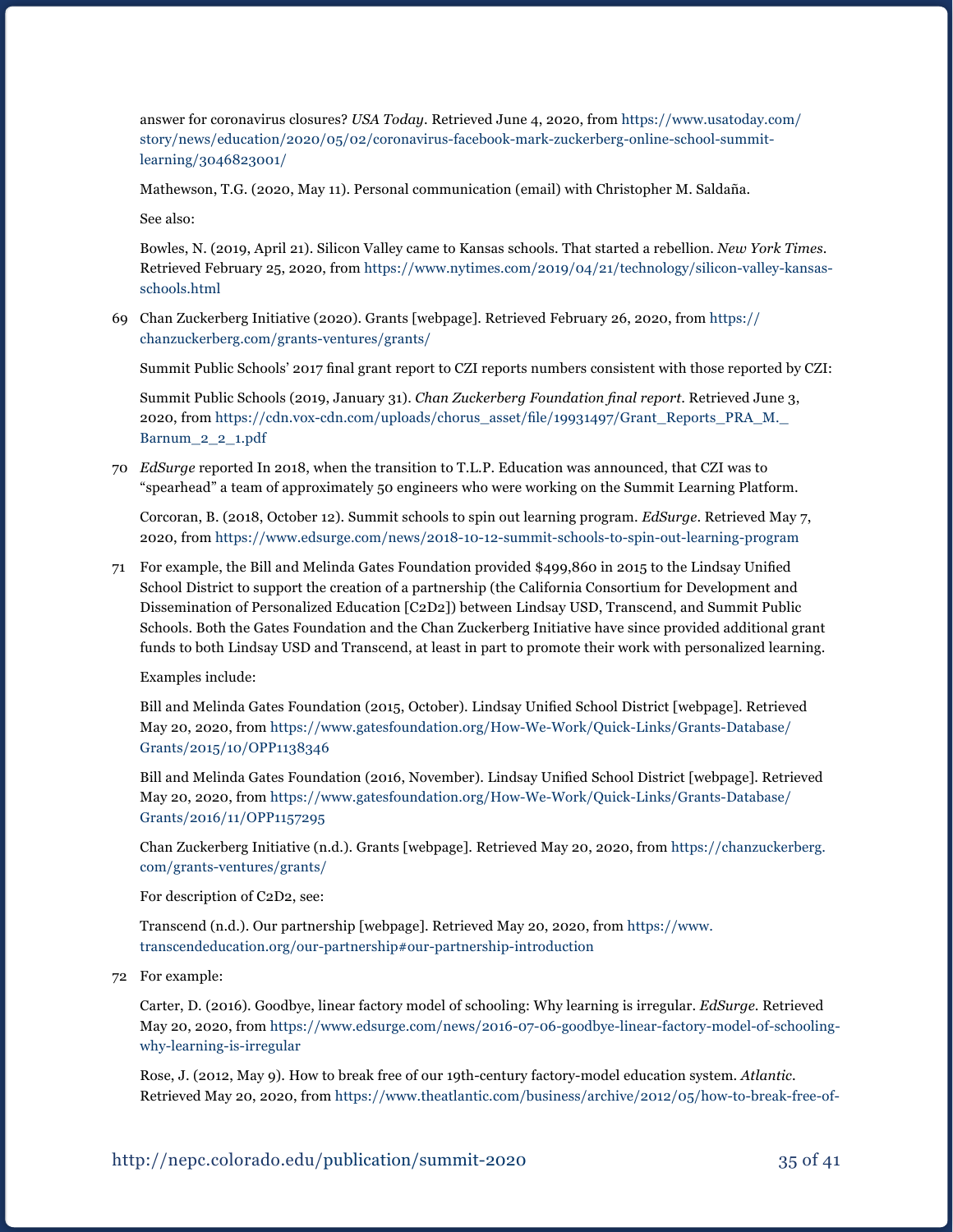[our-19th-century-factory-model-education-system/256881/](https://www.theatlantic.com/business/archive/2012/05/how-to-break-free-of-our-19th-century-factory-model-education-system/256881/) 

Excel*in*Ed and Education Elements note that the "factory model" language does not resonate with parents, and promote, instead, language that calls schools "inadequate" and emphasize that personalized learning will provide their children with the "knowledge and skills" necessary to navigate an uncertain future.

Phillips, K. & Jenkins, A. (2018). *Communicating personalized learning to families and stakeholders: Terminology, tools and tips for success* (pp. 5-8). Excel*in*Ed and Education Elements. Retrieved May 20, 2020, from [https://www.excelined.org/wp-content/uploads/2018/04/Communicating-Personalized-](https://www.excelined.org/wp-content/uploads/2018/04/Communicating-Personalized-Learning-to-Families-and-Stakeholders.pdf)[Learning-to-Families-and-Stakeholders.pdf](https://www.excelined.org/wp-content/uploads/2018/04/Communicating-Personalized-Learning-to-Families-and-Stakeholders.pdf)

For alternative perspectives, see:

 Doxtdator, B. (2017, July 8). A field guide to 'jobs that don't exist yet.' *Longview Education*. Retrieved February 20, 2020, from <https://longviewoneducation.org/field-guide-jobs-dont-exist-yet/>

Watters, A. (2015, April 25). The invented history of 'the factory model of education.' *Hacked Education*. Retrieved February 20, 2020, from <http://hackeducation.com/2015/04/25/factory-model>

- 73 Summit Learning (n.d.). Summit Learning [webpage]. Retrieved February 12, 2020, from [https://www.](https://www.summitlearning.org/) [summitlearning.org/](https://www.summitlearning.org/)
- 74 Bodilly, S., Purnell, S., Ramsey, K., Keith, S.J. (1996). *Lessons from new American Schools Development Corporation's demonstration phase*. Santa Monica, CA: RAND Corporation. Retrieved February 21, 2020, from <https://eric.ed.gov/?id=ED396377>
- 75 See, for example:

Johns Hopkins University School of Education Institute for Education Policy (2019, June). *Providence public school district: A review* (pp. 31-32). Retrieved June 4, 2020, from [https://edpolicy.education.jhu.edu/wp](https://edpolicy.education.jhu.edu/wp-content/uploads/2019/11/PPSD-REVISED-FINAL.pdf)[content/uploads/2019/11/PPSD-REVISED-FINAL.pdf](https://edpolicy.education.jhu.edu/wp-content/uploads/2019/11/PPSD-REVISED-FINAL.pdf) 

Tabor, N. (2018, October 11). Mark Zuckerberg is trying to transform education. This town fought back. *New York Magazine*. Retrieved June 4, 2020, from [http://nymag.com/intelligencer/2018/10/the-connecticut](http://nymag.com/intelligencer/2018/10/the-connecticut-resistance-to-zucks-summit-learning-program.html)[resistance-to-zucks-summit-learning-program.html](http://nymag.com/intelligencer/2018/10/the-connecticut-resistance-to-zucks-summit-learning-program.html)

76 See, for example:

Barnum, M. (2018, December 19). Could the forces that fought the Common Core bring down personalized learning?. *Chalkbeat*. Retrieved February 11, 2020, from [https://chalkbeat.org/posts/us/2018/12/19/](https://chalkbeat.org/posts/us/2018/12/19/common-core-personalized-learning-backlash/) [common-core-personalized-learning-backlash/](https://chalkbeat.org/posts/us/2018/12/19/common-core-personalized-learning-backlash/)

Barnum, M. (2019, May 23). Summit Learning, the Zuckerberg-backed platform, says 10% of schools quit using it each year. The real figure is higher. *Chalkbeat*. Retrieved February 9, 2020, from [https://chalkbeat.](https://chalkbeat.org/posts/us/2019/05/23/summit-learning-the-zuckerberg-backed-platform-says-10-of-schools-quit-using-it-each-year-the-real-figure-is-higher/) [org/posts/us/2019/05/23/summit-learning-the-zuckerberg-backed-platform-says-10-of-schools-quit-using](https://chalkbeat.org/posts/us/2019/05/23/summit-learning-the-zuckerberg-backed-platform-says-10-of-schools-quit-using-it-each-year-the-real-figure-is-higher/)[it-each-year-the-real-figure-is-higher/](https://chalkbeat.org/posts/us/2019/05/23/summit-learning-the-zuckerberg-backed-platform-says-10-of-schools-quit-using-it-each-year-the-real-figure-is-higher/)

Summit Learning (2019, June 25). Summit Learning response to PPSD review [blog post]. Summit Learning Blog. Retrieved June 4, 2020, from [https://summitblog.wpengine.com/2019/06/summit-learning-response](https://summitblog.wpengine.com/2019/06/summit-learning-response-to-ppsd-review/)[to-ppsd-review/](https://summitblog.wpengine.com/2019/06/summit-learning-response-to-ppsd-review/)

- 77 Summit Public Schools has refused to provide us with a list of the schools that either were rejected for partnership or withdrew from a partnership, claiming that it had no such records. This information was requested in a California Public Records Act (PRA) request submitted on November 5, 2019. See Appendix C for all correspondence releated to this PRA request.
- 78 Barnum, M. (2019, May 23). Summit Learning, the Zuckerberg-backed platform, says 10% of schools quit using it each year. The real figure is higher. *Chalkbeat*. Retrieved February 9, 2020, from [https://chalkbeat.](https://chalkbeat.org/posts/us/2019/05/23/summit-learning-the-zuckerberg-backed-platform-says-10-of-schools-quit-using-it-each-year-the-real-figure-is-higher/)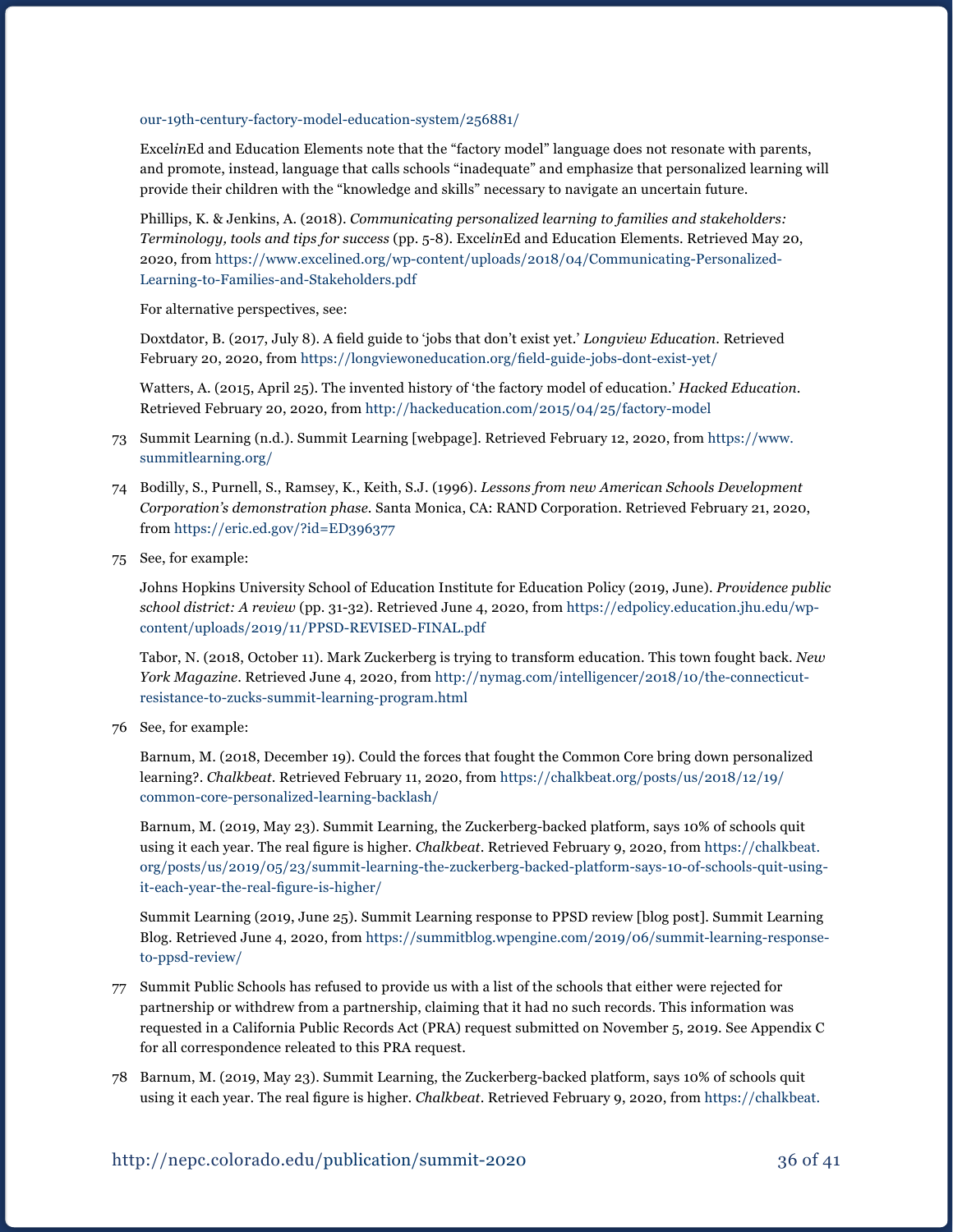[org/posts/us/2019/05/23/summit-learning-the-zuckerberg-backed-platform-says-10-of-schools-quit-using](https://chalkbeat.org/posts/us/2019/05/23/summit-learning-the-zuckerberg-backed-platform-says-10-of-schools-quit-using-it-each-year-the-real-figure-is-higher/)[it-each-year-the-real-figure-is-higher/](https://chalkbeat.org/posts/us/2019/05/23/summit-learning-the-zuckerberg-backed-platform-says-10-of-schools-quit-using-it-each-year-the-real-figure-is-higher/)

79 Although *Designing Aligned School Models* maintains that partner schools may customize the program to their own community's values and goals, Summit Public Schools reported to the Chan Zuckerberg Initiative (CZI) in 2019 that it had begun requiring "partner" schools to "adopt all three components of the instructional approach (i.e., Project-Based Learning, 1:1 Mentoring, and a Self-Directed Learning Cycle)."

Summit Public Schools (2018, June 4). *Designing aligned school models: A framework for school improvement* (p.19). Retrieved February 21, 2020, from [https://blog.summitlearning.org/wp-content/](https://blog.summitlearning.org/wp-content/uploads/2018/06/Designing-Aligned-School-Models-060418.pdf) [uploads/2018/06/Designing-Aligned-School-Models-060418.pdf](https://blog.summitlearning.org/wp-content/uploads/2018/06/Designing-Aligned-School-Models-060418.pdf)

Summit Public Schools (2019, January 31). *Chan Zuckerberg Foundation final report* (pp. 7). Retrieved June 3, 2020, from [https://cdn.vox-cdn.com/uploads/chorus\\_asset/file/19931497/Grant\\_Reports\\_PRA\\_M.\\_](https://cdn.vox-cdn.com/uploads/chorus_asset/file/19931497/Grant_Reports_PRA_M._Barnum_2_2_1.pdf) [Barnum\\_2\\_2\\_1.pdf](https://cdn.vox-cdn.com/uploads/chorus_asset/file/19931497/Grant_Reports_PRA_M._Barnum_2_2_1.pdf)

80 Johns Hopkins University School of Education Institute for Education Policy (2019, June). *Providence public school district: A review* (pp. 31-32). Retrieved June 4, 2020, from [https://edpolicy.education.jhu.edu/wp](https://edpolicy.education.jhu.edu/wp-content/uploads/2019/11/PPSD-REVISED-FINAL.pdf)[content/uploads/2019/11/PPSD-REVISED-FINAL.pdf](https://edpolicy.education.jhu.edu/wp-content/uploads/2019/11/PPSD-REVISED-FINAL.pdf) 

Tabor, N. (2018, October 11). Mark Zuckerberg is trying to transform education. This town fought back. *New York Magazine* (nymag.com). Retrieved October 30, 2018, from [http://nymag.com/intelligencer/2018/10/](http://nymag.com/intelligencer/2018/10/the-connecticut-resistance-to-zucks-summit-learning-program.html) [the-connecticut-resistance-to-zucks-summit-learning-program.html](http://nymag.com/intelligencer/2018/10/the-connecticut-resistance-to-zucks-summit-learning-program.html)

- 81 Johns Hopkins University School of Education Institute for Education Policy (2019, June). *Providence public school district: A review* (pp. 31-32). Retrieved June 4, 2020, from [https://edpolicy.education.jhu.edu/wp](https://edpolicy.education.jhu.edu/wp-content/uploads/2019/11/PPSD-REVISED-FINAL.pdf)[content/uploads/2019/11/PPSD-REVISED-FINAL.pdf](https://edpolicy.education.jhu.edu/wp-content/uploads/2019/11/PPSD-REVISED-FINAL.pdf)
- 82 Johns Hopkins University School of Education Institute for Education Policy (2019, June). *Providence public school district: A review* (pp. 31-32). Retrieved June 4, 2020, from [https://edpolicy.education.jhu.edu/wp](https://edpolicy.education.jhu.edu/wp-content/uploads/2019/11/PPSD-REVISED-FINAL.pdf)[content/uploads/2019/11/PPSD-REVISED-FINAL.pdf](https://edpolicy.education.jhu.edu/wp-content/uploads/2019/11/PPSD-REVISED-FINAL.pdf)
- 83 Johns Hopkins University School of Education Institute for Education Policy (2019, June). *Providence public school district: A review*. Retrieved June 4, 2020, from [https://edpolicy.education.jhu.edu/wp-content/](https://edpolicy.education.jhu.edu/wp-content/uploads/2019/11/PPSD-REVISED-FINAL.pdf) [uploads/2019/11/PPSD-REVISED-FINAL.pdf](https://edpolicy.education.jhu.edu/wp-content/uploads/2019/11/PPSD-REVISED-FINAL.pdf)
- 84 Johns Hopkins University School of Education Institute for Education Policy (2019, June). *Providence public school district: A review*. Retrieved June 4, 2020, from [https://edpolicy.education.jhu.edu/wp-content/](https://edpolicy.education.jhu.edu/wp-content/uploads/2019/11/PPSD-REVISED-FINAL.pdf) [uploads/2019/11/PPSD-REVISED-FINAL.pdf](https://edpolicy.education.jhu.edu/wp-content/uploads/2019/11/PPSD-REVISED-FINAL.pdf)
- 85 Stanford University professor Larry Cuban reported observing a strong "connective tissue" between Summit Public Schools (SPS) teachers and students, with teachers who were readily available and engaged in meaningful, competent interactions with students about both academic and personal matters, and mentors who were much more than typical homeroom teachers. He also expressed concerns about SPS's ability to "scale" its culture to partner schools.

Cuban, L. (2019, April 30). Making schools business-like: The case of Summit charters (Part 3) [blog post]. *Larry Cuban on School Reform and Classroom Practice*. Retrieved May 18, 2020, from [https://larrycuban.](https://larrycuban.wordpress.com/2019/04/30/making-schools-business-like-the-case-of-summit-charters-part-3/) [wordpress.com/2019/04/30/making-schools-business-like-the-case-of-summit-charters-part-3/](https://larrycuban.wordpress.com/2019/04/30/making-schools-business-like-the-case-of-summit-charters-part-3/)

Cuban, L. (2019, August 21). Personal communication (telephone) with Alex Molnar.

86 Changes to FERPA in 2008 and 2011 expanded the definitions of both school officials and authorized representatives. The Department of Education now considers "school officials" to include "contractors, consultants, volunteers, and other parties to whom an educational agency or institution has outsourced institutional services or functions it would otherwise use employees to perform."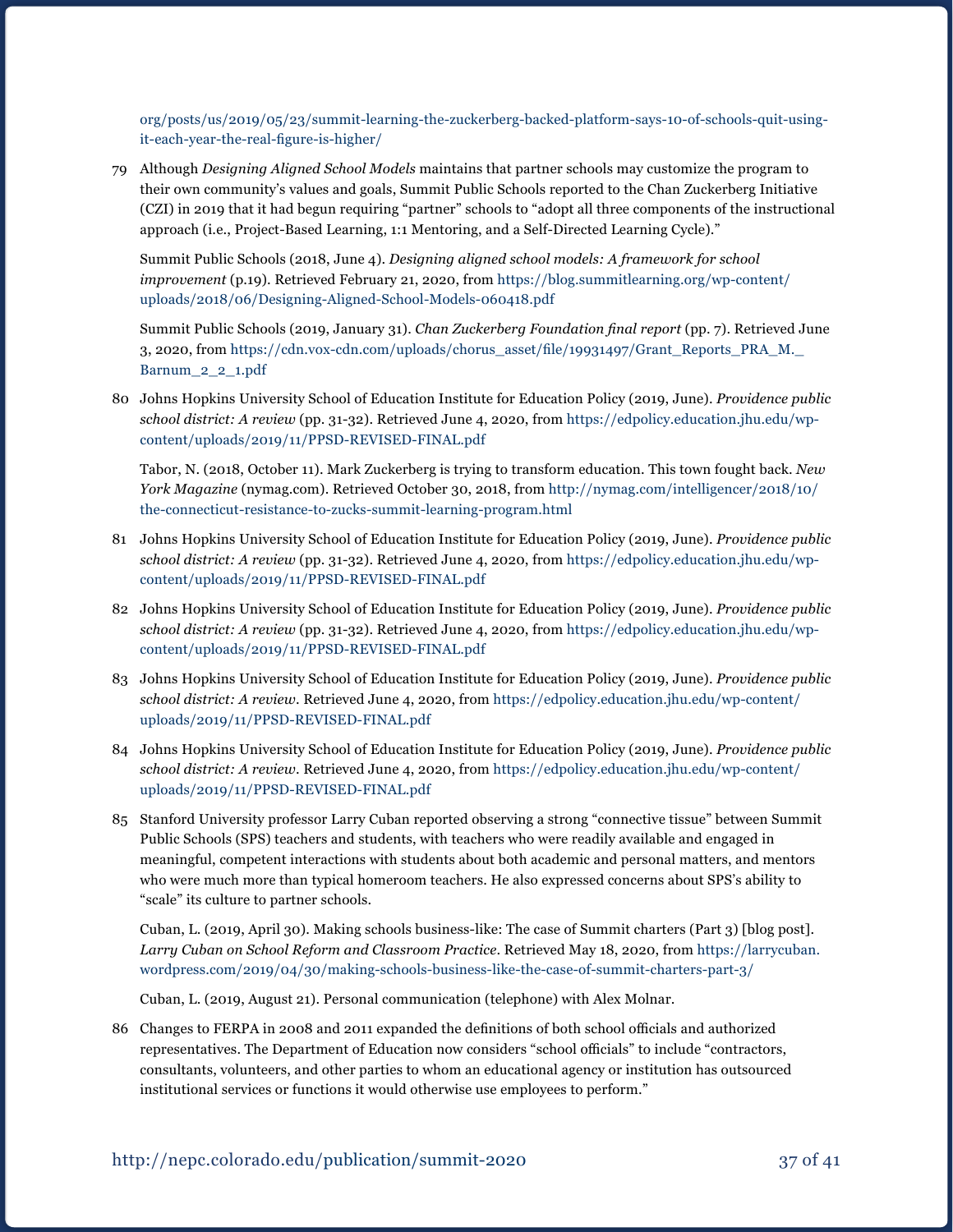Molnar, A. & Boninger, F. (2015). *On the block: Student data and privacy in the digital age—The seventeenth annual report on schoolhouse commercializing trends, 2013-2014* (pp. 9-10). Boulder, CO: National Education Policy Center. Retrieved May 19, 2020, from [http://nepc.colorado.edu/publication/schoolhouse](http://nepc.colorado.edu/publication/schoolhouse-commercialism-2014)[commercialism-2014](http://nepc.colorado.edu/publication/schoolhouse-commercialism-2014) 

Rotenberg, M. & Barnes, K (2013, January 28). Amassing student data and dissipating privacy rights. *Educause Review Online*. Retrieved May 19, 2020, from <http://www.educause.edu/ero/article/amassing-student-data-and-dissipating-privacy-rights>

87 Like the 2018 contracts signed with Summit Public Schools, the data privacy addendum applicable to new contracts with T.L.P. Education includes, in clause 4.5, "De-Identified Data may be used for any lawful purpose including, but not limited to, operating and improving the Services. Summit Learning's use of such De-Identified Data shall survive termination of this Data Privacy Addendum or any request by Partner School to return or destroy Student Data. Summit Learning agrees not to attempt or have any third party attempt to re-identify De-Identified Data except for the sole purpose of validating Summit Learning's de-identification processes." Clause 4.6 provides for (personally identifiable) student data to be de-identified as a means of "destroying" it, and exempts de-identified data from the obligation to destroy data.

Summit Learning Program Agreement, Summit Public Schools and Fairview Park City School District, May 1, 2018 (Data Privacy Addendum, clauses 4.5, 4.6, 5.1b).

 Summit Learning Program Agreement, Summit Public Schools and Wellington Unified School District 353, March 30, 2018 (Data Privacy Addendum, clauses 4.5, 4.6, 5.1b).

Summit Learning (n.d.). Data privacy addendum, clauses 4.5, 4.6 [webpage]. Retrieved May 7, 2020, from <https://www.summitlearning.org/privacy-center/data-privacy-addendum>

- 88 Summit Learning (n.d.). How do Summit Learning and the Chan Zuckerberg Initiative partner together? [webpage]. Retrieved February 26, 2020, from [https://help.summitlearning.org/hc/en-us/](https://help.summitlearning.org/hc/en-us/articles/360000818828) [articles/360000818828](https://help.summitlearning.org/hc/en-us/articles/360000818828)
- 89 According to the Data Privacy Addendum to the Summit Learning Program Agreement, "De-Identified Data may be used for any lawful purpose including, but not limited to, operating and improving the Service."

Summit Learning Program Agreement, Summit Public Schools and Fairview Park City School District, May 1, 2018 (Data Privacy Addendum, clause 4.5).

 Summit Learning Program Agreement, Summit Public Schools and Wellington Unified School District 353, March 30, 2018 (Data Privacy Addendum, clause 4.5).

90 According to clause 4.6 of the Data Privacy Addendum, one way Summit Public Schools may "dispose" of student data is to de-identify it. Further, "the duty to dispose of Student Data shall not extend to data that has been De-Identified."

Summit Learning Program Agreement, Summit Public Schools and Fairview Park City School District, May 1, 2018 (Data Privacy Addendum, clause 4.6).

 Summit Learning Program Agreement, Summit Public Schools and Wellington Unified School District 353, March 30, 2018 (Data Privacy Addendum, clause 4.6).

91 Narayanan, A. & Shmatikov, V. (2008). Robust de-anonymization of large sparse datasets. *SP '08 Proceedings of the 2008 IEEE Symposium on Security and Privacy,* pp. 111-125. Retrieved December 20, 2015, from [https://www.cs.utexas.edu/~shmat/shmat\\_oak08netflix.pdf](https://www.cs.utexas.edu/~shmat/shmat_oak08netflix.pdf)

Narayanan, A. and Shmatikov, V. (2019, May 21). *Robust de-anonymization of large sparse datasets: a decade later*. Unpublished manuscript. Retrieved June 4, 2020, from [https://www.cs.princeton.](https://www.cs.princeton.edu/~arvindn/publications/de-anonymization-retrospective.pdf) [edu/~arvindn/publications/de-anonymization-retrospective.pdf](https://www.cs.princeton.edu/~arvindn/publications/de-anonymization-retrospective.pdf)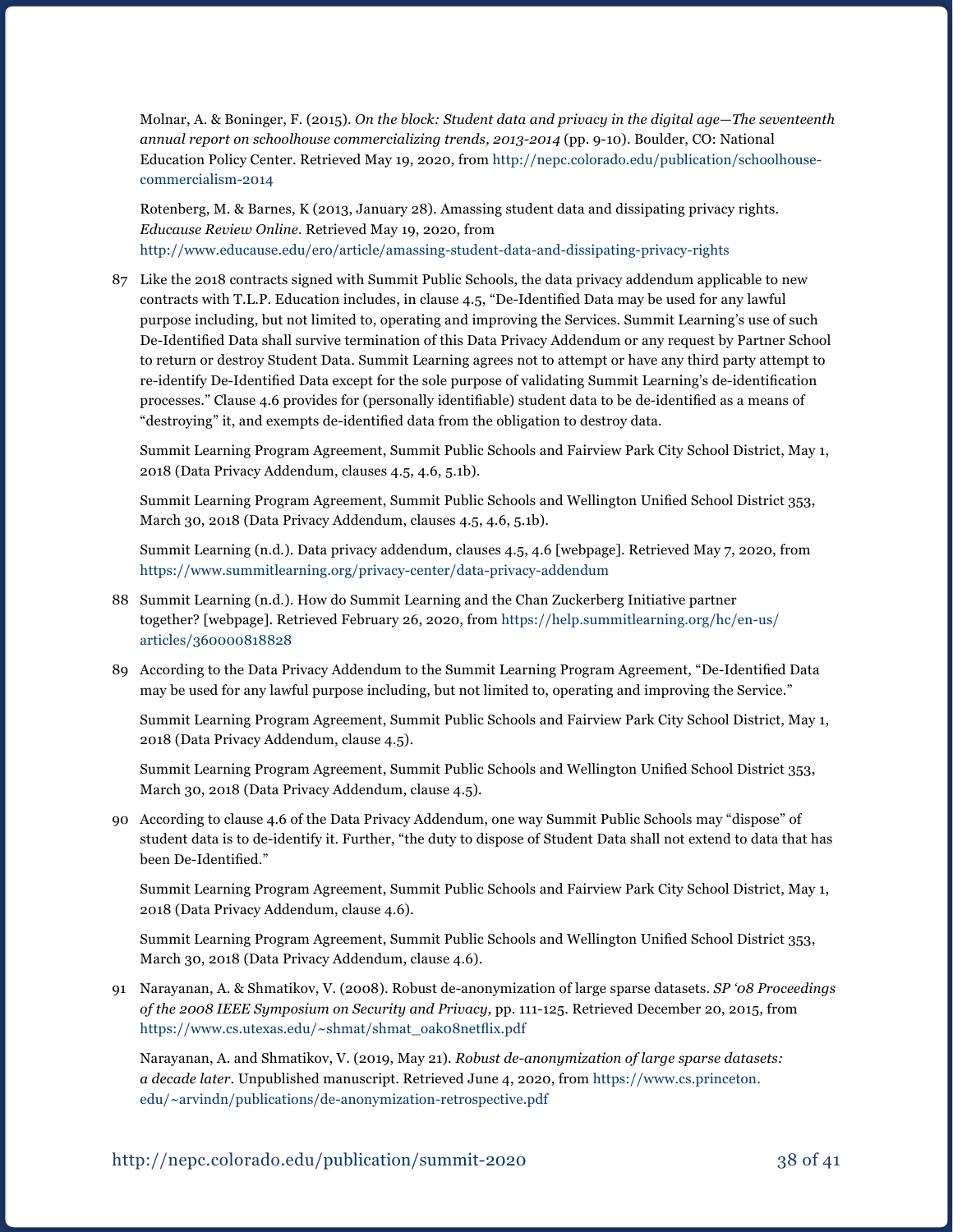We consulted with Frauke Kreuter (Professor in the Joint Program in Survey Methodology at the University of Maryland; Professor of Statistics and Methodology at the University of Mannheim; and head of the Statistical Methods Research Department at the Institute for Employment Research (IAB) in Nürnberg, Germany). She explained that, "de-identification is an outdated concept in the modern data world" because "it's not enough to talk about removal of PII [personally identifiable information] without having a clear idea of the data being in a safe place with safe people and a safe project" (because of the ease with which data can be re-identified by combining datasets). Contracts with Summit Public Schools (and now T.L.P. Education) allow de-identified data to be used, in perpetuity, "for any lawful purpose," with no requirement to establish these features that would make the data environment safe from possible re-identification.

Kreuter, F. (2019, September 4). Personal communication (telephone) with Faith Boninger.

For discussion of the "5 Safes" approach to protecting the privacy of data, see:

 Stokes, P. (2017, January 27). The 'five safes' – Data privacy at ONS [blog post]. *National Statistical*. Retrieved June 10, 2020, from <https://blog.ons.gov.uk/2017/01/27/the-five-safes-data-privacy-at-ons/>

92 Clark, J., & McGoey, L. (2016). The black box warning on philanthrocapitalism. *The Lancet, 388*(10059), 2457–2459. Retrieved June 4, 2020, from [https://www.thelancet.com/journals/lancet/article/PIIS0140-](https://www.thelancet.com/journals/lancet/article/PIIS0140-6736(16)32184-5/fulltext) [6736\(16\)32184-5/fulltext](https://www.thelancet.com/journals/lancet/article/PIIS0140-6736(16)32184-5/fulltext)

Dolan, K.A. (2015, December 4). Mark Zuckerberg explains why the Chan Zuckerberg Initiative isn't a charitable foundation. *Forbes*. Retrieved August 8, 2018, from [https://www.forbes.com/sites/](https://www.forbes.com/sites/kerryadolan/2015/12/04/mark-zuckerberg-explains-why-the-chan-zuckerberg-initiative-isnt-a-charitable-foundation/#616840c770c5) [kerryadolan/2015/12/04/mark-zuckerberg-explains-why-the-chan-zuckerberg-initiative-isnt-a-charitable](https://www.forbes.com/sites/kerryadolan/2015/12/04/mark-zuckerberg-explains-why-the-chan-zuckerberg-initiative-isnt-a-charitable-foundation/#616840c770c5)[foundation/#616840c770c5](https://www.forbes.com/sites/kerryadolan/2015/12/04/mark-zuckerberg-explains-why-the-chan-zuckerberg-initiative-isnt-a-charitable-foundation/#616840c770c5)

Saltman, K.J. (2018). *The swindle of innovative educational finance*. Minneapolis, MN: University of Minnesota Press.

93 CZI's investments include BYJU's (an Indian platform which provides digital learning content); Panorama Education (which provides surveys and data analytics for schools, particularly to implement social and emotional learning programs); MasteryConnect (which provides a competency-based learning platform); and Ellevation (which provides software providing data management for English language learners.

Chan Zuckerberg Initiative (2020). Ventures [webpage]. Retrieved February 20, 2020, from [https://](https://chanzuckerberg.com/grants-ventures/ventures/) [chanzuckerberg.com/grants-ventures/ventures/](https://chanzuckerberg.com/grants-ventures/ventures/)

Crunchbase, Inc. (2018). Panorama Education [webpage]. Retrieved June 4, 2020, from [https://www.](https://www.crunchbase.com/organization/panorama-education#section-investors) [crunchbase.com/organization/panorama-education#section-investors](https://www.crunchbase.com/organization/panorama-education#section-investors)

Crunchbase, Inc. (2018). BYJU's [webpage]. Retrieved October 11, 2018, from [https://www.crunchbase.com/](https://www.crunchbase.com/organization/byju-s#section-overview) [organization/byju-s#section-overview](https://www.crunchbase.com/organization/byju-s#section-overview)

Herold, B. (2016, March 7). Tangled web: Zuckerberg & Chan's education grants, investments. *Education Week*. Retrieved June 4, 2020, from [https://www.edweek.org/ew/section/multimedia/Zuckerberg-chan](https://www.edweek.org/ew/section/multimedia/zuckerberg-chan-education-grants-investments.html)[education-grants-investments.html](https://www.edweek.org/ew/section/multimedia/zuckerberg-chan-education-grants-investments.html)

Watters, A. (n.d.). CZI's investments [webpage]. Retrieved June 4, 2020, from [https://hack-education-data.](https://hack-education-data.github.io/chan-zuckerberg-initiative/investments.html) [github.io/chan Zuckerberg-initiative/investments.html](https://hack-education-data.github.io/chan-zuckerberg-initiative/investments.html)

94 Clark, J. & McGoey, L. (2016, November 19). The black box warning on philanthrocapitalism. *The Lancet, 388*(10059), 2457-2459.

Dolan, K.A. (2015, December 4). Mark Zuckerberg explains why the Chan Zuckerberg Initiative isn't a charitable foundation. *Forbes*. Retrieved June 4, 2020, from [https://www.forbes.com/sites/](https://www.forbes.com/sites/kerryadolan/2015/12/04/mark-zuckerberg-explains-why-the-chan-zuckerberg-initiative-isnt-a-charitable-foundation/#616840c770c5) [kerryadolan/2015/12/04/mark-zuckerberg-explains-why-the-chan-zuckerberg-initiative-isnt-a-charitable](https://www.forbes.com/sites/kerryadolan/2015/12/04/mark-zuckerberg-explains-why-the-chan-zuckerberg-initiative-isnt-a-charitable-foundation/#616840c770c5)[foundation/#616840c770c5](https://www.forbes.com/sites/kerryadolan/2015/12/04/mark-zuckerberg-explains-why-the-chan-zuckerberg-initiative-isnt-a-charitable-foundation/#616840c770c5)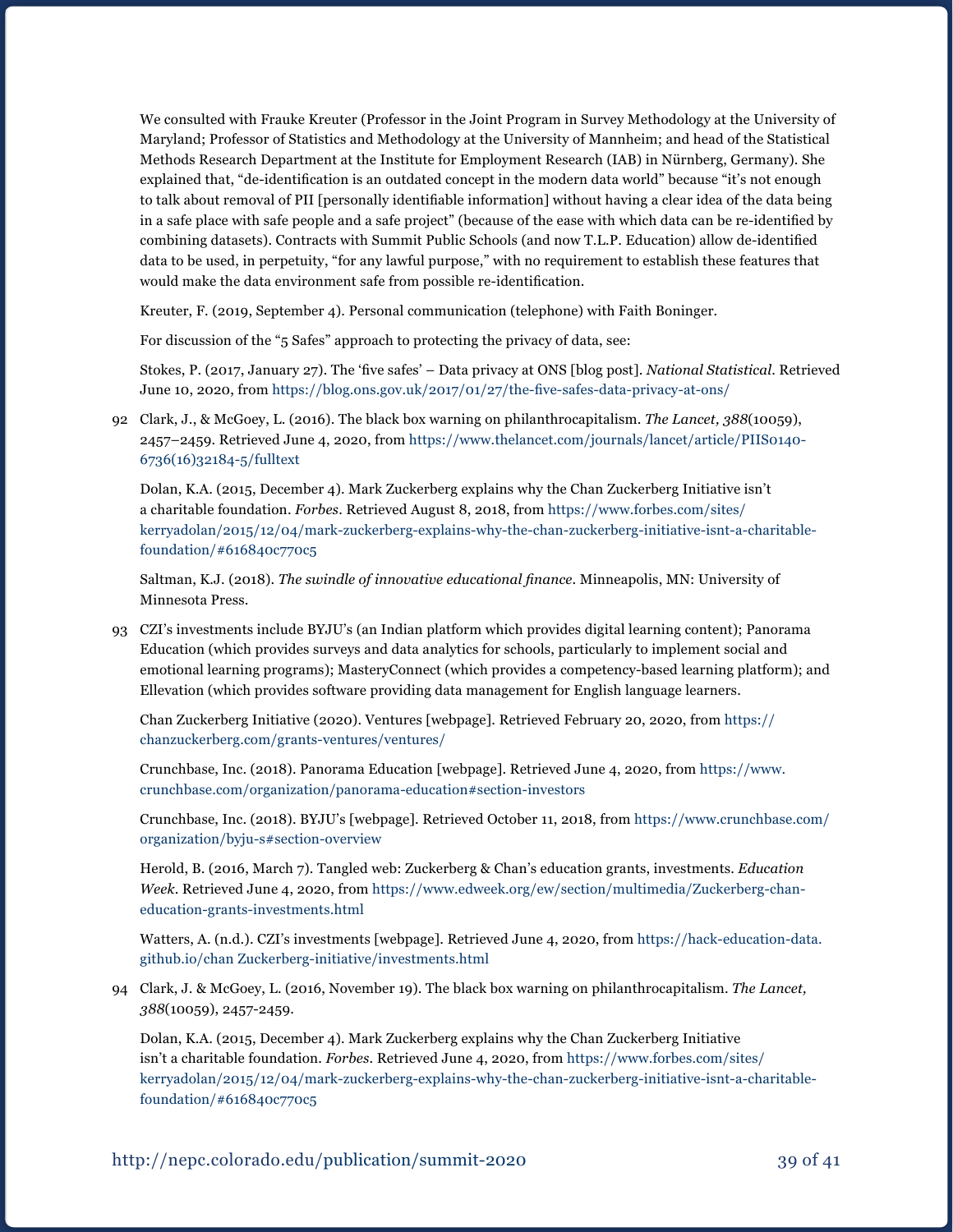Thompson, A., & Kulwin, N. (2017, October 24). Exclusive: Zuckerberg group to spend \$45 million on political causes. *Vice*. Retrieved June 8, 2020, from [https://www.vice.com/en\\_us/article/8xmvvg/mark-zuckerberg](https://www.vice.com/en_us/article/8xmvvg/mark-zuckerberg-political-spending)[political-spending](https://www.vice.com/en_us/article/8xmvvg/mark-zuckerberg-political-spending)

95 The 2017 contract signed with New Egypt High School limits Summit Public Schools' use of "de-identified" student data to "product development, research, or other purposes related to developing or improving the Program" and to demonstrations of "the effectiveness of Summit's products or services, including in its marketing" (clause 6k). The clause entitled "Destruction of Student Data" provided that "Summit will ensure that all Student Data in its possession...are destroyed at the direction of Partner School when Student Data is no longer needed for its specified purpose..." (clause 6j). In contrast, the Data Privacy Addendum to the 2018 contracts signed with the Fairview Park City School District and with the Wellington Unified School District 353 provides that "De-Identified Data may be used for any lawful purpose including, but not limited to, operating and improving the Service" (Data Privacy Addendum clause 4.5). The clause entitled "Destruction of Student Data"(Data Privacy Addendum clause 5.1b) refers to another clause entitled "Disposition of Student Data,"(Data Privacy Addendum clause 4.6) which explains that one way Summit Public Schools may "dispose" of student data is to de-identify it. Further, "the duty to dispose of Student Data shall not extend to data that has been De-Identified" (Data Privacy Addendum clause 4.6). In other words,"destroy" in 2017 became "dispose" in 2018, and "dispose" does not require Summit Public Schools to give up the data—ever. Both the 2017 and 2018 contracts allow Summit Public Schools to continue to use de-identified data, for the purposes specified in each contract, into perpetuity (clause 6k in the 2017 contract; clause 4.5 of the Data Privacy Addendum to the 2018 contracts). The data privacy addendum we accessed from the Summit Learning website's "Privacy Center" on February 26, 2020 (i.e., that is ostensibly being used in contracts signed in 2020) contains the same wording as the 2018 contracts.

Summit Learning Program Agreement, Summit Public Schools and Fairview Park City School District, May 1, 2018 (Data Privacy Addendum, clauses 4.5, 4.6, 5.1b).

Summit Learning Program Participation Agreement, Summit Public Schools and New Egypt High School, May 11, 2017 (clauses 6j and 6k).

 Summit Learning Program Agreement, Summit Public Schools and Wellington Unified School District 353, March 30, 2018 (Data Privacy Addendum, clauses 4.5, 4.6, 5.1b).

Summit Learning (n.d.). Exhibit B: Data privacy addendum [webpage]. Retrieved February 26, 2020, from [https://cdn.summitlearning.org/marketing/privacy\\_center/data\\_privacy\\_addendum.pdf](https://cdn.summitlearning.org/marketing/privacy_center/data_privacy_addendum.pdf) 

96 An example of a subjective decision made by unknown decision-makers is the decision to change the grading structure and add flexibility such that schools can vary the grading structure by course. Before 2019-2020, "cognitive skills" in non-math courses were weighted at 70% of the grade and "content knowledge" was weighted at 30% of the grade. For 2019-2020, Summit awarded schools the option to vary the weights in order to reduce the weight on content knowledge. It also changed the default weights for non-math classes to 80% Projects and and 20% Content (with Power Focus Areas counting for 14% of the 20% and Additional Focus Areas counting for 6%), In math courses, the 2019-2020 default weights are 70% for Concept Units, 10% for Portfolio Problems, and 20% for "content knowledge" (14% for Power Focus Areas and 6% for Additional Focus Areas). These decisions were written into the algorithms that calculate grades and govern what school administrators are allowed to change.

 Summit Learning (n.d.). Grade configuration FAQs for admins [webpage]. Retrieved June 4, 2020 from <https://help.summitlearning.org/hc/en-us/articles/360019055674>

97 The Chan Zuckerberg Initiative's *Education Initiative Privacy Principles* explains that, "[a]s part of our partnership with SLP, CZI works as a service provider...to improve the technology that enables schools and districts to participate in the program."